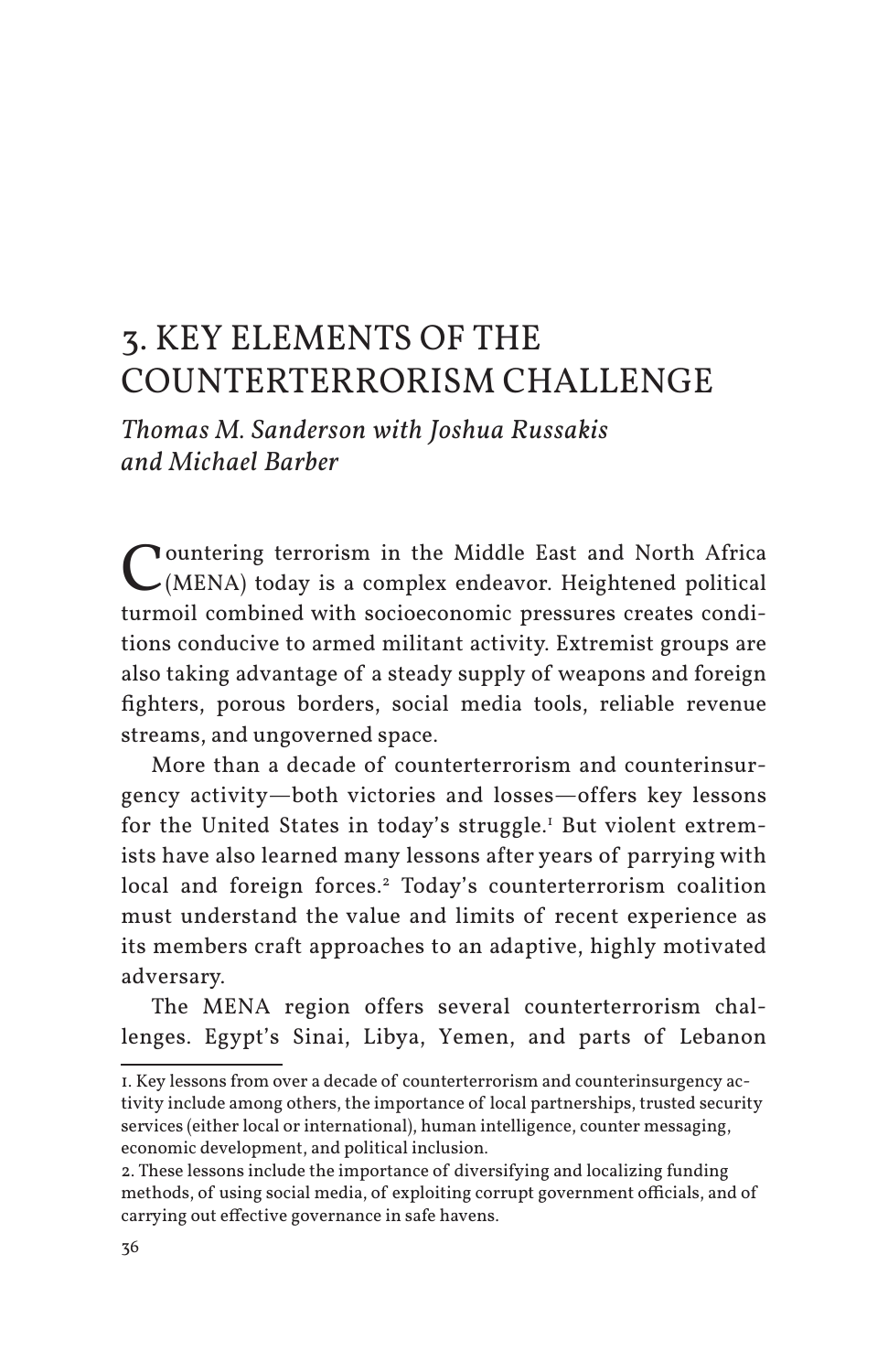are experiencing a range of violent extremist activity. But the Syria-Iraq theater, where Western countries and local partners have undertaken an offensive against the Islamic State, offers the most significant test for counterterrorism strategies as they confront broad safe havens, robust funding portfolios, and a steady supply of motivated foreign fighters.

Each of these elements played a role in conflicts with Islamic State predecessors, and they continue to factor into counterterrorism efforts against other militant groups. Complicating these efforts is that the Islamic State and other violent extremist groups in the region, such as Jabhat al-Nusra (also known as the al-Nusra Front) and al Qaeda in the Arabian Peninsula (AQAP), blend both insurgent and terrorist characteristics, a complicated hybrid that requires a new set of counterterrorism strategies.

Focusing broadly on the MENA region and more narrowly on the Islamic State, this chapter delves into three of the most confounding elements of battling violent extremists: the funding of extremist groups, their use of "foreign fighters," and their access to safe havens. This chapter begins with a look at terror financing and strategies to counter it over the past decade and the urgent need for adaptation in the face of the Islamic State's more locally-based funding. It also addresses the impact of Arab Gulf donors' efforts on a range of Syrian opposition groups. It then turns to the critical role of foreign fighters, including their motivations, recruitment, and battlefield experience—and perhaps most importantly, the fighters' potential return to the many countries from which they hail. Finally, the chapter reviews the role of terrorist safe havens and discusses the implications of the vast territory now dominated by the Islamic State, and which sits in the heart of the Middle East and next door to NATO member Turkey.

Although many groups present serious threats to regional and international security—including Jabhat al-Nusra in Syria, AQAP in Yemen, and local radicalized factions operating in Syria, Iraq, and across North Africa—the focus is on the Islamic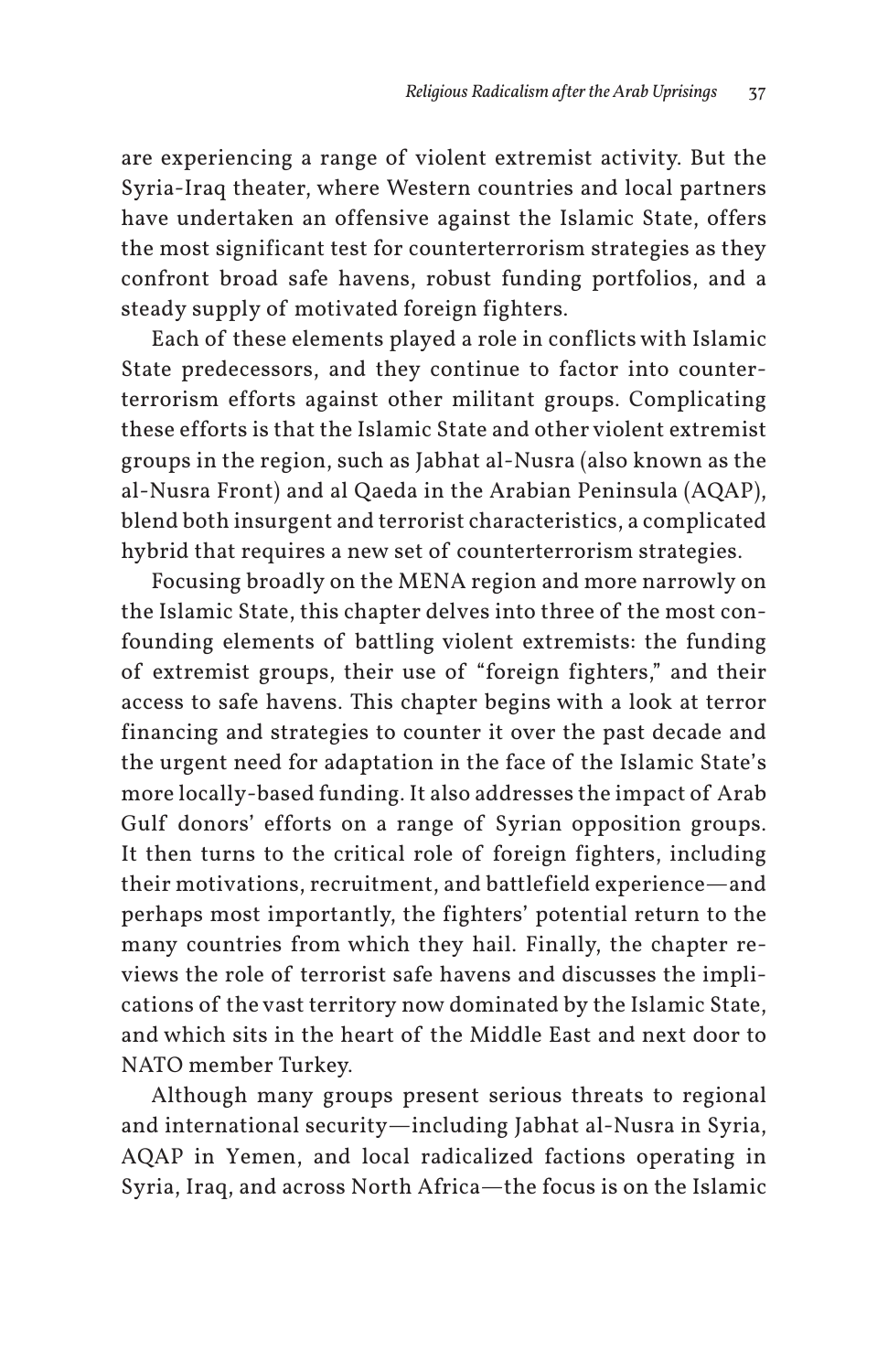State because it has become the center of gravity for violent extremism in the Middle East.

## **COUNTERING THE FINANCING OF TERRORISM**

As the Syrian conflict has unfolded since early 2011, the structure of terrorist financing has adapted. In the third year of this conflict, insurgent groups—especially the Islamic State—seem to have become less reliant on foreign funds as opportunities for "living off the land" have expanded, stabilized, and proven viable.

Over the last three years, the dynamics between Gulf Cooperation Council (GCC) governments and their donor-citizens created a dizzying array of funds that have fractured the Syrian moderate opposition, perhaps beyond repair. At the same time, these funds empowered the radical elements that constitute the current threat in Syria and Iraq. While donor fatigue and penalties against private donors degraded giving over time, neither seems to have significantly stemmed the flow or disrupted the full array of illicit terror financing. The U.S. Treasury Department's recent update to the Specially Designated Nationals (SDN) list<sup>3</sup> shows several additional designations of Qataris and Kuwaitis, suggesting there is still much work to do.4

But insurgent groups like Jabhat al-Nusra and the Islamic State do not rely only on external donors for funding. The groups' accumulation of territory has made new revenue options available to them. By looking to their immediate environment for resources, these groups have established a portfolio of assets offering durability and flexibility that is more difficult to attain when funding is dominated by external donations. Moneymaking activities arising from possession of territory include

<sup>3.</sup> The Specially Designated Nationals (SDN) list is published by OFAC and maintains a list of individuals and companies that are controlled by or act for or on the behalf of a sanctioned company. Additionally, the list bears the names of individuals, groups, and entities, such as terrorists and narcotics traffickers designated under U.S. sanction programs that are not country-specific.

<sup>4.</sup> U.S. Department of Treasury, "Counter Terrorism Designations: Specially Designated List Update," September 24, 2014, http://www.treasury.gov/resource-center/ sanctions/OFAC-Enforcement/Pages/20140924.aspx.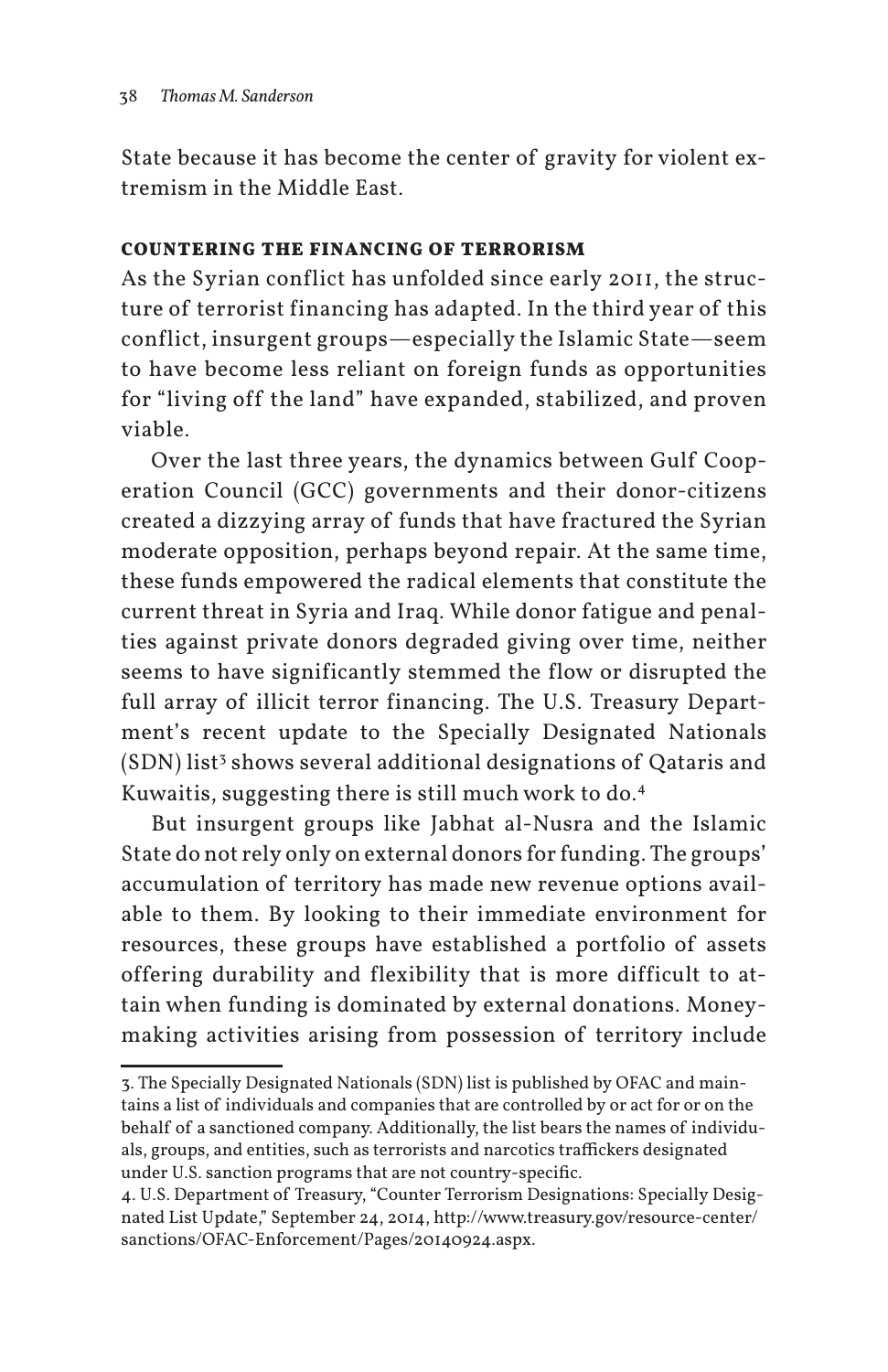taxing civilians under their control, extorting businesses, and kidnapping for ransom, as well as illicit trading of oil, government property, and antiquities. The Islamic State offers the best example of a group whose diverse local revenue generation—aided significantly by its control of a safe haven—lends resilience and capability for engaging a range of adversaries. The long-term viability of a robust "war economy" run by the Islamic State is uncertain, however, especially as pressure points on revenue streams and financial chokepoints begin to appear with the introduction of targeted U.S. and coalition strikes and more aggressive U.S. Treasury actions,

While this capacity to generate revenue locally is increasingly worrisome in the context of Syria and Iraq, the phenomenon is not limited to the Levant conflict. In recent years, the al Qaeda constellation of affiliates has also learned to extract value from territory and populations under its control. Ventures in kidnapping for ransom yielding tens of millions of dollars, smuggling and drug trafficking operations in Afghanistan and Pakistan, and money-laundering systems involving the exportation of charcoal and importation of sugar in Somalia demonstrate terrorist groups' attempts to localize their funding and rely less on foreign financing. With the U.S. Treasury unable to seize ill-gotten cash and slap banks with regulations to confront this hybrid model of terrorist funding,<sup>5</sup> the West must rethink its strategy for countering the financing of terror (CFT). The lessons learned from U.S. engagement in Syria will offer guidance for dislodging locally funded terrorist groups elsewhere.

Historically, terrorist groups have built both local and international funding networks. For example, Hamas finances its charities—and violent attacks—through da'wa committees, which are proselytization organizations that generate financial, popular, and logistical support locally and internationally.6 Al

<sup>5.</sup> Juan C. Zarate and Thomas M. Sanderson, "How the Terrorists Got Rich: In Iraq and Syria, ISIS Militants Are Flush with Funds," *New York Times*, June 28, 2014, http://www.nytimes.com/2014/06/29/opinion/sunday/in-iraq-and-syria-isis-militants-are-flush-with-funds.html.

<sup>6.</sup> Juan C. Zarate, *Treasury's War: The Unleashing of a New Era of Financial Warfare* (New York: Public Affairs, 2014), 70–71.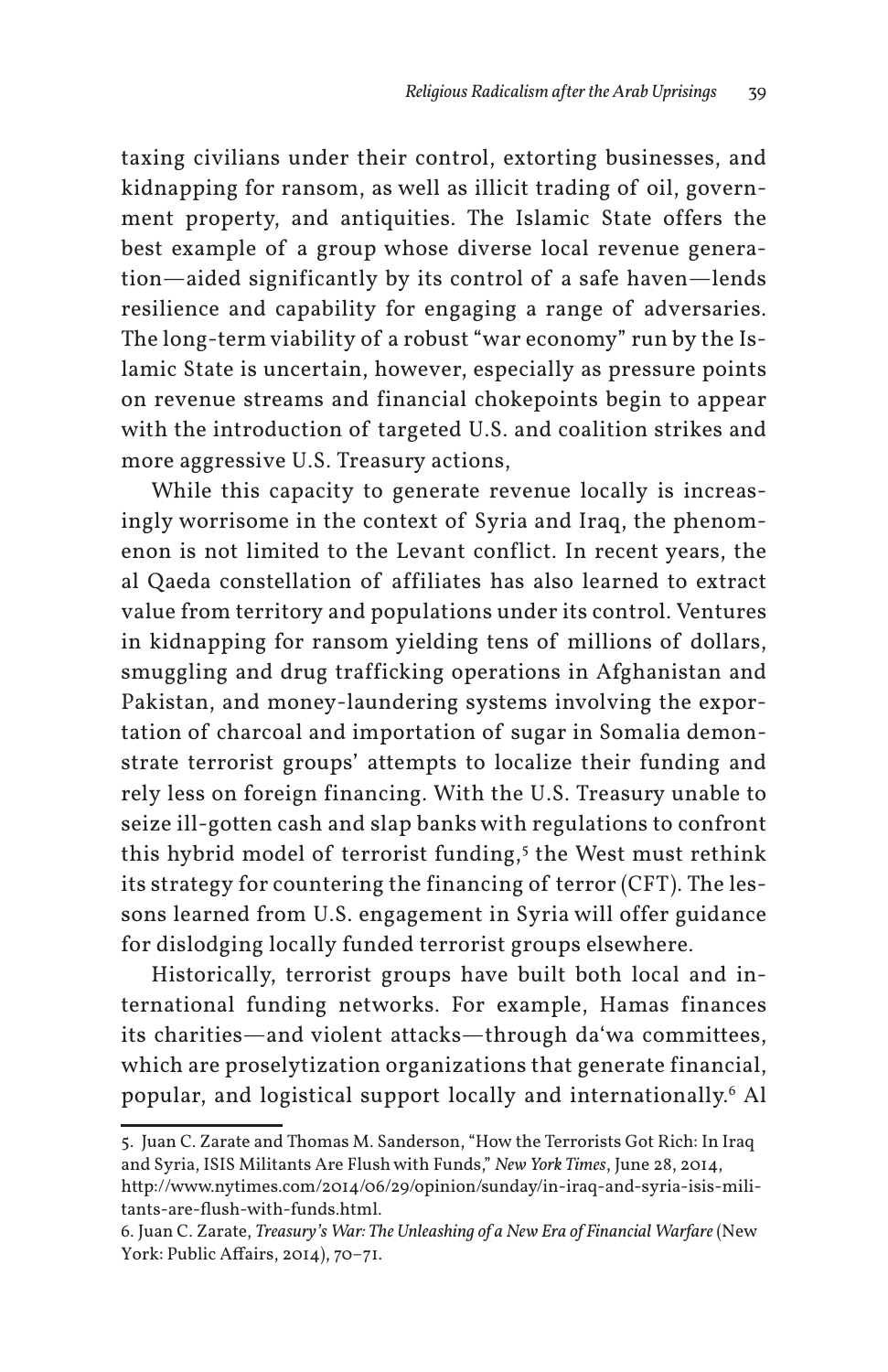Qaeda has solicited financial support from Gulf benefactors to fill its coffers in South Asia, using Islamic charities as a benevolent facade for the constant influx of money.<sup>7</sup>

In 1989—in other words, even before the attacks of September 11, 2001—the Group of Seven (G7) countries established the Financial Action Task Force (FATF), which sets standards and outlines measures that help governments combat money laundering, terrorist financing, and other threats to the integrity of the international financial system.8 In the years since the attacks of September 11, 2001 the U.S. government has sharply refined its CFT strategy. Combining international partnerships, anti-terror-financing and anti-money-laundering laws, and interagency intelligence sharing to identify terrorist operatives and supporters, the United States has managed to disrupt some terrorist funding networks.

The drivers of CFT were Executive Order (EO) 13224, Title III of the Patriot Act,<sup>9</sup> and international cooperation via Financial Intelligence Units.10 Signed into law by President George W. Bush on September 23, 2011, EO 13224 authorizes the U.S. Treasury, in coordination with other U.S. agencies, to freeze the assets and transactions of individuals and entities that it designates as offenders or supporters of terrorism. With these drivers and institutions in place the United States could work with foreign governments to lock terrorist groups and their financiers out of the global economy. Given the prevalence of al Qaeda sympathizers in GCC countries, increased coordination with Gulf state actors was crucial to creating an international system for combatting terrorist-financing institutions, banks, and individuals.

In addition to freezing assets and excluding actors accused of financing terrorism from the larger world economy, the United

<sup>7.</sup> Ibid.

<sup>8. &</sup>quot;Who We Are," Financial Action Task Force, http://www.fatf-gafi.org/pages/ aboutus/.

<sup>9. &</sup>quot;Executive Order 13224," U.S. Department of State, September 23, 2001, http:// www.state.gov/j/ct/rls/other/des/122570.htm.

<sup>10.</sup> International Monetary Fund, *Financial Intelligence Units: An Overview* (Washington, DC: International Monetary Fund, 2004), ix, http://www.imf.org/external/ pubs/ft/FIU/.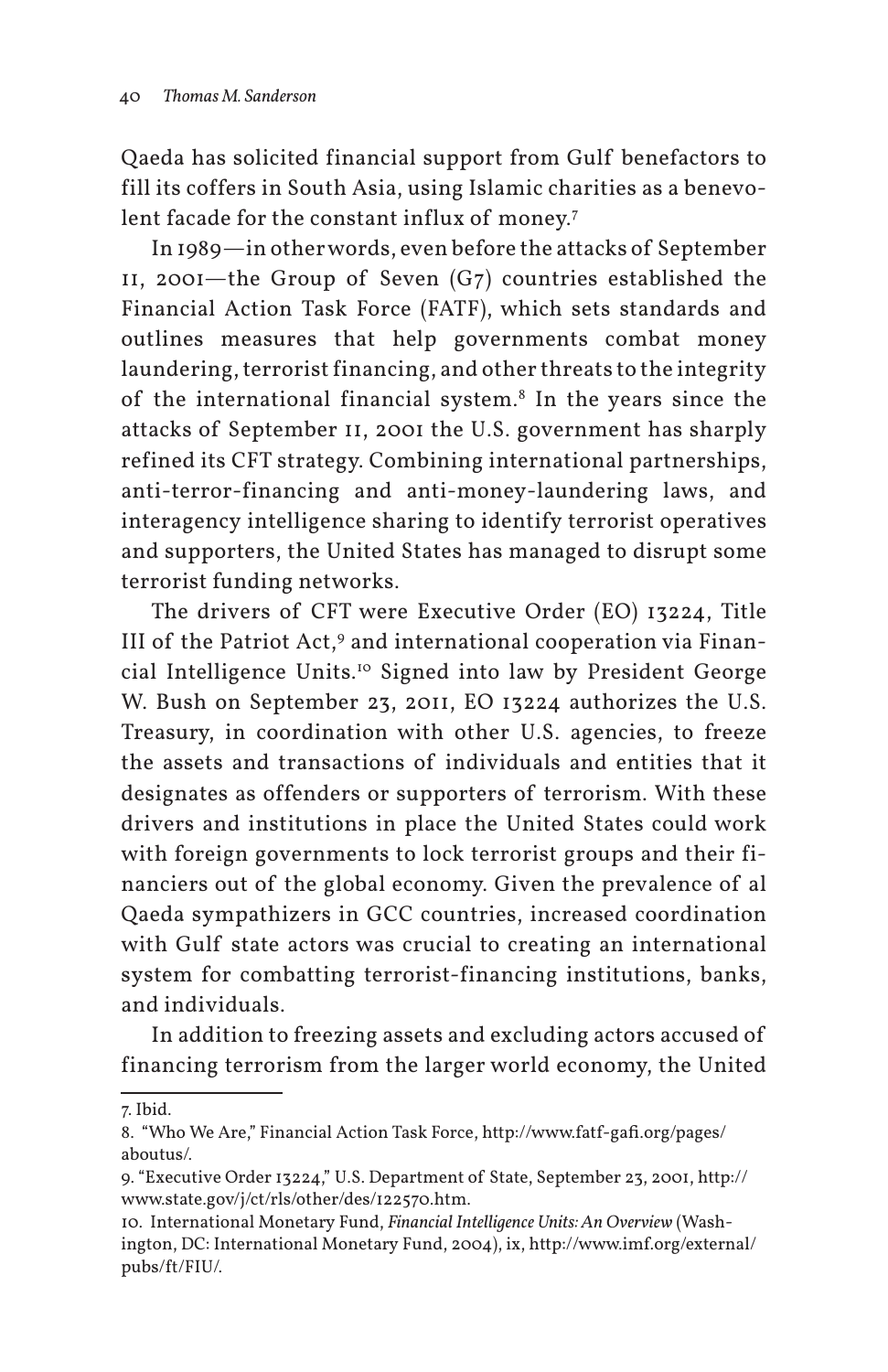States took other steps to impede funding sources and flows, including supporting military action by regional or state security missions to disable important funding sources for terrorist groups. To confront the al Qaeda affiliate al-Shabaab, for example, the United States provided financial support to regional security forces that dislodged the group from its revenue-generating ports.<sup>11</sup> A somewhat less successful effort is the U.S. Army's attempt to cripple the Taliban in Afghanistan by destroying the poppy fields upon which its opium trade revenues rely.<sup>12</sup> A more successful effort, jointly carried out by the Drug Enforcement Administration, U.S. Treasury Department, and U.S. military, was one that targeted the Taliban's financial infrastructure and managed to shut down the money exchange houses and *hawala*dars tied to the group.<sup>13</sup> After more than a decade of sustained counterterrorism efforts, al Qaeda core leadership in Pakistan is forced to rely on most of its financial support from its affiliates in Yemen and Somalia.14

However, the CFT strategies that have been successful against combat groups like al Qaeda, Hamas, and Hezbollah are not an option in Syria and Iraq today. There, bad banks, govern-

<sup>11.</sup> These ports, specifically Kismayo in southern Somalia, were essential to the group's maintenance and generated US\$35 million to US\$50 million in revenue per year. U.N. Security Council resolutions, specifically resolution 2036 (2012), attempted to ban U.N. member states from continuing to import charcoal from al-Shabaab–controlled ports. Despite this resolution, the U.N. found that Gulf Cooperation Council countries, notably Saudi Arabia and United Arab Emirates, were "slow to implement the ban." *Report of the Monitoring Group on Somalia and Eritrea pursuant to Security Council Resolution 2002 (2011)*, United Nations Security Council, UN document S/2012/544, June 27, 2012, 15, http://www.un.org/ga/search/ view\_doc.asp?symbol=S/2012/544.

<sup>12.</sup> Alissa J. Rubin and Matthew Rosenberg, "Drug Traffic Remains as U.S. Nears Afghanistan Exit," *New York Times*, May 26, 2012, http://www.nytimes. com/2012/05/27/world/asia/drug-traffic-remains-as-us-nears-afghanistan-exit. html.

<sup>13.</sup> Thomas M. Harrigan, statement before the Senate Caucus on International Narcotics Control, U.S. Senate, July 20, 2011, 5, http://www.justice.gov/dea/pr/ speeches-testimony/2012-2009/110720\_herrigan\_hearing.PDF.

<sup>14.</sup> Clint Watts, "Assessing the Terrorist Threat 13 Years after 9/11: Old Guard Al Qaeda, Team Islamic State & the Upstarts," *War on the Rocks*, September 11, 2014, http://warontherocks.com/2014/09/assessing-the-terrorist-threat-13-years-after-911-old-guard-al-qaeda-team-isis-the-upstarts/.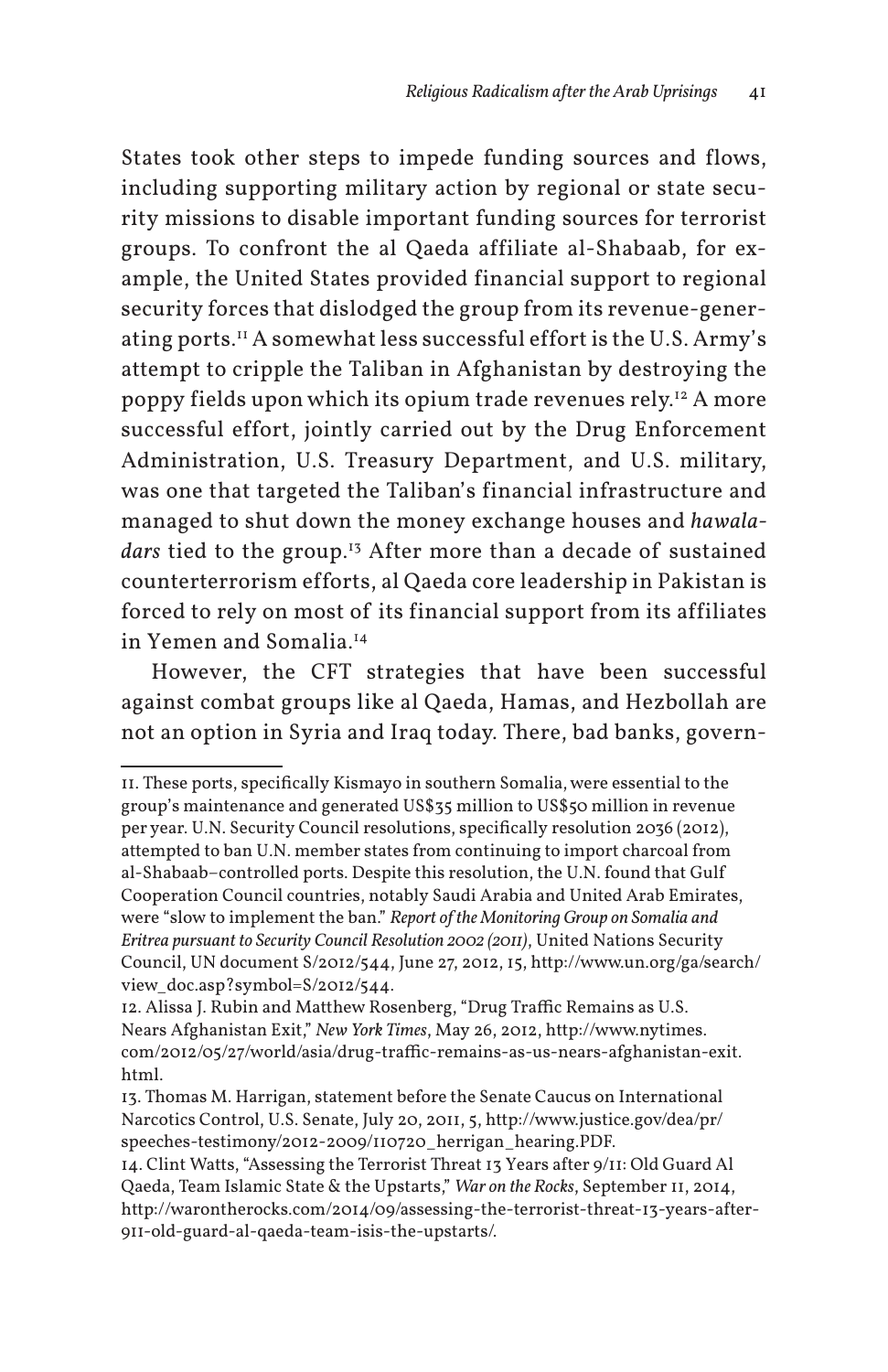ment support, and charitable fronts comprise only part of the problem. In addition to these illicit networks of finance, many of the armed groups now involved in the conflict have turned to criminal activity and profiteering to sustain their operations.

#### **EARLY STAGE FUNDING FOR SYRIAN OPPOSITION GROUPS**

## *Funding from the Gulf*

As the Syrian conflict evolved, the whims of state and citizen actors led to the funding of various rebel groups. Without coordination, these multiple donors—state and non-state, with different interests and motivations—fomented the fracturing of the moderate opposition and in part fostered the expansion of extremist groups in Syria.<sup>15</sup> GCC states did supply funding to the conflict, but by failing to stop their citizens from funding multiple groups, they harmed the opposition; this was especially true of Qatar and Kuwait.

In a bid to project power into Syria, Qatar located individuals and rebel groups it thought to be "ideologically on the same wavelength"—political Islamists and salafists.<sup>16</sup> Seeking to promote the spread of radical ideologies and provide military support for opposition groups, the Qatari government invited radical Kuwaiti sheikhs like Hajjaj al-Ajmi, a U.S. Specially Designated National accused of providing financial backing to Jabhat al-Nusra, to speak to its citizens and establish collection campaigns parallel to those in Kuwait.17 In spite of recent designations of Qatari citizens as financing terrorist organizations in

<sup>15.</sup> Ben Hubbard, "Private Donors' Funds Add Wild Card to War in Syria," *New York Times*, November 12, 2013, http://www.nytimes.com/2013/11/13/world/middleeast/ private-donors-funds-add-wild-card-to-war-in-syria.html; Joby Warrick, "Private Money Pours into Syrian Conflict as Rich Donors Pick Sides," *Washington Post*, June 16, 2013, http://www.washingtonpost.com/world/national-security/private-money-pours-into-syrian-conflict-as-rich-donors-pick-sides/2013/06/15/67841656 cf8a-11e2-8845-d970ccb04497\_story.html; William McCants, "Gulf Charities and Syrian Sectarianism," *Foreign Policy*, September 30, 2013, http://mideast.foreignpolicy.com/posts/2013/09/30/the\_gulf\_s\_sectarian\_syria\_strategy. 16. Elizabeth Dickinson, "The Case Against Qatar," *Foreign Policy*, September 30, 2014, http://www.foreignpolicy.com/articles/2014/09/30/the\_case\_against\_qatar\_ funding\_extremists\_salafi\_syria\_uae\_jihad\_muslim\_brotherhood\_taliban. 17. Ibid.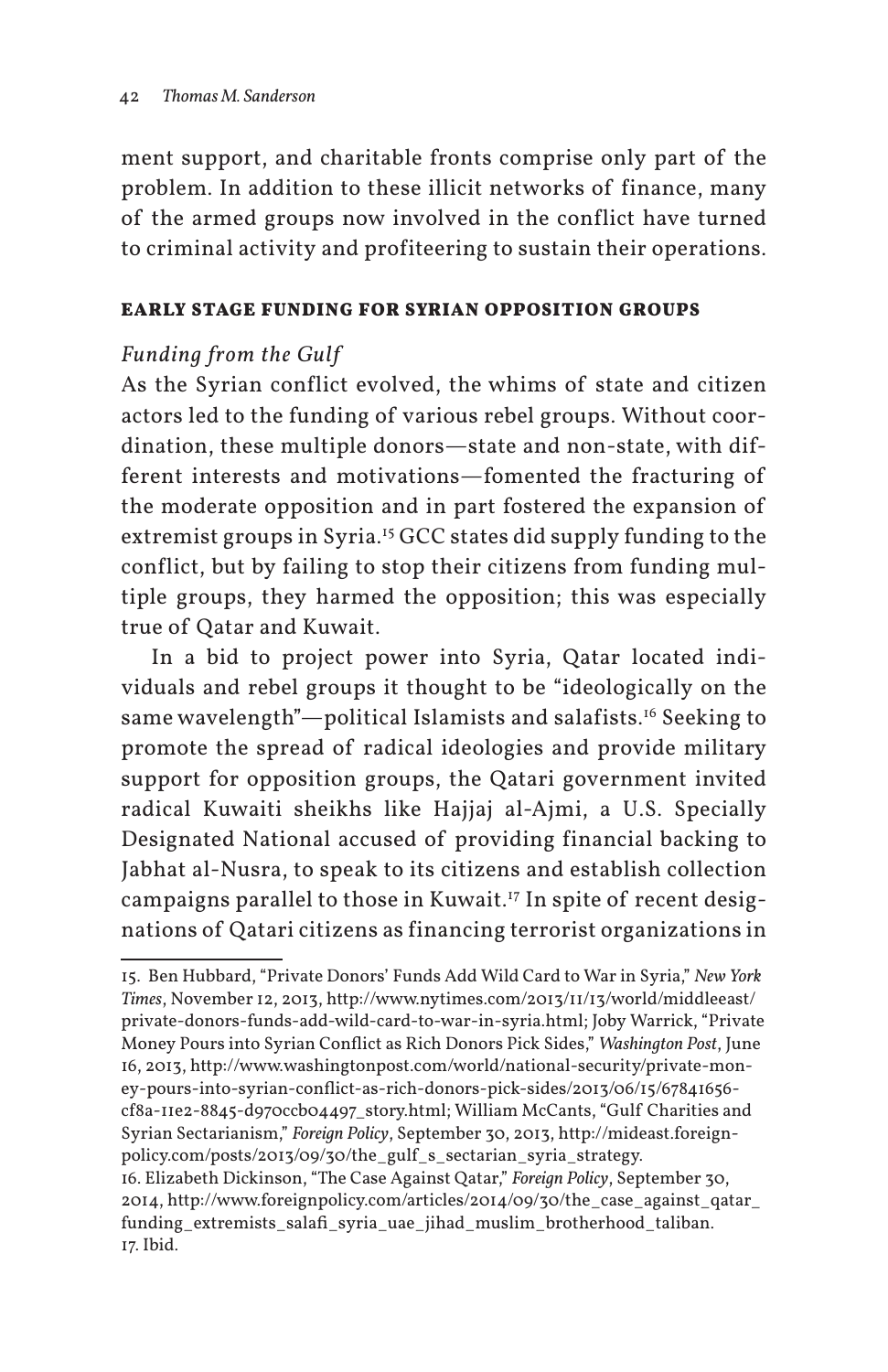Syria,18 Qatar's emir, Sheikh Tamim bin Hamad Al Thani, maintains that "we don't fund terrorists" and that fund-raising was orchestrated by individuals alone.19 Despite the emir's claims, the Qatari government seems complicit in "outsourcing" fundraising roles to its private citizens. Using its citizens as proxy funders, Qatar is able to meddle in the Syrian conflict from the backseat, avoiding liability and acting as though it were incapable of monitoring its citizens' financing activities.<sup>20</sup>

Funding for Syrian opposition and extremist groups also came from the Kuwaiti government and its citizens. Private donations at the outset of the Syrian revolution, when protests were still localized, were made primarily by Syrian expatriates living in Kuwait, usually to family members in the form of remittances. As the revolutions derailed and civil war ensued, more Kuwaitis sought to contribute humanitarian aid. Then Syrians approached Kuwaitis for donations, outside of the closely-knit Kuwaiti charity networks.21 This connection served both sides well: Syrian fundraisers could generate more aid, while Kuwaiti charities received current and accurate information to best direct their support. As the Syrian revolution gave way to the current broader conflict, the intentions of Kuwaiti funders began to shift as well.<sup>22</sup> Enabled in part by the government's lax terrorism financing laws and by freedom of speech and association, funder preferences and networks proliferated in Kuwaiti society.<sup>23</sup>

<sup>18.</sup> U.S. Department of Treasury, "Counter Terrorism Designations: Specially Designated List Update."

<sup>19.</sup> Mick Krever, "Qatar's Emir: We Don't Fund Terrorists," *CNN*, September 25, 2014, http://www.cnn.com/2014/09/25/world/meast/qatar-emir/index.html. 20. Dickinson, "Case against Qatar."

<sup>21.</sup> Tom Keatinge, "The Importance of Financing in Enabling and Sustaining the Conflict in Syria (and Beyond)," *Perspectives on Terrorism* 8, no. 4 (June 8, 2014): 56, http://www.terrorismanalysts.com/pt/index.php/pot/article/view/360.

<sup>22.</sup> Elizabeth Dickinson, "Playing with Fire: Why Private Gulf Financing for Syria's Extremist Rebels Risks Igniting Sectarian Conflict at Home," Center for Middle East Policy Analysis Paper 31, Brookings Institution, Washington, DC, 5, http:// www.brookings.edu/research/papers/2013/12/06-private-gulf-financing-syriaextremist-rebels-sectarian-conflict-dickinson.

<sup>23.</sup> Despite the establishment of Kuwait's independent Financial Intelligence Unit in 2013, political appointments of alleged terrorism financiers do little to demonstrate that the country is serious about cracking down on terrorism financing.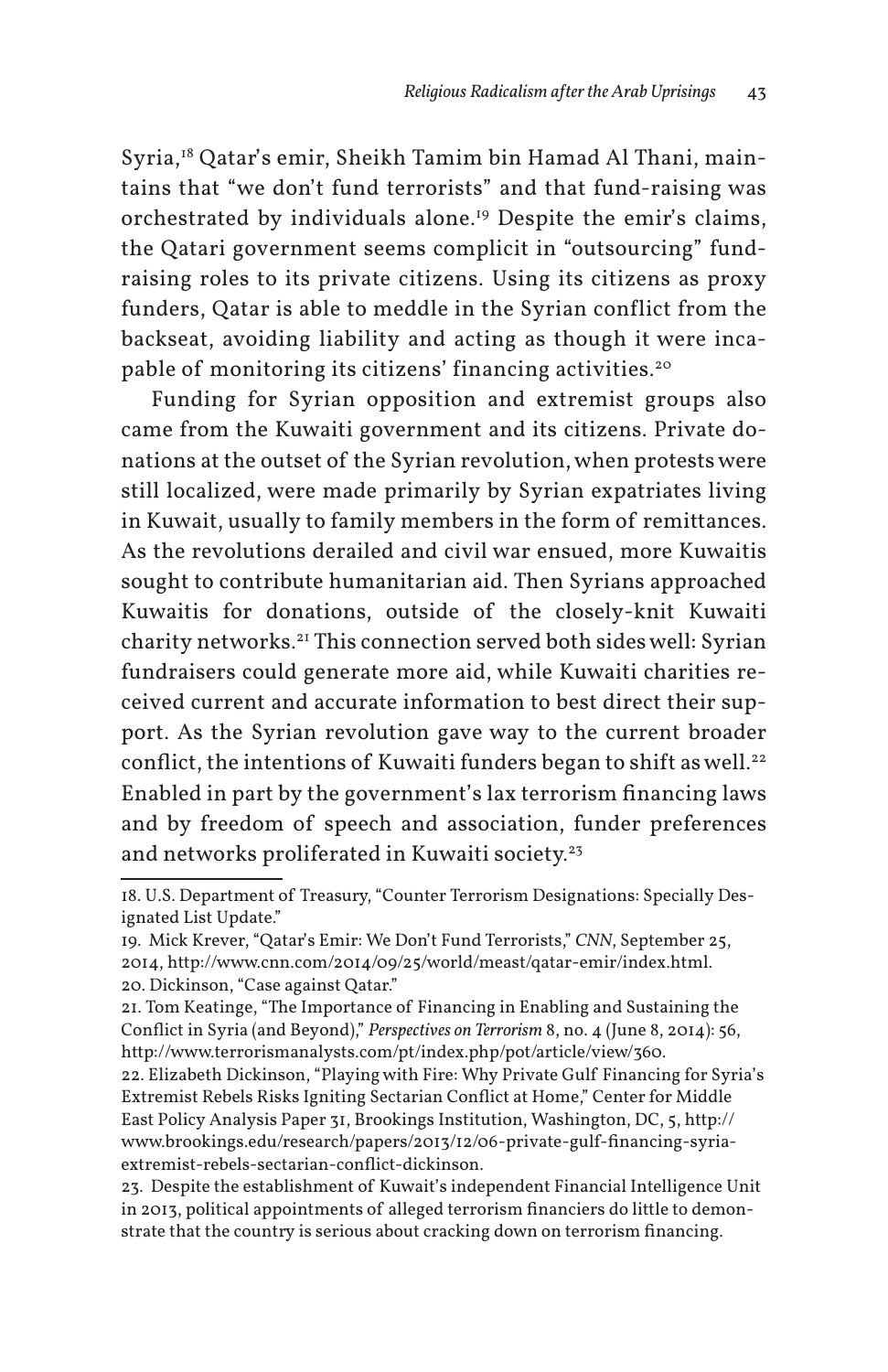The formation of armed groups in Syria in early 2012, documented in part by social media,<sup>24</sup> drew new funders and with them a new dynamic—not just in Kuwait but in the Gulf more broadly. Portraying the conflict as a jihad, social media campaigns solicited donations from funders who were invited to wage "financial jihad" by supporting "holy warriors" in Syria.<sup>25</sup> Fundraising campaigns like "Wage jihad with your money" and the "Ramadan Campaign" set donor goals, listed the types and amounts of ammunition that could be supplied to fighters with a certain dollar amount, or specified how much it would cost to equip and send one mujahid or "holy warrior" to Syria.<sup>26</sup> These fundraising tactics could be very lucrative, and a single evening might yield US\$350,000 dollars.<sup>27</sup> Once in the hands of rebel groups, this money could be used to buy weapons on the black market.<sup>28</sup>

As the conflict dragged on, a combination of fatigue, disgust, and disillusionment diminished the number of donors who

ation of Sheikh Hajjaj al-Ajmi's battalion in the village of Bukamal], YouTube video, 1:48, posted by "Freesyriaali," June 14, 2012, https://www.youtube.com/ watch?v=KN7pYgtgkak; "Inshiqaq kabir wa tashkil 'Amro bin al- 'Aas" [A great split and the creation of Amro Bin Al-Aas Brigrade], YouTube video, 1:12, posted by "Channel (qanaat) freedomaleppo," March 25, 2012, https://www.youtube.com/ watch?v=mODXX88Sa9U.

<sup>24</sup>*.* "Tashkil katibat al shaykh Hajjaj al-'Ajmi fi reef Abu Kamal" [The cre-

<sup>25.</sup> On the use of social media, see "Fundraising Campaign in Kuwait for Designated Terrorist Group Jabhat Al-Nusra Using Facebook, Twitter, Skype, You-Tube," *The Cyber & Jihad Lab*, May 17, 2013, http://cjlab.memri.org/lab-projects/ tracking-jihadi-terrorist-use-of-social-media/fundraising-campaign-in-kuwaitfor-designated-terrorist-group-jabhat-al-nusra-using-facebook-twitter-skypeyoutube/#!prettyPhoto. For the idea of "financial jihad," see

Aimen Dean, Edwina Thompson, and Tom Keatinge, "Draining the Ocean to Catch One Type of Fish: Evaluating the Effectiveness of the Global Counter-Terrorism Financing Regime," *Perspectives on Terrorism* 7, no. 4 (August 27, 2013): 63, http:// www.terrorismanalysts.com/pt/index.php/pot/article/view/282.

<sup>26.</sup> On these campaigns, see Thomas Joscelyn, "Popular Saudi Cleric Endorses Islamic Front, Calls for Cooperation with Al Qaeda," *Long War Journal*, December 14, 2013, http://www.longwarjournal.org/archives/2013/12/popular\_saudi\_sheikh. php; Dickinson, "Playing with Fire," 13, 15.

<sup>27.</sup> Estimates for the amount of money gathered this way are in the tens, if not hundreds, of millions, but the estimate repeated here is inferred from the public displays of fundraising via social media and transparent donors. The potential for more discreet financial networks is high, and there is no way to know how much money travels through them.

<sup>28.</sup> Warrick, "Private Money Pours into Syrian Conflict."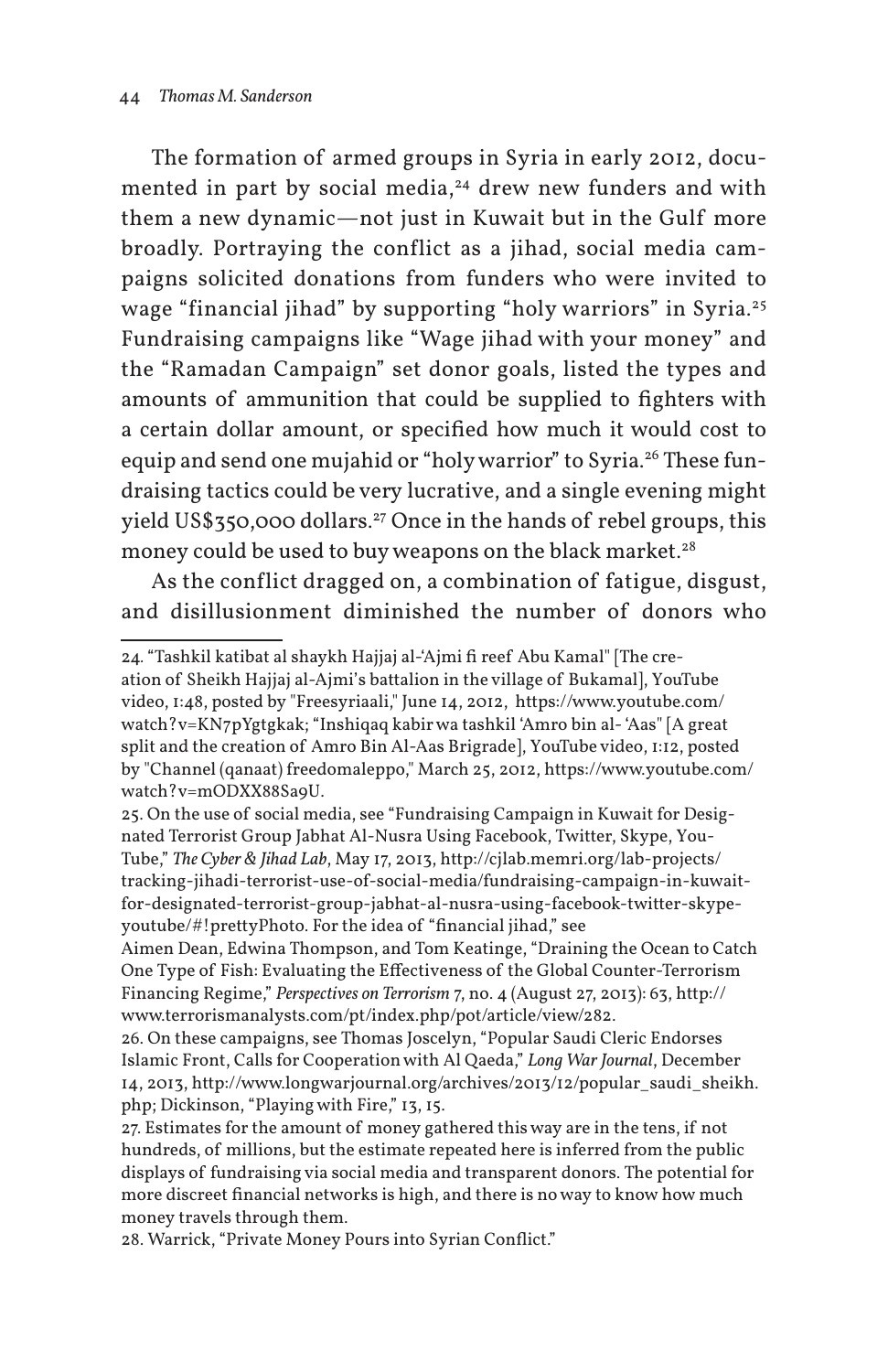supported the moderate Syrian opposition.<sup>29</sup> The remaining donors were highly motivated, deeply ideological individuals whose funding followed their radical preferences. Radical donors funded only the most hard-line groups, which served to bolster extremist elements within the opposition and to fracture the opposition along ideological fault lines.<sup>30</sup> According to statements found on social media sites, radical donors directly funded Syrian al Qaeda affiliates or funded Syrian rebel groups that openly cooperated with them, like Ahrar al Sham.<sup>31</sup> In time, these groups rose to prominence in the conflict, with Jabhat al-Nusra drawing in fighters from the Free Syrian Army and other moderate groups because it could offer salaries and better organization.32

## *Funding from the Local War Economy*

While international funding has extended the life of the conflict, it has simultaneously degraded Syria's economy.33 This has

<sup>29.</sup> Keatinge, "Importance of Financing," 56.

<sup>30.</sup> McCants, "Gulf Charities and Syrian Sectarianism."

<sup>31.</sup> Dickinson, "Playing with Fire," 14. Dickinson specifies several Kuwaiti individuals (Shafi al-Ajmi and Mohammad Hayef al Mutairi) and donor foundations (Council of Supporters of the Syrian Revolution) that support al Qaeda's Syrian affiliate or the Syrian rebel groups that cooperate with it.

<sup>32.</sup> Hassan Hassan, "Influenced by Abu Musab Al Suri, Jabhat Al Nusra Has the Potential to Spread beyond Syria's Borders," *National*, March 4, 2014, http://www. thenational.ae/thenationalconversation/comment/a-jihadist-blueprint-forhearts-and-minds-is-gaining-traction-in-syria.

<sup>33.</sup> It should be noted that private Gulf financing of Syria has been curved by a number of actions on behalf of the United States and the Kuwaiti government. In 2014, the Office *of Foreign Assets Control* of the U.S. Treasury designated three Kuwaiti-based financiers of terrorist organizations in Syria and Iraq as terrorist financers. Under article 16 of Law No. 106 of 2013, Kuwait has installed its first fully independent Financial Intelligence Unit. The law also stipulates tighter enforcement of anti-terror-finance legislation. It is hard to see Kuwait as serious about reforms, however, given the 2014 appointment of Nayef al-Ajmi, who openly calls Syria a legitimate jihad and appears to be linked to fund-raising for extremist rebels in Syria, to the post of justice minister.

On the degradation of Syria's economy, see Rabbie Nasser, Zaki Mehchy, and Khaled Abu Ismail, "Socioeconomic Roots and Impact of the Syrian Crisis," Syrian Center for Policy Research, January 2013, 41, http://scpr-syria. org/en/S34/%E2%80%9CSocioeconomic-Roots-and-Impact-of-the-Syrian-Crisis%E2%80%9D-2013.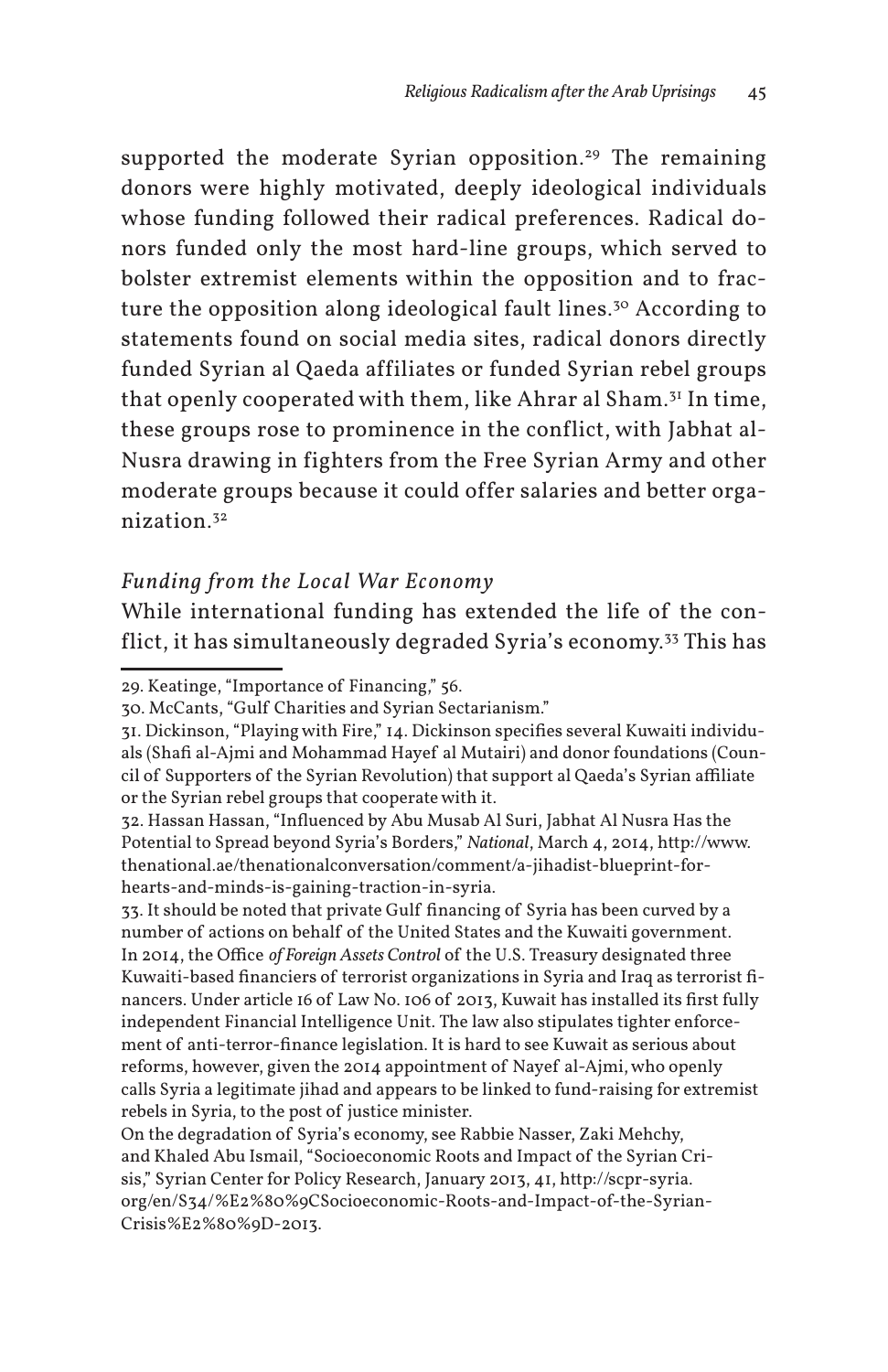created space for the emergence of a profitable war economy, built on illicit activities such like looting, smuggling, currency trading, and black market sales.34 As different insurgent groups have expanded control in Syria and Iraq, they have further developed their revenue lines.<sup>35</sup> Control of border crossings and land routes around the Turkish frontier now offers insurgents lucrative revenue streams via taxation and extortion, as well as direct access to supply and distribution routes to traffic their own goods.36 A portfolio of revenue-generating illicit activity, now in its third year, offers the core financial support that makes foreign funding less relevant.37

While a number of armed groups in the Syrian-Iraqi theater rely on local funding streams, the Islamic State offers perhaps the best example of a group with a diversified mix of revenue an arrangement that potentially offers long-term viability for the organization. One study estimates that the revenue from extorted taxes in Mosul alone nets the group nearly US\$8 million each month.38

The Islamic State's appropriation and sale of Syrian and Iraqi state infrastructure and equipment provide another source of funding. With the Islamic State's rapid advance through Iraq in June 2014, the group gained control of several small Iraqi oil fields.39 In July, the Islamic State also consolidated its hold on

<sup>34.</sup> Abigail Fielding-Smith, "Profiteers Become Another Obstacle to Peace in Syria," *Financial Times*, December 1, 2013, http://www.ft.com/intl/cms/s/0/f4d8e1ba-5853-11e3-9da6-00144feabdc0.html?siteedition=intl#axzz2mLggRuxK. 35. Interview with Ahmed Assi, Suqqur al Sham spokesman, January 15, 2014, Turkey.

<sup>36.</sup> Samer Abboud, "Syria's War Economy," *Syria in Crisis* (blog)*,* Carnegie Endowment for International Peace, January 9, 2014, http://carnegieendowment.org/ syriaincrisis/?fa=54131. Northern Storm Brigade, a group linked to the Free Syrian Army, in 2012 seized control of the Bab al-Salam border crossing and later negotiated shared control of the border with and the Islamic Front's Tawhid Brigade. 37. Keatinge, "Importance of Financing," 57.

<sup>38. &</sup>quot;Al-Qaeda in Iraq (a.k.a. Islamic State in Iraq and Greater Syria)," Council on Foreign Relations, http://www.cfr.org/iraq/al-qaeda-iraq-k-islamic-state-iraqgreater-syria/p14811.

<sup>39.</sup> Deborah Amos, "How The Islamic State Smuggles Oil To Fund Its Campaign," *NPR*, September 9, 2014, http://www.npr.org/blogs/parallels/2014/09/09/346844240/how-the-islamic-state-smuggles-oil-to-fund-itscampaign.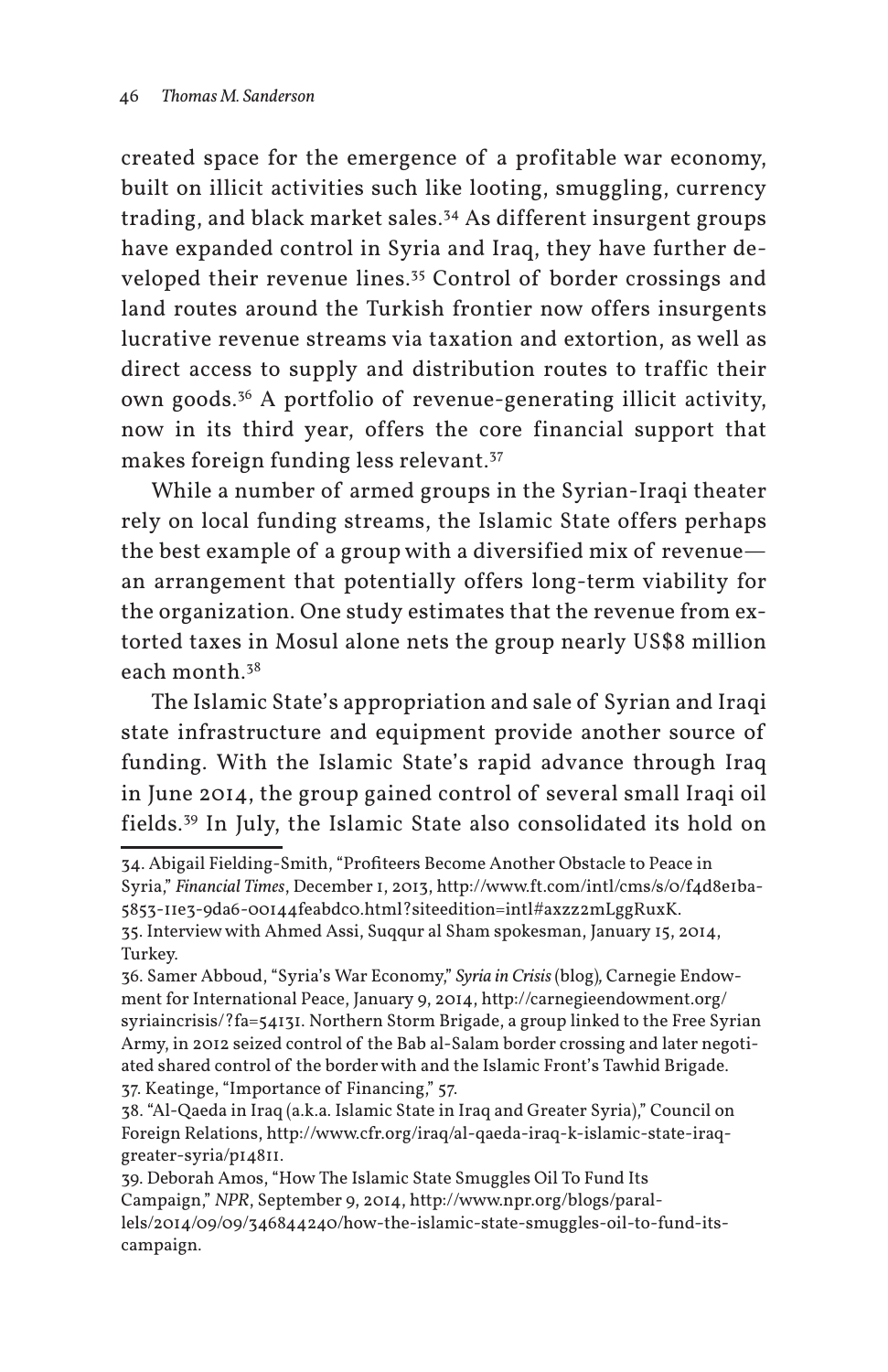oil fields in the eastern Syrian province of Deir ez-Zor when it seized Syria's largest oil field from rival jihadi group Jabhat al-Nusra.40 At the height of the Islamic State's oil production in July 2014, the group reportedly made an estimated US\$3 million each day on the black market.<sup>41</sup> Further territorial advances into Iraq and subsequent expansion inside of Syria have provided additional transportation options for the stolen oil.<sup>42</sup>

The Islamic State enjoys a variety of different avenues for selling its ill-gotten oil. While some reports have detailed the process by which the group sells oil to Turkish smugglers, evidence suggests that the bulk of the Islamic State's oil sales are within Syria and Iraq, and go through middlemen for various governments or to bootleg refineries in those countries.43 Systemic disorder within Syria and Iraq has ensured steady demand for rebel-controlled oil.

Under heavy sanctions that have helped to decimate the Syrian economy,44 the Assad regime has turned to several back channels to ensure that oil continues to flow and that the lights stay on.45 The Assad regime reportedly relies on a middleman— Syrian businessman George Haswani—to make cash drops in Palmyra for the Islamic State's oil.46

<sup>40. &</sup>quot;Islamic State 'Seizes Key Syria Oil Field,'" *Al Jazeera*, July 3, 2014, http://live. aljazeera.com/Event/Syria\_Live\_Blog.

<sup>41.</sup> Karen Leigh, "ISIS Makes Up To \$3 Million a Day Selling Oil, Analysts Say," *Syria Deeply*, July 28, 2014, http://www.syriadeeply.org/articles/2014/07/5856/isis-3-million-day-selling-oil-analysts/; Borzou Daragahi and Erika Solomon, "Fuelling Isis Inc," *Financial Times*, September 21, 2014, http://www.ft.com/intl/cms/s/2/34e874ac-3dad-11e4-b782-00144feabdc0.html#axzz3ESzCXGmI.

<sup>42.</sup> Amos, "How the Islamic State Smuggles."

<sup>43.</sup> Daragahi and Solomon, "Fuelling Isis Inc."

<sup>44.</sup> U.S. Department of Treasury, "Syria Sanctions," May 2, 2014, http://www.treasury.gov/resource-center/sanctions/Programs/pages/syria.aspx.

<sup>45.</sup> Ghaith Abdul-Ahad, "Syria's Oilfields Create Surreal Battle Lines amid Chaos and Tribal Loyalties," *Guardian*, June 25, 2013, http://www.theguardian.com/ world/2013/jun/25/syria-oil-assad-rebels-tribes.

<sup>46.</sup> Interview with Nick Blanford, journalist for the Christian Science Monitor, January 24, 2014, Turkey; Tony Badran, "Minority Report: Is the Link between Assad and the Islamic State a Christian One?" Now Lebanon, August 9, 2014, https://now.mmedia.me/lb/en/commentaryanalysis/562681-minority-report; "Man hua George Haswani al-l-athi yusahhil bay' wa shiraa' al naft bayn Da'ish wa-l -nitham al Suri?" [Who is George Haswani, who facilitates the sale and purchase of oil between the Islamic State and the Syrian Regime?], *all4Syria*, September 2, 2014, http://all4syria.info/Archive/165946.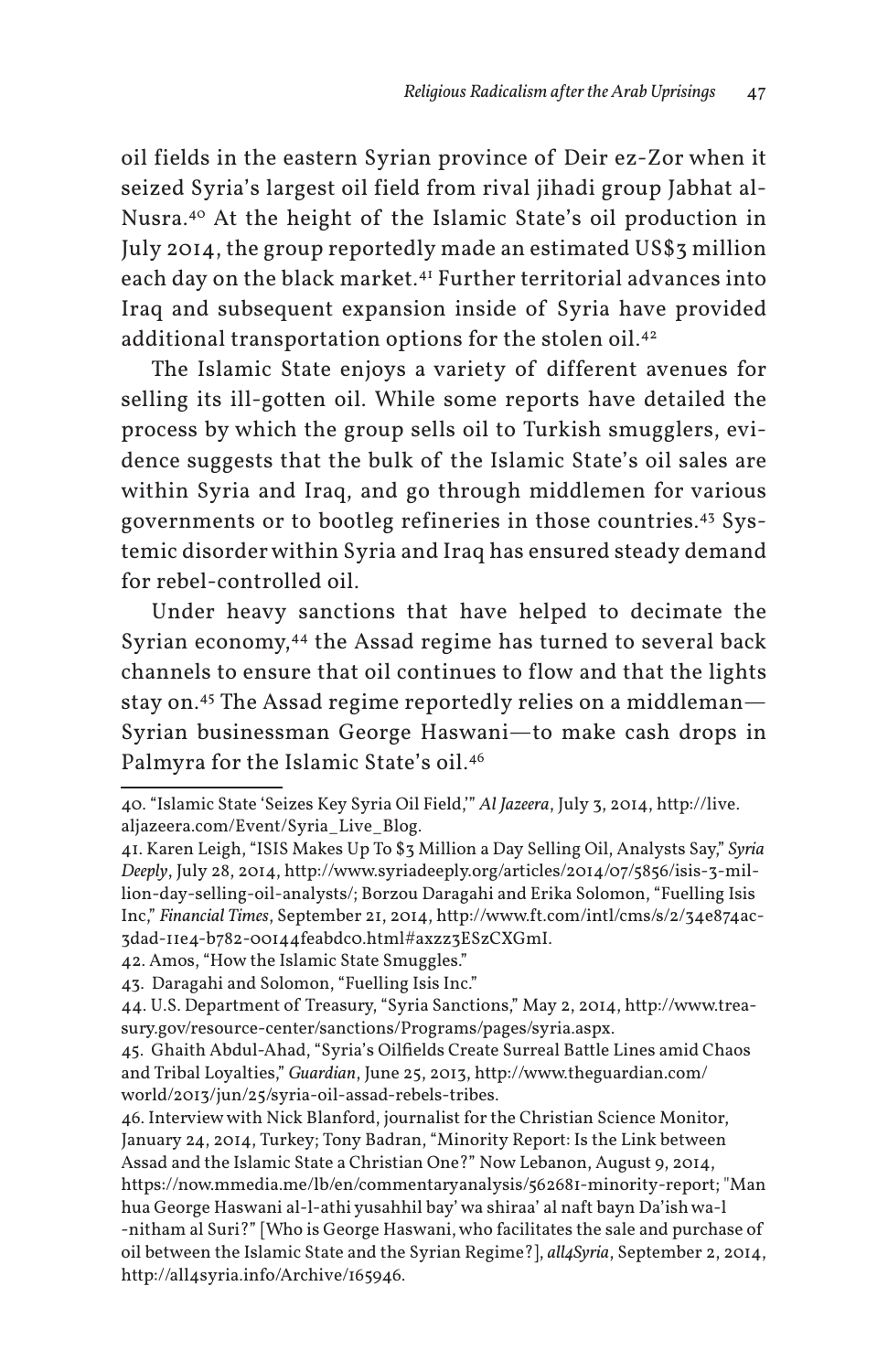In Iraq, the Islamic State has successfully tapped into a network of homegrown refineries, Kurdish businessmen, and smuggling routes developed over decades when sanctions were in place against Saddam Hussein's Iraq.47 Continued disagreement between the Kurdistan Regional Government (KRG) and Baghdad over whether the KRG may export oil directly and over the distribution of government funds to the KRG contributed to the KRG's tendency to overlook the purchase and refining of oil from sources linked to the Islamic State.48

Between Syria and Iraq, the Islamic State controls a large network of border crossings, rivers, and trafficking routes that are used to transport the ill-gotten oil into Turkey.49 Several reports describe how local merchants move oil via oil tanker trucks, mules, and underwater pipes from the Islamic State across the border, using unpatrolled roads as well as official border crossings into Turkey. Smugglers have also used the Orontes River, which separates northwestern Syria from Turkey, to float barrels of fuel across the border. Depending on the quality of crude oil, the Islamic State can make between US\$26 and US\$60 dollars a barrel.<sup>50</sup> Once in Turkey, the oil is sold by smugglers for as much as 30 percent less than legitimately processed oil.<sup>51</sup>

Under mounting international scrutiny, Turkey has begun to crack down on Turkish smugglers in the city of Hacipasa. Oil smuggling between Turkey and Syria has been a booming business there for decades,<sup>52</sup> and it has significantly expanded in the wake of the Syrian conflict. One oil smuggler admitted

51. Ibid.

<sup>47.</sup> Daragahi and Solomon, "Fuelling Isis Inc."

<sup>48.</sup> Ibid.

<sup>49.</sup> Benoît Faucon and Ayla Albayrak, "Islamic State Funds Push into Syria and Iraq with Labyrinthine Oil-Smuggling Operation," *Wall Street Journal*, September 16, 2014, http://online.wsj.com/articles/islamic-state-funds-push-into-syria-andiraq-with-labyrinthine-oil-smuggling-operation-1410826325.

<sup>50.</sup> Nour Malas and Maria Abi-Habib, "Islamic State Economy Runs on Extortion, Oil Piracy in Syria, Iraq," *Wall Street Journal*, August 28, 2014, http://online. wsj.com/articles/islamic-state-fills-coffers-from-illicit-economy-in-syriairaq-1409175458.

<sup>52. &</sup>quot;Turkey Cracks Down on Oil Smuggling Linked to ISIS," *Al Arabiya*, October 6, 2014, http://english.alarabiya.net/en/business/energy/2014/10/06/Turkey-cracksdown-on-oil-smuggling-linked-to-ISIS.html.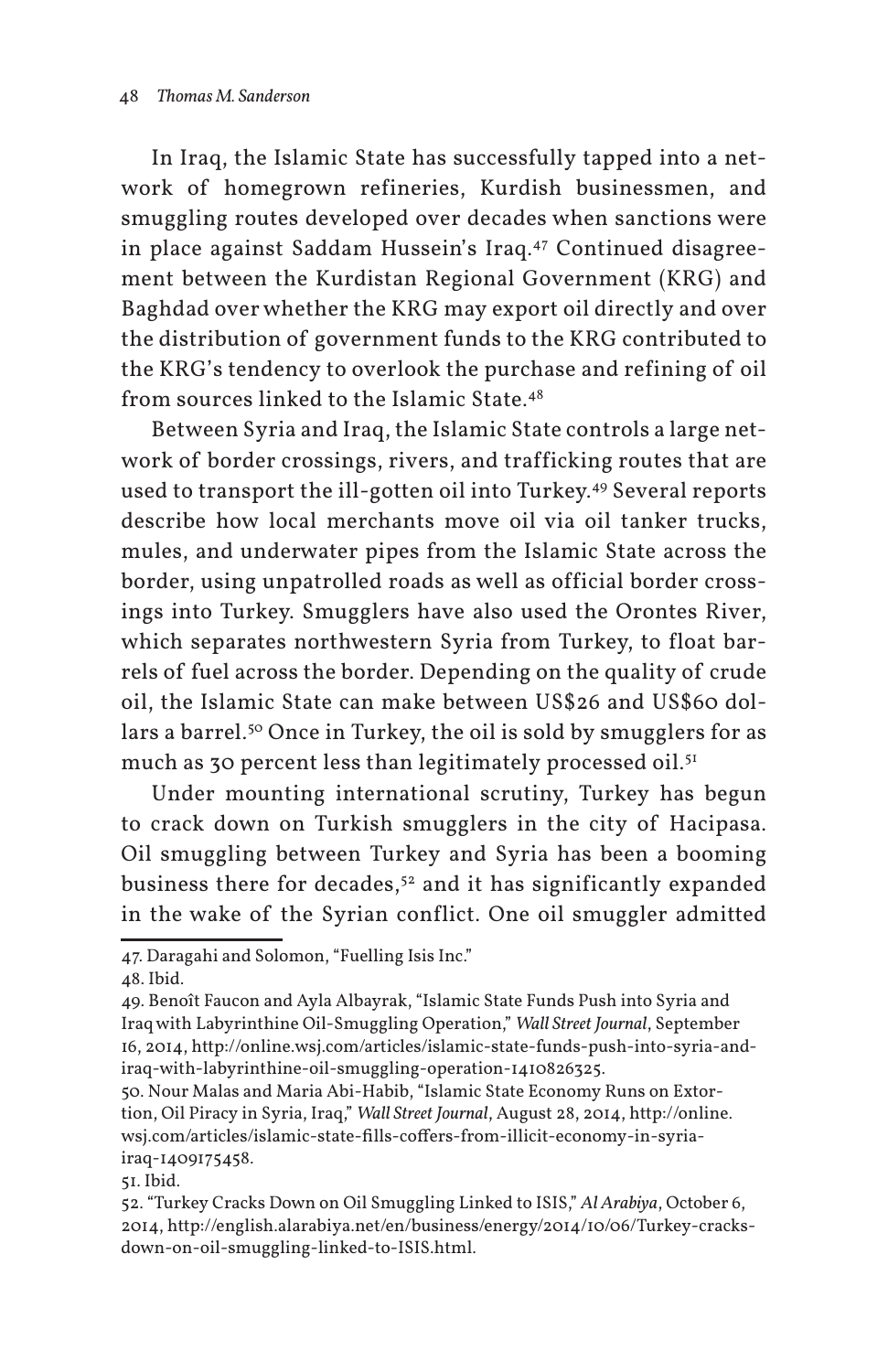in an interview that he could make as much as US\$6,500 dollars for a single trip transporting smuggled oil to other towns in Turkey. In the first eight months of 2014, the Turkish government seized 20 million liters of smuggled oil at the border, four times as much as the amount intercepted in 2013.<sup>53</sup> Residents of Hacipasa say that the government's greater vigilance has eliminated 70–80 percent of the smuggling, but other measures could be taken to reduce smuggling still further.<sup>54</sup>

Given the fluctuating price of oil, U.S. and coalition air strikes on mobile refineries, a lack of access to Islamic State bookkeeping, and contradictory reports on the value of the black market oil trade, it remains difficult to discern how much of the group's funding network comes from oil revenues.<sup>55</sup> But at the very least, the Islamic State's oil revenues appear critical to the organization's balance sheet, and their removal or sharp reduction would very likely damage the organization's fortunes. The recent escape of oil engineers (needed to run the refineries) from Islamic State control has in fact halved the group's oil revenues.56 In the wake of this development, the group has reemphasized its smuggling operations at the expense of some local populations now experiencing fuel shortages.<sup>57</sup> Although running a robust oil trade generates at least US\$1 million dollars of funding each day for the group,<sup>58</sup> it also creates dependencies

<sup>53.</sup> Ibid.

<sup>54.</sup> Ibid.

<sup>55.</sup> Ibid.; Steven Mufson, "Islamic State Fighters Drawing on Oil Assets for Funding and Fuel," *Washington Post*, September 15, 2014, http://www.washingtonpost. com/business/economy/islamic-state-fighters-are-drawing-on-oil-assets-forfunding-and-fuel/2014/09/15/a2927d02-39bd-11e4-8601-97ba88884ffd\_story.html; Erika Solomon, "US Strikes at Isis Oil Sites in Syria," *Financial Times*, September 25, 2014, http://www.ft.com/intl/cms/s/0/5a2d2f04-44a2-11e4-ab0c-00144feabdc0. html#axzz3ESzCXGmI.

<sup>56.</sup> Hugh Tomlinson and Tom Coghlan, "Isis Oil Bonanza Cut by Half as Engineers Flee Caliphate," *Times* (London), September 13, 2014, http://www.thetimes.co.uk/ tto/news/world/middleeast/article4205141.ece.

<sup>57.</sup> Ibid.

<sup>58.</sup> Matthew Olson, "A National Counterterrorism Center Threat Assessment of ISIL and Al-Qaeda in Iraq, Syria and Beyond," discussion, Brookings Institution, Washington, DC, September 3, 2014, http://www.brookings.edu/ events/2014/09/03-national-counterterrorism-center-threat-assessment-isil-alqaeda-iraq-syria-beyond.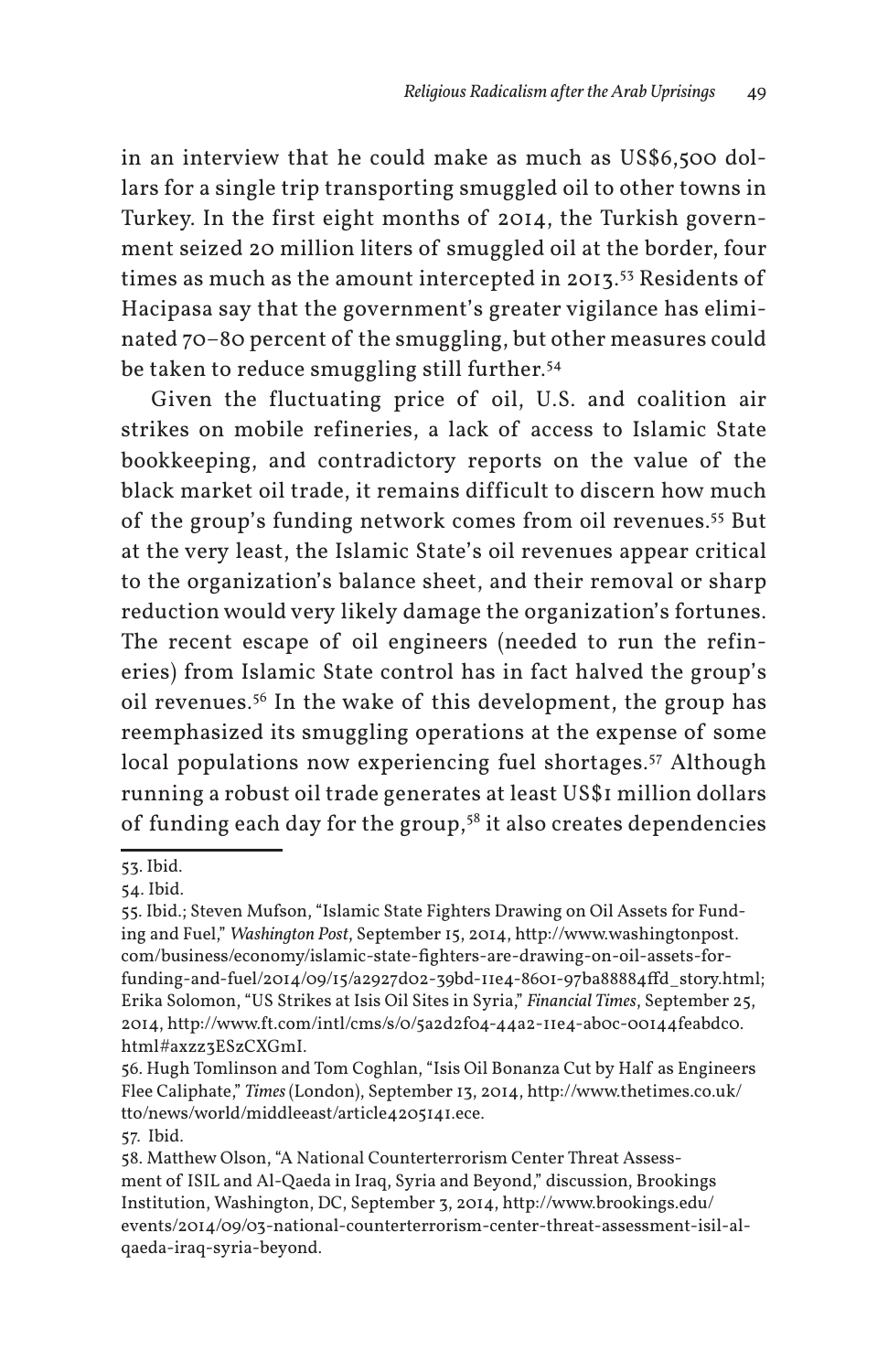that can be exploited when the Islamic State leaves citizens with a shortfall.

# *Other Sources of Funding*

As a consequence of poor border control and Ankara's support of forces opposed to the Assad regime, criminal activity has flourished across the Syria-Turkey frontier. CSIS field research at the Syria border crossing of Bab al-Salam found a robust trafficking in passports procured from fallen fighters or sold by those entering Syria for battle—presumably on a one-way ticket to a suicide attack.59 The recycled passports—some from "visa waiver" countries in Europe—represent a security threat, given that purchasers could use them to carry out violent acts in Europe or the United States.

Antiquities smuggling has further bolstered Islamic State coffers. Although this type of profiteering is not a new phenomenon, its adoption by the Islamic State demonstrates the group's ability to tap into preestablished criminal trades to turn a profit.<sup>60</sup> Since late 2012, the Islamic State and other insurgent groups have capitalized on the unrest to pillage priceless antiquities from archaeological sites.<sup>61</sup> In Syria's al-Nabuk—an area in the Qalamoun Mountains west of Damascus where antiquities are up to 8,000 years old—the Islamic State is believed to have smuggled US\$36 million worth of artifacts.<sup>62</sup> Some sources speculate that the group's revenue— generated from the 20 percent "plunder tax" they charge for permitting antiquities traffickers to continue their activities—is one of the organization's

<sup>59.</sup> Interview with Turkish passport trafficker, January 14, 2014, in Turkey at the Syrian border gate of Bab al-Salam.

<sup>60.</sup> Kathleen Caulderwood, "How ISIS Pillages, Traffics And Sells Ancient Artifacts On Global Black Market," *International Business Times*, June 18, 2014, http://www. ibtimes.com/how-isis-pillages-traffics-sells-ancient-artifacts-global-black-market-1605044.

<sup>61.</sup> Mark V. Vlasic, "Islamic State Sells 'Blood Antiquities' from Iraq and Syria to Raise Money," *Washington Post*, September 14, 2014, http://www.washingtonpost. com/opinions/islamic-state-sells-blood-antiquities-from-iraq-and-syria-to-raisemoney/2014/09/14/49663c98-3a7e-11e4-9c9f-ebb47272e40e\_story.html?tid=HP\_ opinion.

<sup>62.</sup> Martin Chulov, "How an Arrest in Iraq Revealed Islamic State's \$2bn Jihadist Network," *Guardian*, June 15, 2014, http://www.theguardian.com/world/2014/ jun/15/iraq-Islamic State-arrest-jihadists-wealth-power.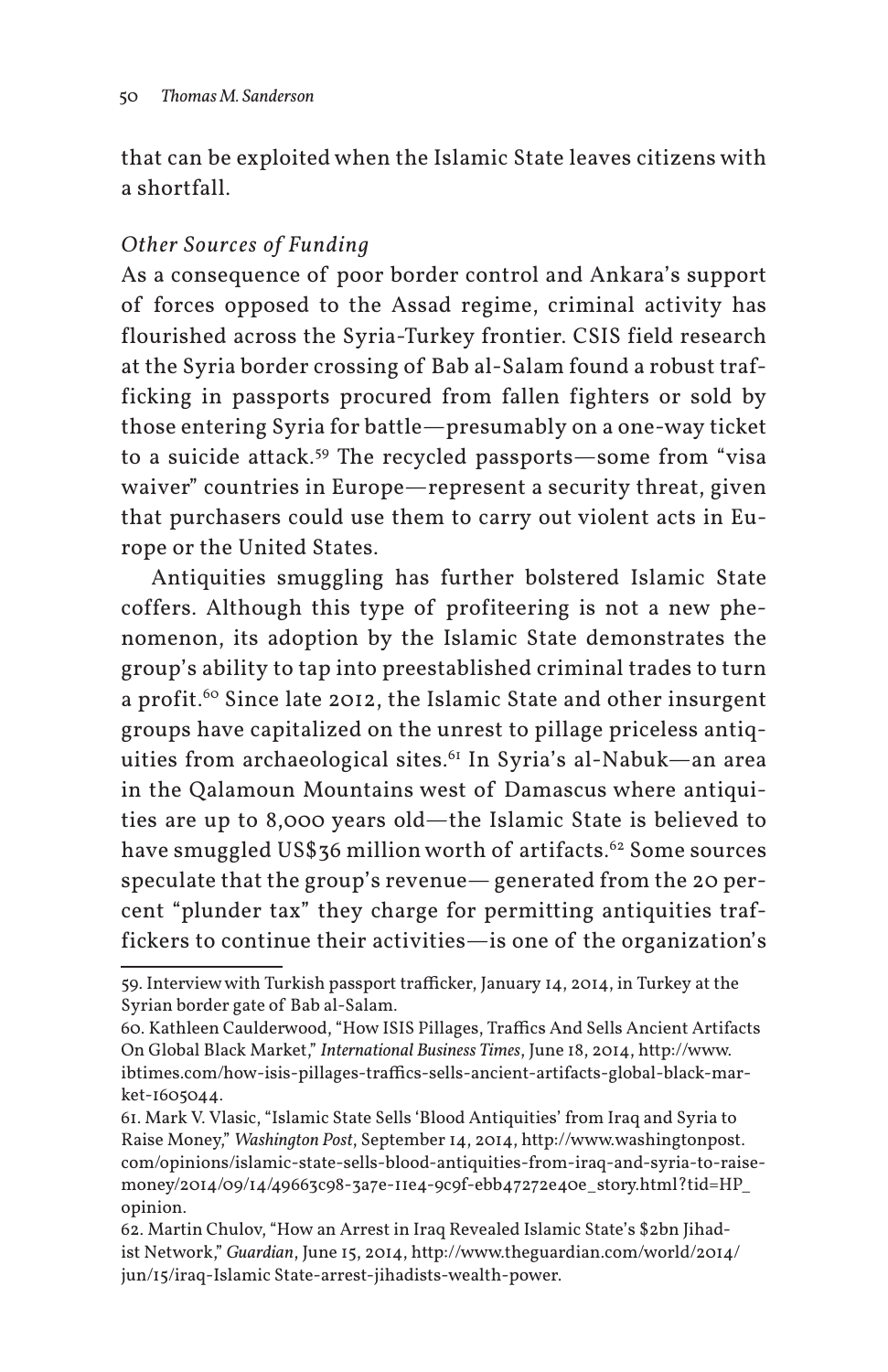major sources of revenue.63 The result is not only funding for terrorist activity, but damage to future generations dependent on the nation's cultural heritage for the tourism industry.

In Iraq, the Islamic State's control of approximately 40 percent of the wheat supply offers yet another reliable revenue source while also enabling the group—through managing bread production and subsidization—to act as a "state" that provides for its people. (The Islamic State also uses wheat as a weapon by withholding the staple from religious minorities.<sup>64</sup>) The group has forced farmers and silo workers to continue working and operating equipment under its watch. Freeing them could cripple the Islamic State's ability to provide wheat beyond that already harvested, and destroying wheat silos could create problems throughout Iraq. With the Islamic State controlling all nine of Nineveh Province's wheat silos, the Iraqi government has already lost a large input for a major source of food.<sup>65</sup>

In amassing a plethora of local funding sources, the Islamic State has proven, at least for the time being, that it is able to sustain a war economy.<sup>66</sup> As long as the group is able to gain more territory and revenue sources, it can carry on paying local Sunnis and ex-Ba'athists for their loyalty, while also subsidizing goods and providing services to citizens. Given the variety of revenue sources described here—and given recent reports claiming that private outside donations comprise only 5 percent of the Islamic

<sup>63.</sup> Cem Erciyes, "Islamic State Makes Millions from Stolen Antiquities," *Al Monitor*, September 2, 2014, http://www.al-monitor.com/pulse/security/2014/09/ turkey-syria-iraq-isis-artifacts-smuggling.html.

<sup>64.</sup> Maggie Fick, "Special Report: Islamic State Uses Grain to Tighten Grip in Iraq," Reuters, September 30, 2014, http://www.reuters.com/article/2014/09/30/usmideast-crisis-wheat-idUSKCN0HP12J20140930; Filipa Ioannou, "ISIS's Latest Weapon: Wheat," *Slate*, September 30, 2014, http://www.slate.com/blogs/the\_slatest/2014/09/30/isis\_wheat\_financing\_legitimacy\_for\_militant\_group.html. The Islamic State is also using water as an instrument of control; see Erin Cunningham, "Islamic State Jihadists Are Using Water as a Weapon in Iraq," *Washington Post*, October 7, 2014, http://www.washingtonpost.com/world/middle\_east/islamic-state-jihadists-are-using-water-as-a-weapon-in-iraq/2014/10/06/aead6792- 79ec-4c7c-8f2f-fd7b95765d09\_story.html.

<sup>65.</sup> Maggie Fick, "Special Report: Islamic State Uses Grain to Tighter Grip in Iraq." 66. "Can the U.S. Cut off ISIS from Its Funding?" CBS News, August 14, 2014, http://www.cbsnews.com/news/can-the-u-s-cut-off-isis-from-its-funding/.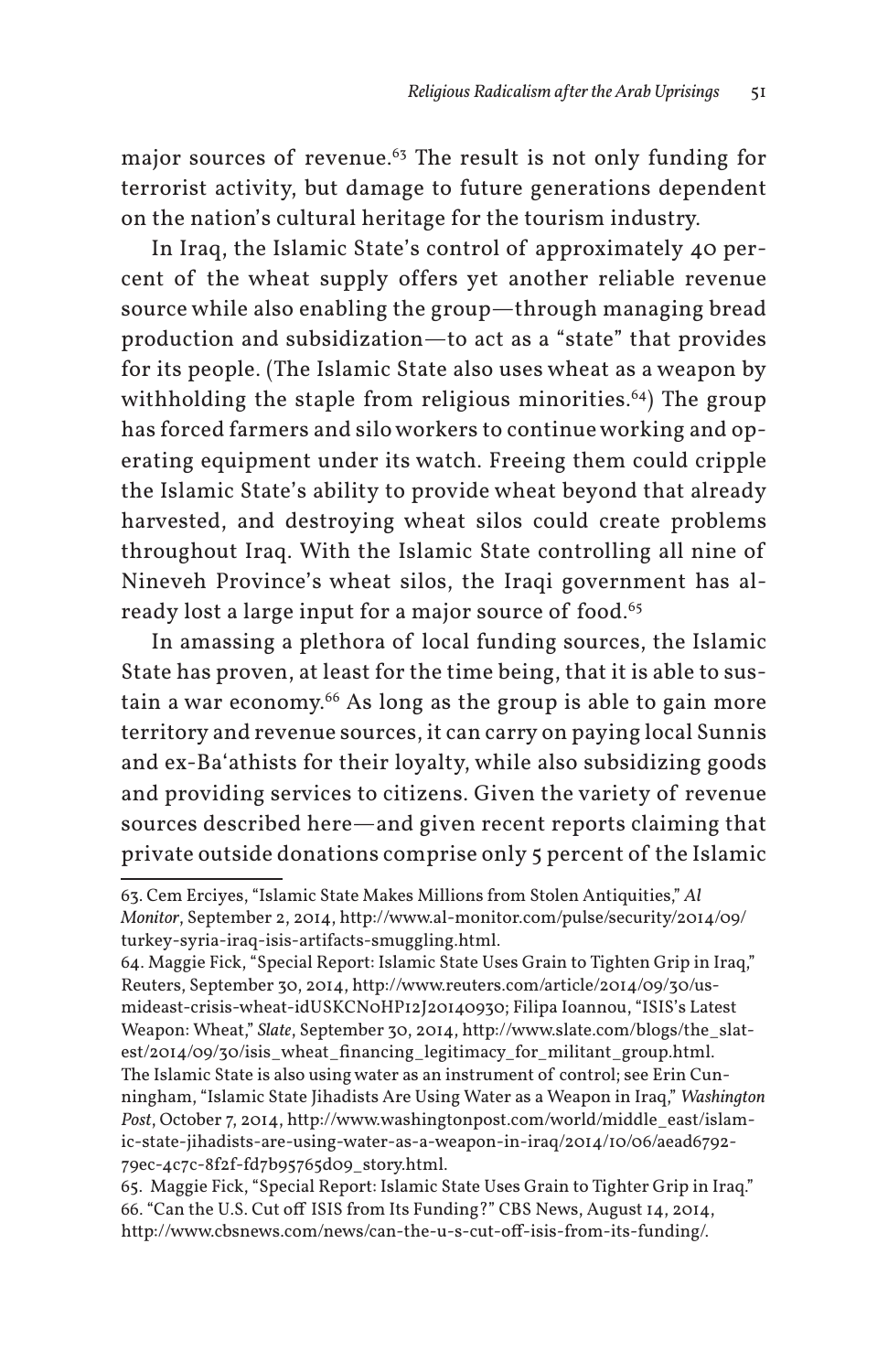State's operating budget<sup>67</sup>—traditional U.S. CFT approaches will be challenged.

For now, some of those living under the Islamic State have acknowledged the apparent efficiency and stability of its governance, as evidenced by a proportionate tax regime, the issuing of receipts, and subsidization of food.<sup>68</sup> But changing revenue conditions could undermine the Islamic State's strategy and present a potential opportunity in any CFT strategy.

## *Implications*

The accumulation of territory, and with it the assumption of control over such reliable funding sources as oil fields and wheat supplies, has allowed the Islamic State to become increasingly self-sufficient. Moreover, its diverse local financing methods enable it to evade most Western restrictions. The revenue streams on which it now relies, however, may be less durable than once was thought. Geographic setbacks, in which the group is dislodged from a town, oil field, or border crossing, clearly reduce its potential revenue. So do difficulties in keeping oil fields staffed and operating. Less clear is whether the Islamic State's funding portfolio is sufficiently diversified so as to withstand the loss of one revenue stream. But if funding is hobbled or eliminated, the group risks potential collapse.

Running a state is also expensive. Despite its reported millions of dollars in daily oil revenues, the Islamic State must spend this money to maintain control of its territory and the allies living there. The group has responsibility for governance

U.S. Anti-Terror Efforts," *McClatchy*, June 23, 2014, http://www.mc-

<sup>67.</sup> Hannah Allam, "Records Show How Iraqi Extremists Withstood

clatchydc.com/2014/06/23/231223/records-show-how-iraqi-extremists. html?sp=/99/100/&ihp=1.

<sup>68.</sup> A Raqqa goldsmith, for example, said of the Islamic State's rule in the group's self-declared capital: "I feel like I am dealing with a respected state, not thugs." Quoted in Anne Barnard, "Hezbollah Takes Risks by Fighting Rebels in Syria," *New York Times*, May 7, 2013, http://www.nytimes.com/2013/05/08/world/middleeast/ hezbollah-takes-risks-by-fighting-rebels-in-syria.html. See also Ben Hubbard, "In a Syrian City, Islamic State Puts Its Vision into Practice," *New York Times*, July 23, 2014, http://www.nytimes.com/2014/07/24/world/middleeast/islamic-statecontrols-raqqa-syria.html.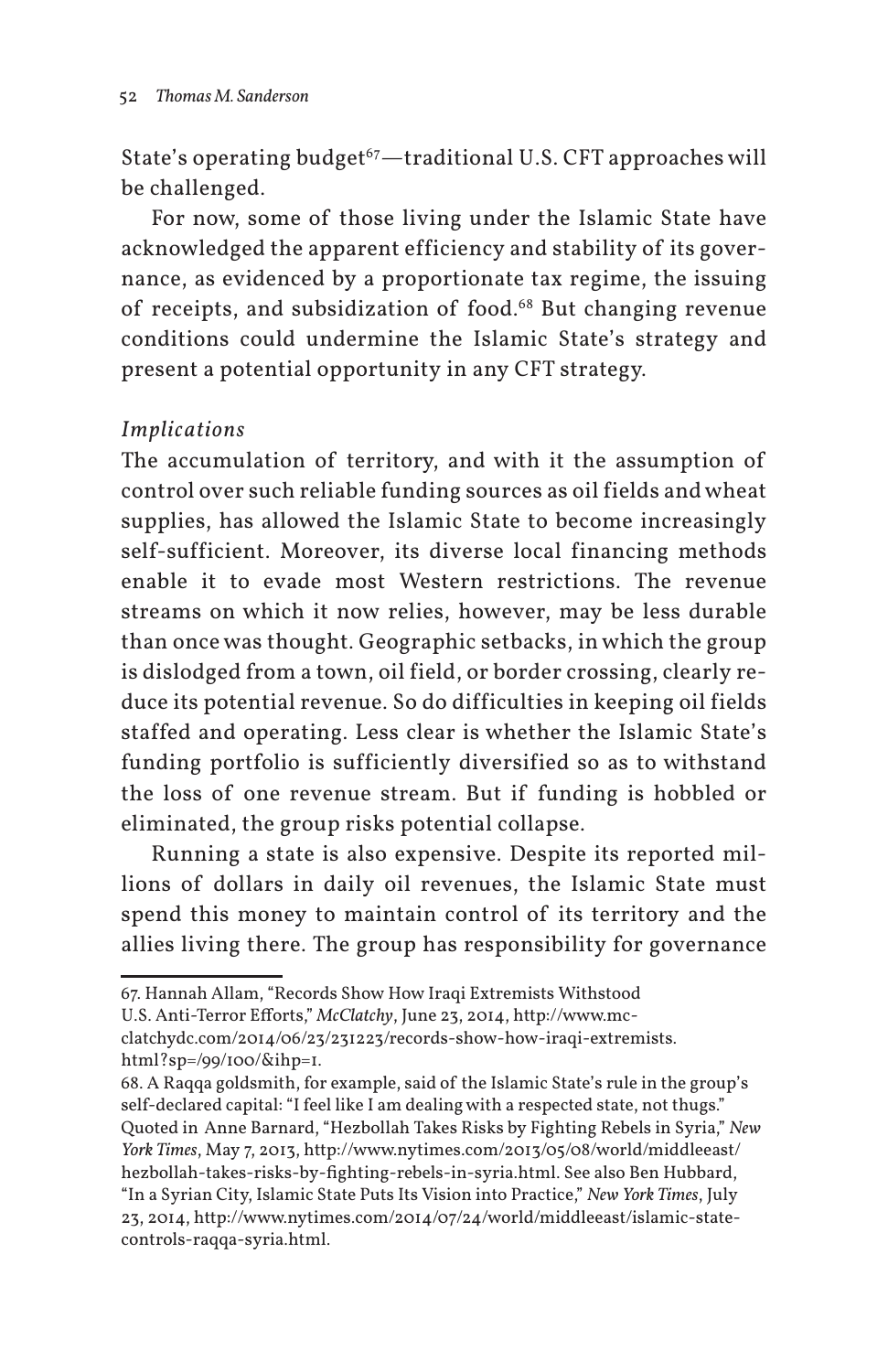measures, from shari'a courts to basic sanitation,<sup>69</sup> and must pay salaries to jihadi commanders—and, increasingly, foreign fighters—which range from US\$400 to thousands of dollars per month. Nor do alliances with local tribesmen come cheap.70 As this group continues to operate as a local government, CFT strategies need to exploit these linkages and dependencies on revenue flows.

#### *Response*

In light of today's formidable challenges in Syria and Iraq, and indeed across the MENA region wherever instability and violence reign, CFT responses must target havens where insurgents and terrorists establish or participate in a war economy. Eliminating havens will force groups to spend more time raising funds than conducting operations. It will also interrupt important insurgent-partner relationships and provide an opening for coalition forces.

An effective response to the present threat must include dislodging the Islamic State from towns and border crossings it now controls. Given the role that these key nodes play in transport and communication—essential components to the war economy—strikes on these revenue generators will weaken the group. However, carrying out strikes in a comprehensive fashion will likely require a physical presence on the ground, an option that does not yet appear viable.

CFT measures must also focus on the black market trade in the many illicit goods keeping insurgent groups afloat. Cooperation with regional actors is essential on this front, especially in Turkey, where substantial amounts of oil end up heading to market.

Finally, authorities need to map the funding networks that facilitate the black market trade and smuggling upon which the Islamic State relies. They must then interrupt the facilitators,

<sup>69.</sup> Aaron Zelin, "The Islamic State of Iraq and Syria Has a Consumer Protection Office," *Atlantic*, June 13, 2014, http://www.theatlantic.com/international/archive/2014/06/the-isis-guide-to-building-an-islamic-state/372769/.

<sup>70.</sup> Wassim Bassem, "Money, Power Draw Young Iraqis to IS," *Al Monitor*, August 12, 2014, http://www.al-monitor.com/pulse/originals/2014/08/iraq-jurf-al-sakharmen-join-islamic-state.html.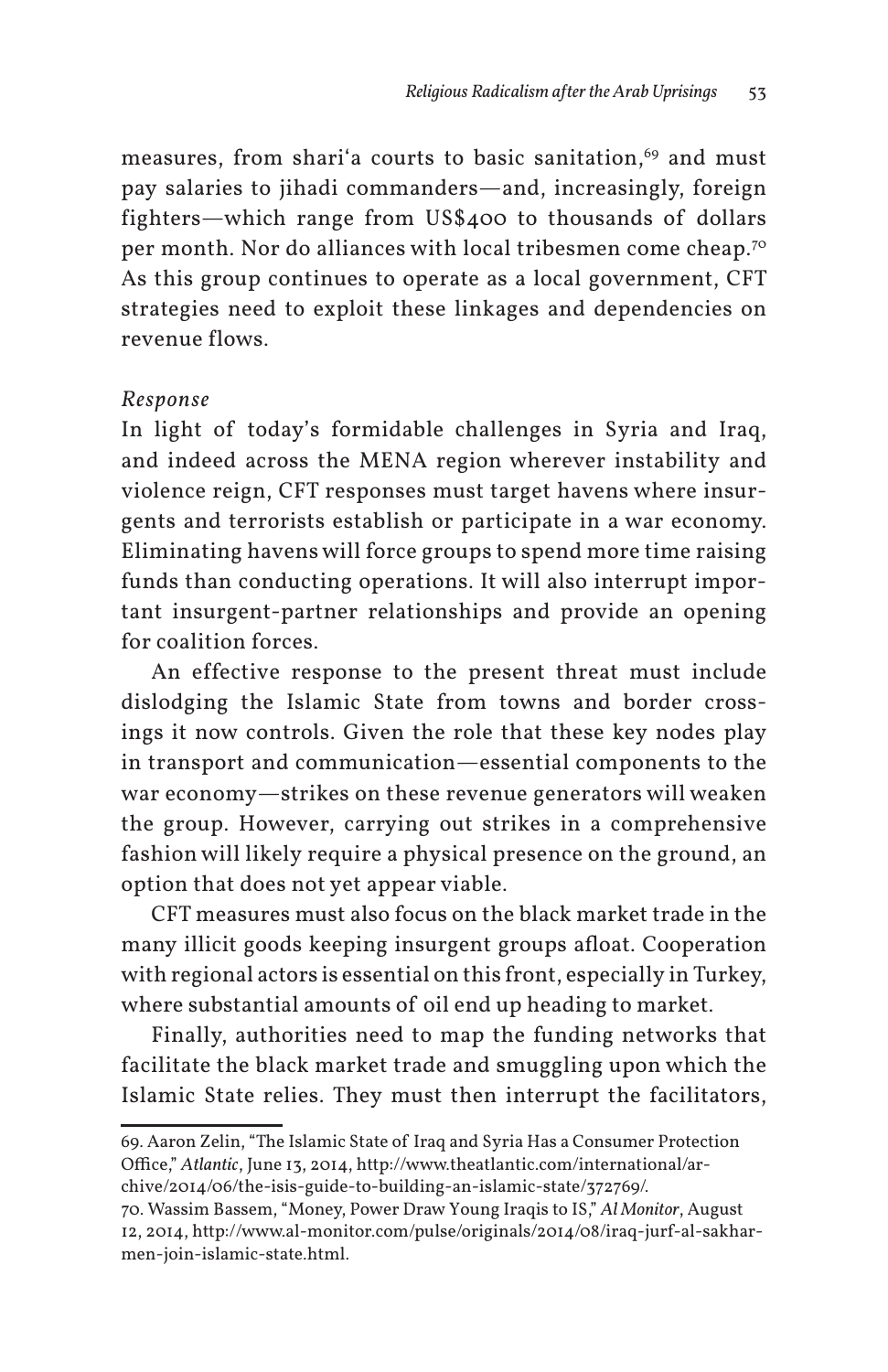nodes of money exchange, and points of entry into the formal financial system. Once it becomes harder and costlier for the Islamic State to do business and access outside donors, charities, and financial facilities, the international coalition can begin to constrict and degrade the group's financial underpinning and ultimately its global reach.

## **FOREIGN FIGHTERS**

Conflict across the MENA region—in particular in Syria and Iraq—demonstrates the deep impact of Sunni "foreign fighters" on the battlefield. According to Matthew Olsen, the director of the U.S. National Counterterrorism Center, total foreign fighters in Syria and Iraq exceeded 12,000 individuals as of July 2014.71 This estimate includes as many as 3,000 Europeans and upwards of 100 Americans.72 By mid-September 2014, the Central Intelligence Agency had dramatically revised that number upward, estimating that the Islamic State alone might have as many as 15,000 total foreign fighters.<sup>73</sup>

Hailing from nearly 80 different countries—including Saudi Arabia, France, Indonesia, Russia, Pakistan, and the United States74—these men (and some women) join a wide spectrum of insurgent militias, including the Free Syrian Army, Jabhat al-Nusra, and the Islamic State. Foreign fighters serve in many roles and can be formidable combatants.75 Understanding this

<sup>71.</sup> Kevin Baron, "The Number of Foreign Fighters in Syria Now Exceeds 12,000 and Rising" *Defense One*, July 25, 2014, http://www.defenseone.com/ threats/2014/07/the-number-of-foreign-fighters-in-Syria-now-exceeds-12000-rising/89732/.

<sup>72.</sup> Brian Bennett and Richard A. Serrano. "More Western Fighters Joining Militants in Iraq and Syria," *Los Angeles Times*, July 19, 2014, http://www.latimes.com/ world/middleeast/la-fg-foreign-fighters-20140720-story.html#page=1.

<sup>73. &</sup>quot;CIA Says IS Numbers Underestimated," *Al Jazeera*, September 12, 2014, http:// www.aljazeera.com/news/middleeast/2014/09/cia-triples-number-islamic-statefighters-201491232912623733.html.

<sup>74.</sup> Ed Pilkington, "UN Unanimously Passes Resolution to Combat 'Foreign Terrorist Fighters,'" *Guardian*, September 24, 2014, http://www.theguardian.com/ world/2014/sep/24/un-security-council-resolution-terror-threat-obama. 75. Though significant numbers of Shi'ite fighters have also traveled to Syria and Iraq to battle violent Sunni extremists, this section focuses exclusively on the more visible and wider Sunni phenomenon, which was in large part propelled by the Syrian civil war and later fuelled by the Islamic State push into Iraq.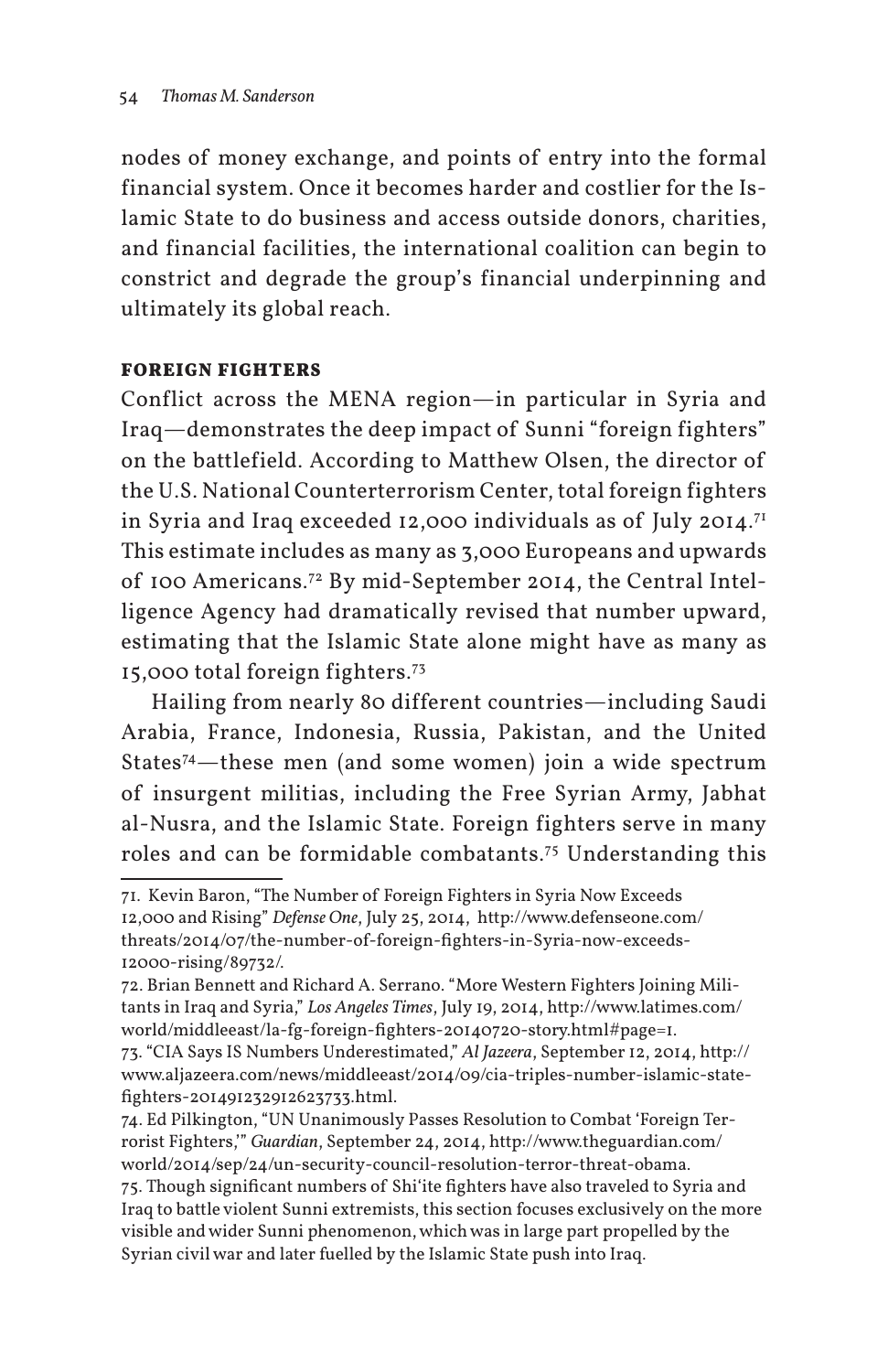large component of the overall body of violent extremists is critical to degrading groups such as the Islamic State and potentially to preventing terrorism on the home front.

Aspiring fighters find relatively easy access to the battle zone. Porous borders, such as Turkey's 500-mile frontier with Syria, offer a two-way channel for fighters moving between operations and recuperation. The fighters, most of them young men, have diverse motivations. Some come to defend civilians from "apostate" Shi'ite government forces and their militias. Others pursue fulfillment absent back home: a sense of self-worth, respect, empowerment, purpose, and jihadi "street cred." Some fighters joining the Islamic State seek to defend the caliphate declared by the group's leader Abu Bakr al-Baghdadi on June 29, 2014.76

With violence in Syria and surrounding areas unlikely to abate in the next few years, the influential role of foreign fighters promises to continue. As the fighting advances, these individuals sharpen the skills and networks that make them a potential threat when they return home or move on to other nations.

#### *Historical Context*

Foreign fighters are a long-standing problem in the Syria-Iraq region. During the most intense years of the Iraq War, spanning 2005 to 2007,77 roughly 4,000 foreign fighters flocked to Iraq via Syria and other nations to fight Western and local Shi'ite forces.<sup>78</sup> The fighters came from within the MENA region and further afield.

Documentation and analysis of foreign fighters by the West Point Combating Terrorism Center sheds light on the number and origins of fighters present during one of the more dangerous periods of the Iraqi insurgency, from August 2006 to

76. Vera Mironaova and Sam Whitt, "A Glimpse into the Mind of Four Foreign Fighters in Syria," *CTC Sentinel* 7, no. 6 (June 2014): 5, https://www.ctc.usma.edu/ posts/a-glimpse-into-the-minds-of-four-foreign-fighters-in-syria; Matt Bradley, "ISIS Declares New Islamist Caliphate," *Wall Street Journal,* June 29, 2014, http://online.wsj.com/articles/isis-declares-new-islamist-caliphate-1404065263.

77. U.S. and international forces withdrew from Iraq in 2010.

78. Aaron Y. Zelin, "Sunni Foreign Fighters in Syria: Background, Facilitating Factors and Select Responses," PfPC Background Paper 1, Partnership for Peace Consortium of Defense Academies and Security Studies Institutes, May 21, 2014, 1–4, http://www.pfpconsortium.com/#!policy-recommendations/c2ab.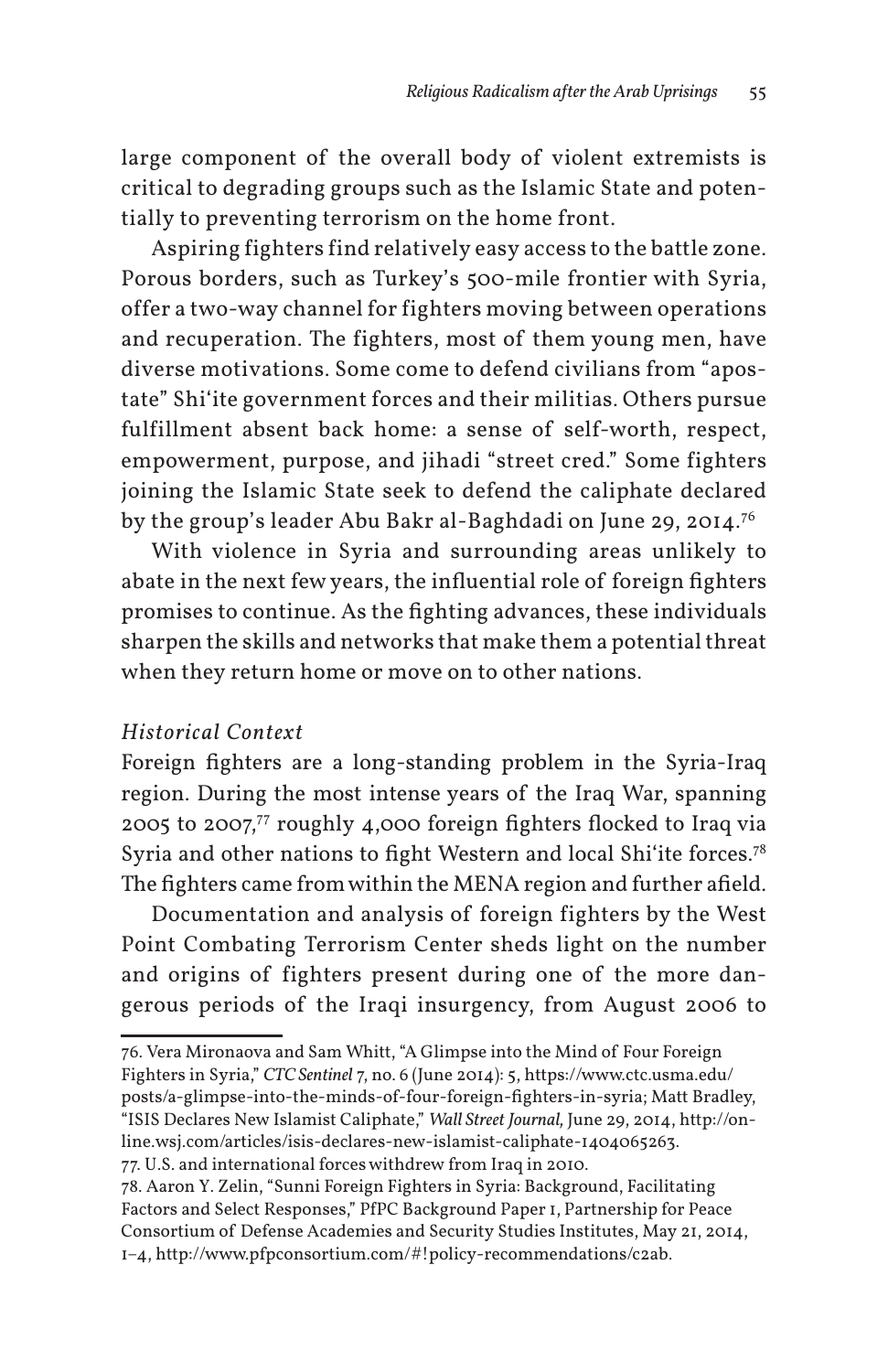August 2007. The biographical data, which was discovered by U.S. forces in October 2007, was gathered by precursors of today's Islamic State group, known then as the Islamic State of Iraq (ISI).79 These revealing records detail the backgrounds of roughly 700 foreign fighters arriving over a 12-month period. The three largest sources of these fighters were Saudi Arabia (41 percent), Libya (18.8 percent), and Syria (8.2 percent).<sup>80</sup> The fighters often served as suicide bombers directed against U.S. forces, adversarial Sunni tribes, and Shi'ite targets.

Though this one-year snapshot provides evidence of substantial numbers of foreign fighters, the lack of available data for all insurgent groups deploying these motivated combatants throughout the war precludes a comprehensive assessment of their impact.81 Nonetheless, it is clear that foreign fighters did remain a threat—one that would have been higher had the Islamic State of Iraq enjoyed a bona fide safe haven. Among other advantages, a sanctuary would have made it possible to obscure foreign fighters whose "accents and lack of local knowledge" resulted in negative exposure for the al Qaeda affiliate.<sup>82</sup>

With the departure of U.S. and other allied forces from Iraq in December 2011, violence persisted as both Sunni and Shi'ite attacks continued along sectarian lines. Both Sunni (al Qaeda in Iraq, Ansar al Islam) and Shi'ite (Jaysh al Mahdi) militias and insurgent groups failed to disarm after the U.S. withdrawal, and instead accounted for the majority of the ensuing violence.<sup>83</sup> ISI also conducted a campaign to free fighters from prisons across

<sup>79.</sup> Joseph Felter and Brian Fishman, "Al-Qa'ida's Foreign Fighters in Iraq: A First Look at the Sinjar Records," Combating Terrorism Center at U.S. Military Academy, December 2007, https://www.ctc.usma.edu/v2/wp-content/uploads/2010/06/aqsforeign-fighters-in-iraq.pdf, 3.

<sup>80.</sup> Ibid, 7.

<sup>81.</sup> Anthony Cordesman, *Iraq's Sunni Insurgents: Looking Beyond Al Qa'ida*, Center for Strategic and International Studies, 2007, 8.

<sup>82.</sup> Brian Fishman, "Syria Proving More Fertile than Iraq to Al-Qa'ida's Operations," *CTC Sentinel* 6, no. 11-12, (November 2013): 2.

<sup>83.</sup> Anthony Cordesman, *Iraq After US Withdrawal: US Policy and the Iraqi Search for Security and Stability*, Center for Strategic and International Studies, July 3, 2012, http://csis.org/files/publication/120702\_Iraq\_After\_US\_Withdrawal.pdf, 30.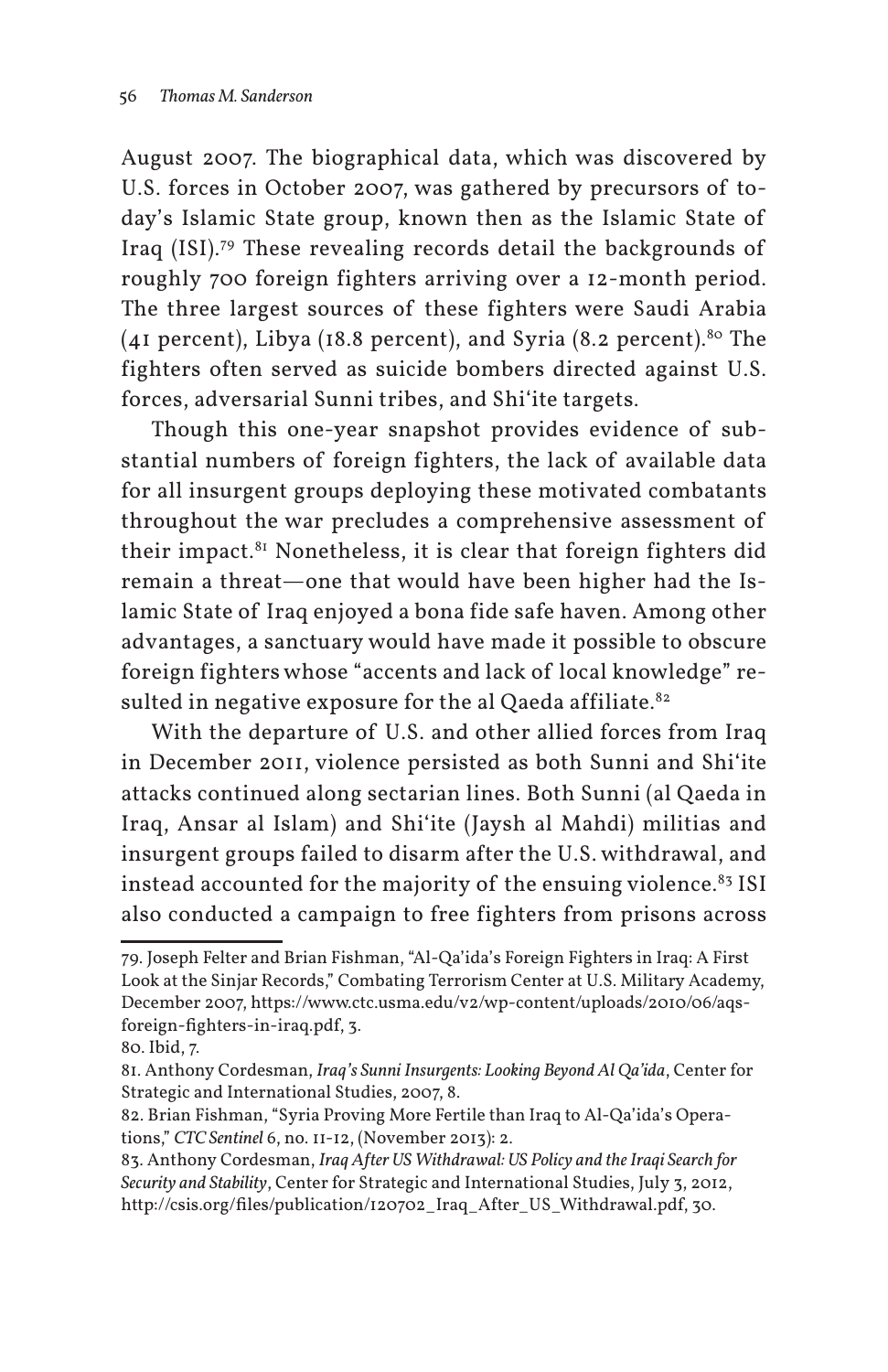Iraq, releasing individuals who now fill the ranks of a growing menace.<sup>84</sup>

As 2012 began, the civil war in Syria was already at a full boil. Massacres of Sunni civilians and home-grown opposition forces drew both ISI and foreign fighters to Syria, which had recently served as a way station for international jihadists heading for Iraq. Then, in a reversal, the Assad government became the target of violent Sunni extremists. Syria's territory "provided a haven for the Qaeda affiliate to reconstitute itself with an influx of foreign fighters," who would soon play a key role in future operations.<sup>85</sup>

Motivated in part by Sunni ideologues portraying Syria as a legitimate jihad to defend Sunni Muslims against despotic Shi'ite forces, foreign mujahideen flocked to Syria.<sup>86</sup> Radical groups like Jabhat al-Nusra and the Islamic State likewise attempted to entice foreign volunteers.<sup>87</sup> In a video entitled "Those Who Believed, Migrated, and Waged Jihad," the Islamic State calls attention to the presence of foreign mujahideen within the group's ranks and calls for the migration of more foreign fighters to Syria.<sup>88</sup> One account by a Dutch fighter reveals that appeals from a fellow countryman already in Syria encouraged others to make the journey.<sup>89</sup>

<sup>84. &</sup>quot;Iraq Jailbreaks: Hundreds Escape in Taji and Abu Ghraib," BBC News, July 22, 2013, http://www.bbc.com/news/world-middle-east-23403564.

<sup>85.</sup> Peter Baker and Eric Schmitt, "Many Missteps in Assessment of ISIS threat," *New York Times*, September 29, 2014, http://www.nytimes.com/2014/09/30/world/ middleeast/obama-fault-is-shared-in-misjudging-of-isis-threat.html.

<sup>86. &</sup>quot;Top Cleric Qaradawi Calls for Jihad against Hezbollah, Assad in Syria," *Al Arabiya*, June 2, 2013, http://english.alarabiya.net/en/News/middle-east/2013/06/02/ Top-cleric-Qaradawi-calls-for-Jihad-against-Hezbollah-Assad-in-Syria.html. 87. Bill Roggio, "Tunisian Jihadist Calls for Clerics, Youth to Fight in Syria," *Long War Journal*, July 20, 2013, http://www.longwarjournal.org/archives/2013/07/tunisian jihadist ca.php.

<sup>88. &</sup>quot;Al-l-atheen aamanu wa hajiru wa jahadu," [Al-Furqan Media Presents a New Video Message from the Islamic State of Iraq and Al-Sham: "Those Who Believed and Migrated"], *Jihadology*, July 9, 2013, http://jihadology.net/2013/07/09/al-furqanmedia-presents-a-new-video-message-from-the-islamic-state-of-iraq-and-alsham-those-who-believed-and-migrated/.

<sup>89.</sup> For a translation of the account see Pieter Van Ostaeyen, "Guest Post: Dutch Foreign Fighters—Some Testimonials from the Syrian Front," *Jihadology*, October 13, 2013, http://jihadology.net/2013/10/13/guest-post-dutch-foreign-fighterssome-testimonials-from-the-syrian-front/.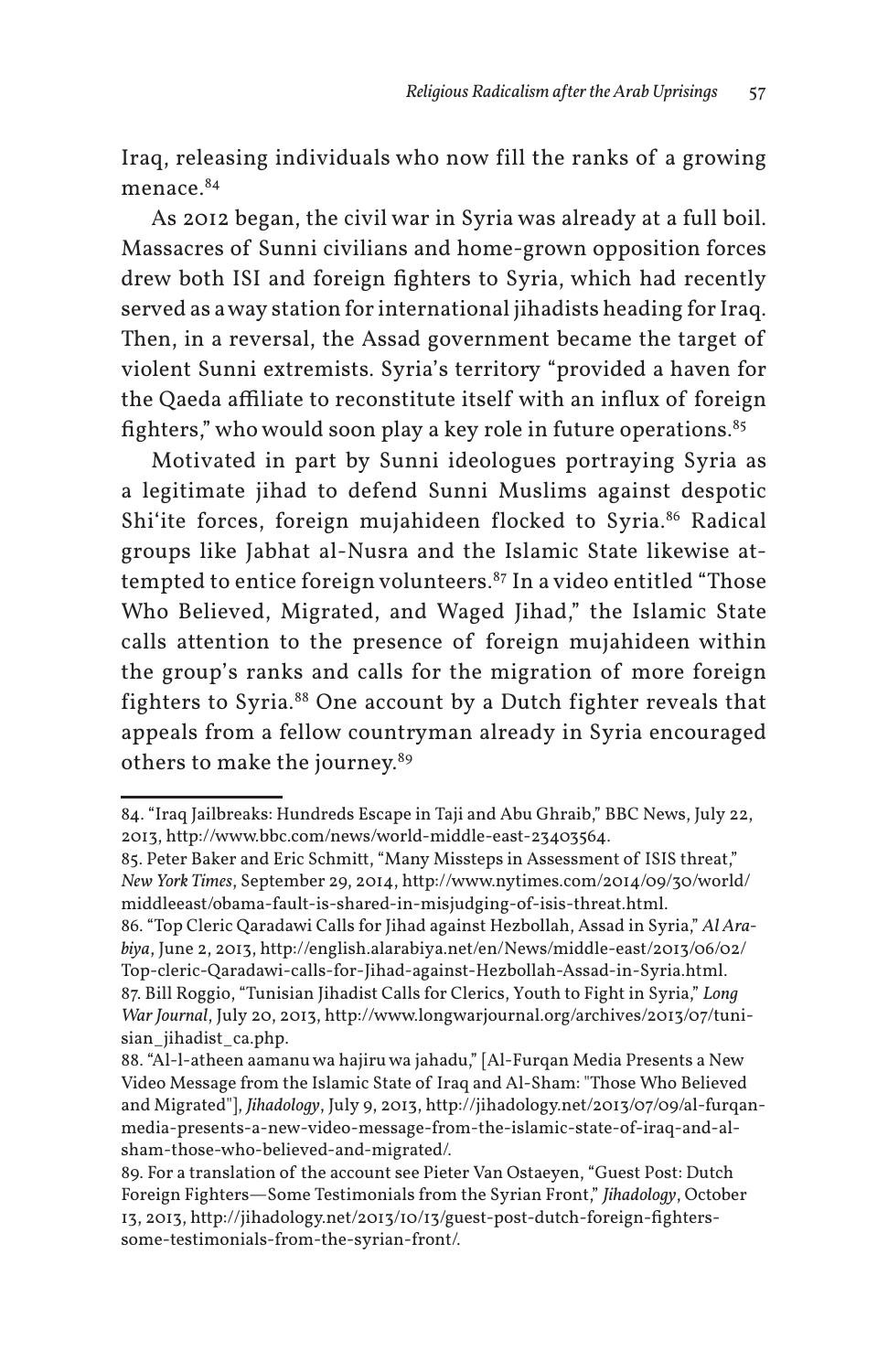#### *Foreign Fighters' Role in the Conflict*

Foreign jihadists are key factors in the Syrian conflict. While some have embedded with preexisting radical groups like Jabhat al-Nusra and the Islamic State,<sup>90</sup> others have formed distinctly non-Syrian battalions like Jaysh al Muhajireen wal Ansar (JMA)—a predominantly Chechen jihadi group linked to the Islamic Caucasus Emirate.91 In addition to serving as foot soldiers, foreign militants have also acted as suicide bombers and executioners in publicized videos. The suicide operations carried out by British national Abdul Waheed Majid,<sup>92</sup> American Moner Mohammad Abusalha,93 and Malaysian Ahmad Tarmimi Maliki94 serve as chilling examples of the radicalization of foreigners in the Syrian conflict.

Foreign fighters even ascend to the upper echelons of leadership within their groups. Tarkhan Tayumurazovich Batirashvili (nom de guerre Omar al Shishani) is an ethnic Chechen with an extensive portfolio in the Syrian conflict, which he joined in March 2012.95 Known to be a military commander for the Islamic State's Syrian operations, he is referred to in a recent

<sup>90.</sup> Joseph Chinyong Liow, "ISIS Goes to Asia," *Foreign Affairs*, September 21, 2014, http://www.foreignaffairs.com/articles/142004/joseph-chinyong-liow/isis-goesto-asia.

<sup>91.</sup> Bill Roggio, "Chechen Commander Leads Muhajireen Brigade in Syria," *Long War Journal*, February 20, 2013, http://www.longwarjournal.org/archives/2013/02/ chechen\_commander\_le.php.

JMA merged with three other groups to form the Helpers of Islam Front in July 2014. As reported by the blog Chechnensinsyria.com, the new merger includes several other battalions that were primarily composed of foreign fighters from Saudi Arabia, Turkey, and Morocco.

<sup>92.</sup> Darshna Soni, "Relaxed and Smiling: Suspected British Bomber in Syria," *Channel 4 News*, February 14, 2014, http://www.channel4.com/news/syria-abdulwaheed-majeed-suspected-suicide-bomber.

<sup>93.</sup> Thomas Joscelyn, "US Officials Have Identified American Suicide Bomber in Syria," *Long War Journal*, May 31, 2014, http://www.longwarjournal.org/archives/2014/05/officials\_have\_ident.php.

<sup>94. &</sup>quot;ISIS and the First Malaysian Suicide Bomber," *Star Online*, June 14, 2014, http:// www.thestar.com.my/News/Nation/2014/06/14/ISIS-and-the-first-Malaysiansuicide-bomber/.

<sup>95.</sup> U.S. Department of Treasury, "Treasury Designates Twelve Foreign Terrorist Fighter Facilitators," September 24, 2014, http://www.treasury.gov/press-center/ press-releases/Pages/jl2651.aspx.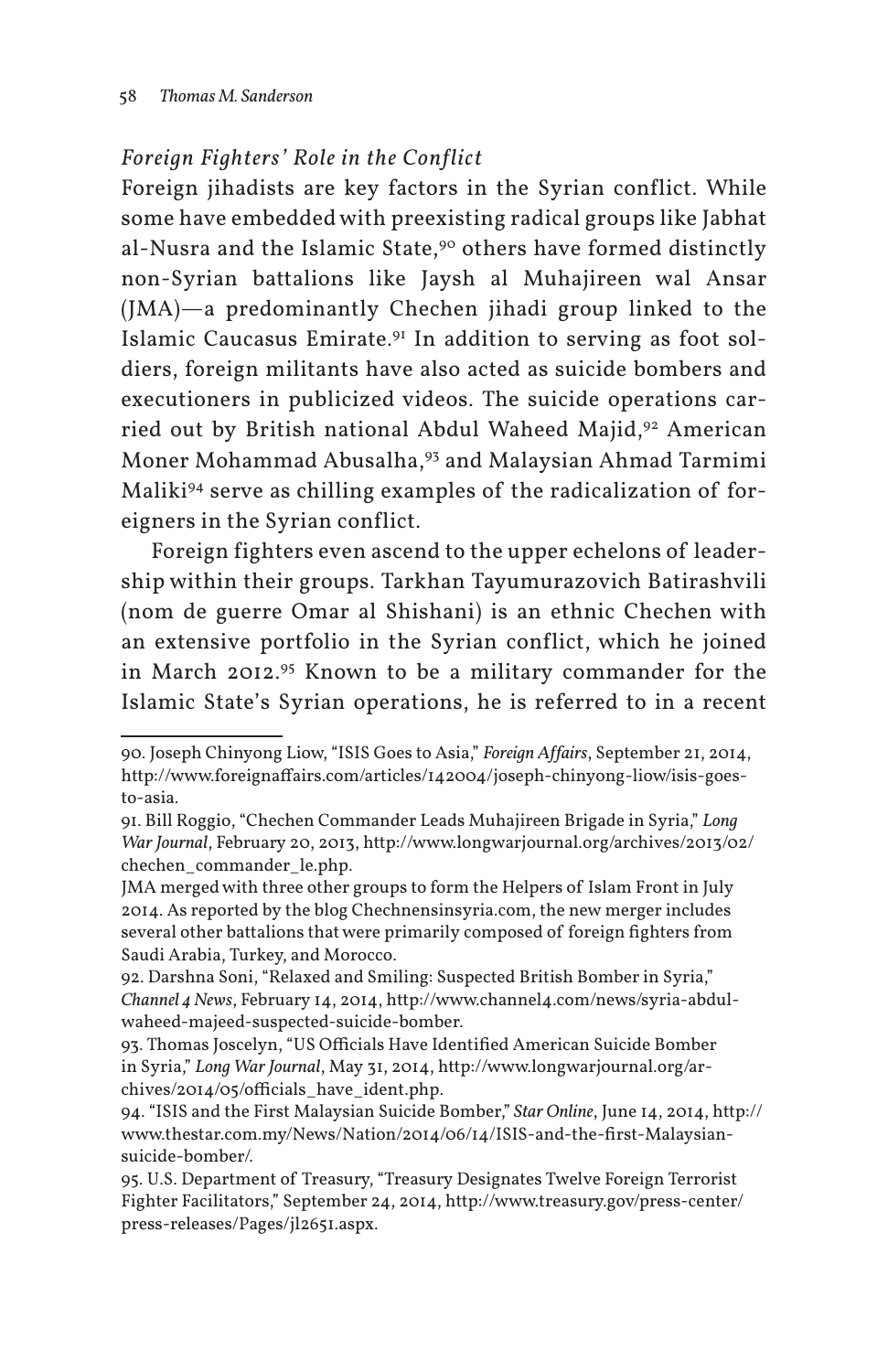video simply as "Military Commander,"96 suggesting his position as the group's overall military leader in both Syria and Iraq. This suggestion is supported by further video evidence as well as by a list of specific military operations attributed to him.<sup>97</sup>

As Abu Bakr al-Baghdadi's July 2014 audio message indicates, foreigners are needed for maintenance of his group's territory. Appealing to those who can help build communities, Baghdadi implores Muslim "scholars," "medical doctors," and "engineers of all different specializations and fields" to fulfill their *wajib 'ayni*, or individual religious duty, by moving to the Islamic State.98

Although they were actively encouraged to stay home in the early days of the conflict, women also serve the Islamic State.<sup>99</sup> They may serve as fighters' wives, run sex-slave brothels full of captured Iraqi and Syrian women, or enforce shari'a law restrictions on female dress and activity.<sup>100</sup> Women also work as doctors, nurses, and engineers in Islamic State hospitals.101 Exact numbers of women supporting the Islamic State are unknown, but London's International Centre for the Study of Radicalisation (ICSR) estimates that about 10–15 percent of the total num-

<sup>96. &</sup>quot;Al-I'tiṣām Media Presents a New Video Message from the Islamic State of Iraq and Al-Shām: 'Breaking of the Border,'" *Jihadology*, October 13, 2013, http://jihadology.net/2014/06/29/al-iti%e1%b9%a3am-media-presents-a-new-video-messagefrom-the-islamic-state-of-iraq-and-al-sham-breaking-of-the-border/.

<sup>97.</sup> For video evidence, see Bassem Mroue, "Omar Al-Shishani, Chechen in Syria, Rising Star in ISIS Leadership," *Christian Science Monitor*, July 3, 2014, http://www. csmonitor.com/World/Latest-News-Wires/2014/0703/Omar-al-Shishani-Chechen-in-Syria-rising-star-in-ISIS-leadership. For the list of military operations, see U.S. Department of Treasury, "Treasury Designates Twelve Foreign Terrorist Fighter Facilitators."

As of September 24, 2014, al Shishani has been added to the U.S. list of Specially Designated Global Terrorists under Executive Order 13224.

<sup>98.</sup> Abu Bakr al-Baghdadi, "A Message to the Mujahidin and the Muslim Ummah in the Month of Ramadan," Al-Hayat Media Center, July 4, 2014, https://ia902501. us.archive.org/2/items/hym3\_22aw/english.pdf.

<sup>99.</sup> Aryn Baker, "How ISIS Is Recruiting Women from around the World," *TIME*, September 6, 2014, http://time.com/3276567/how-isis-is-recruiting-women-fromaround-the-world/.

<sup>100. &</sup>quot;UK Female Jihadists Run ISIS Sex-Slave Brothels," *Al Arabiya*, September 12, 2014, http://english.alarabiya.net/en/variety/2014/09/12/UK-female-jihadists-run-ISIS-sex-slave-brothels.html.

<sup>101.</sup> Baker, "How ISIS Is Recruiting Women from around the World."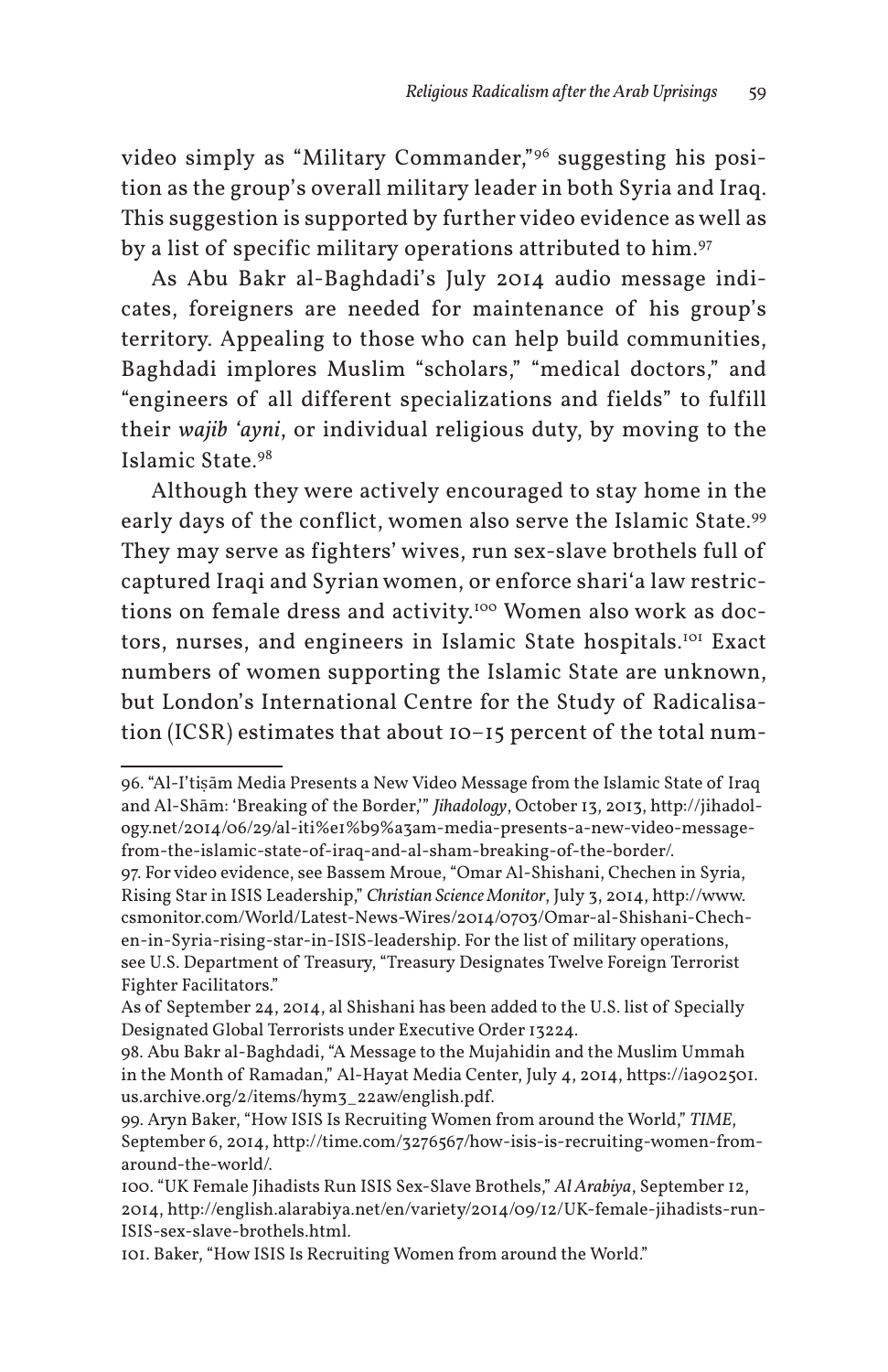bers of foreigners traveling to Syria are female, with at least 30 women traveling from Sweden alone.<sup>102</sup>

## *Reasons and Motivations for Coming*

Aaron Zelin, a leading American authority on foreign fighters in Syria, identifies seven primary factors that help draw people to battle: the simplicity of reaching Syria; the existence of established transit and facilitation networks; social media as a multifaceted enabler; sympathy for Syrian suffering; Syria's "cool" and relatively comfortable appeal (in contrast to hardship locations such as Yemen, Mali, and Afghanistan); the conflict's "religious-historical and millenarian pull;" and the sectarian drive of anti-Shi'ism.<sup>103</sup>

Another motivating factor that often combines with those just listed is the personal hardship that fighters may face in their home countries. Difficult socioeconomic conditions make the decision to fight in Syria an easy one for many aspiring soldiers. A life of marginalization and deprivation and lacking in personal dignity (frequently the result of harsh treatment by local security services) motivates young men to seek empowerment and fulfillment in battle. Such young men are also inspired by witnessing powerful popular movements overthrow oppressive governments across the MENA region.

There are in addition sectarian reasons why fighters go to Syria. Indeed, as the conflict has worsened, fighters, funders, and clerics, both Sunni and Shi'ite, have relied more heavily on a "vocabulary of sectarianism" that appeals to religious loyalties.104 In response to Shi'ite Hezbollah leader Hassan Nasrallah's vow of unwavering military support to the Assad regime,<sup>105</sup>

<sup>102. &</sup>quot;It Ain't Half Hot Here, Mum," *Economist*, August 30, 2014, http://www.economist.com/news/middle-east-and-africa/21614226-why-and-how-westerners-gofight-syria-and-iraq-it-aint-half-hot-here-mum?fsrc=scn/tw/te/pe/ed/itaintshalfhotheremum.

<sup>103.</sup> Zelin, "Sunni Foreign Fighters in Syria."

<sup>104.</sup> Dickinson,"Playing with Fire," 16; Aaron Y. Zelin and Phillip Smyth, "The Vocabulary of Sectarianism," *Foreign Policy*, January 29, 2014, http://mideastafrica. foreignpolicy.com/posts/2014/01/29/the\_vocabulary\_of\_sectarianism.

<sup>105.</sup> Dominic Evans, "Hezbollah Will Stay in Syria as Long as Needed: Nasrallah," Reuters, November 14, 2013, http://www.reuters.com/article/2013/11/14/us-syriacrisis-hezbollah-idUSBRE9AD0D820131114.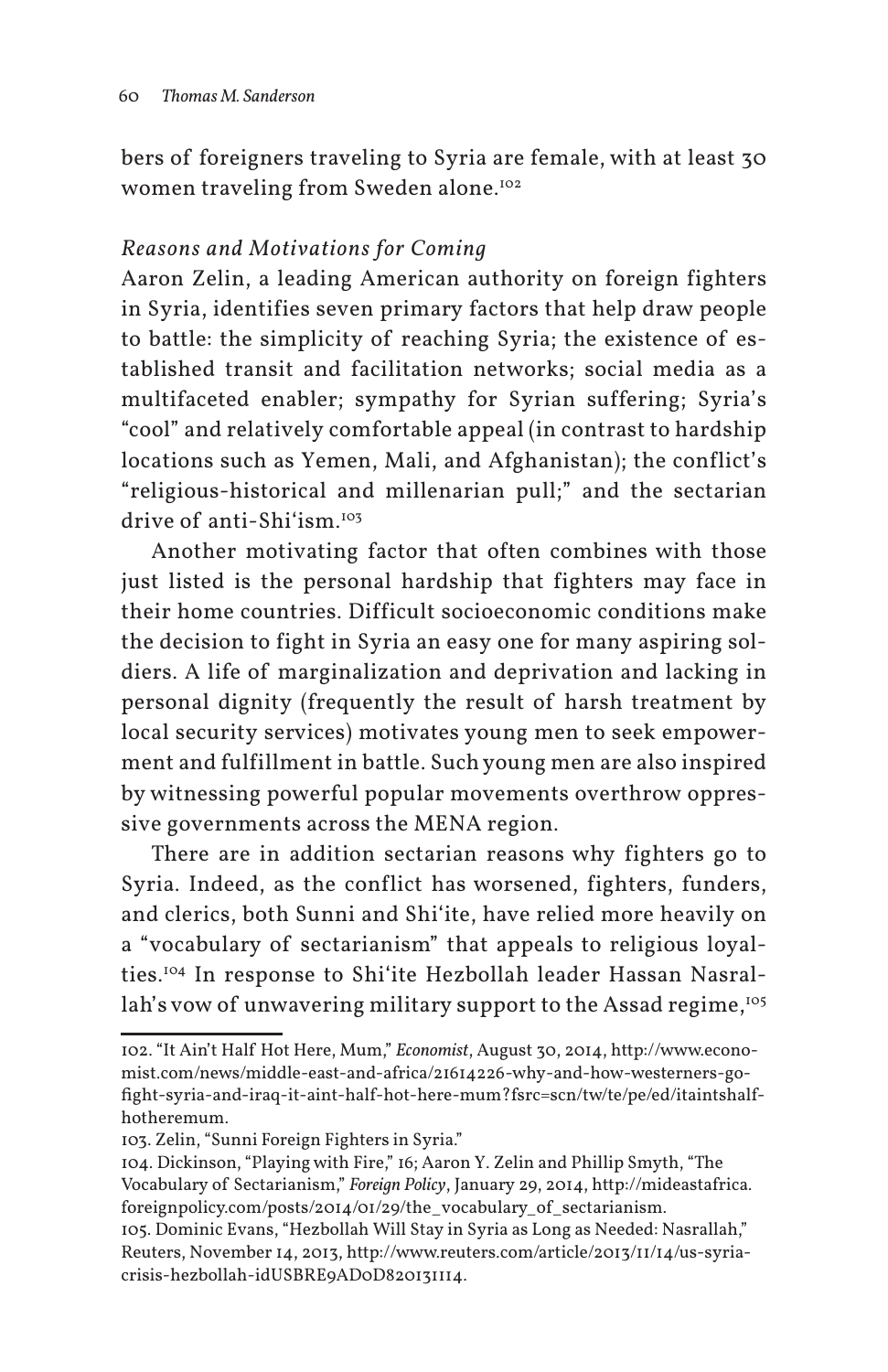several prominent Sunni clerics rallied together to incite Sunnis to pursue jihad against the Shi'ite forces.<sup>106</sup> Anti-Shi'ite rhetoric permeates the appeals made to Sunni fighters from around the world to wage jihad in defense of innocent Muslims in Syria. Both radical extremist groups and the moderate opposition use anti-Shi'ite slurs like "Nusayri" and "Safawi" in reference to the Syrian Army or Hezbollah.<sup>107</sup> This sectarian rhetoric seeks to capitalize on a historic division among the sects and at worst attempts to portray the Syrian conflict in terms of a prophesized apocalyptic battle.

At the same time, recruiters also paint a picture of an orderly, pious life with friendship and conveniences fighters may lack in their home country. In a conversation recorded several years ago, an American in Somalia contrasts the religious lifestyle of fighters to the secular morality of home as he seeks to recruit a young American in Boston to join al-Shabaab in Somalia and wage jihad. The Somali tells his Boston contact, Tarek Mehanna, in 2006, "Akhi (brother), pray five times a day. Do you know where I am? You can't even smoke cigarettes. It is illegal." He adds, "I will set you up with everything. I'll have people pick you up, a place for you to stay and, heck, if you want, I can have a wife waiting for you."108 Eight years later, the rhetoric used to recruit foreigners for jihad is very similar and significantly more accessible.

Syria, or the "land of Sham," is central to the Islamic account of the coming apocalypse. Specifically, the region is the supposed location for the final struggle between the antichrist and

<sup>106. &</sup>quot;Sunni Clerics Make Joint Call for Jihad in Syria," *Al Arabiya*, June 13, 2013, http://english.alarabiya.net/en/News/middle-east/2013/06/13/Sunni-clerics-makejoint-call-for-Jihad-in-Syria.html.

<sup>107.</sup> See "Sa'udi yusharik ma' al Jaysh al Hor fi qital al Nusayriyya" [A Saudi participates with the Free Syrian Army in the killing of Nusayri], YouTube video, 0:40, posted by "Vitamin Com," August 22, 2012, http://www.youtube.com/ watch?v=kZ7BXC2H\_MY&feature=youtube\_gdata\_player; "(7) Dimn silsilat ghazwat al ayn bi-l-ayn; and "(8) Qasf masakin dubat al jaysh al Nusayri fi Dara'a"  $[(7)$  In the series of raids 'an eye for an eye' and  $(8)$  Bombing the houses of Nusayri army officers with rockets and mortars in Dara'a], *Jihadology*, August 30, 2013, http://jihadology.net/2013/08/30/two-new-statements-from-jabhat-alnu%e1%b9%a3rah-12/.

<sup>108. &</sup>quot;ISIS Operates Sophisticated Propaganda Machine," *CNN*, September 17, 2014, http://edition.cnn.com/TRANSCRIPTS/1409/17/lvab.02.html.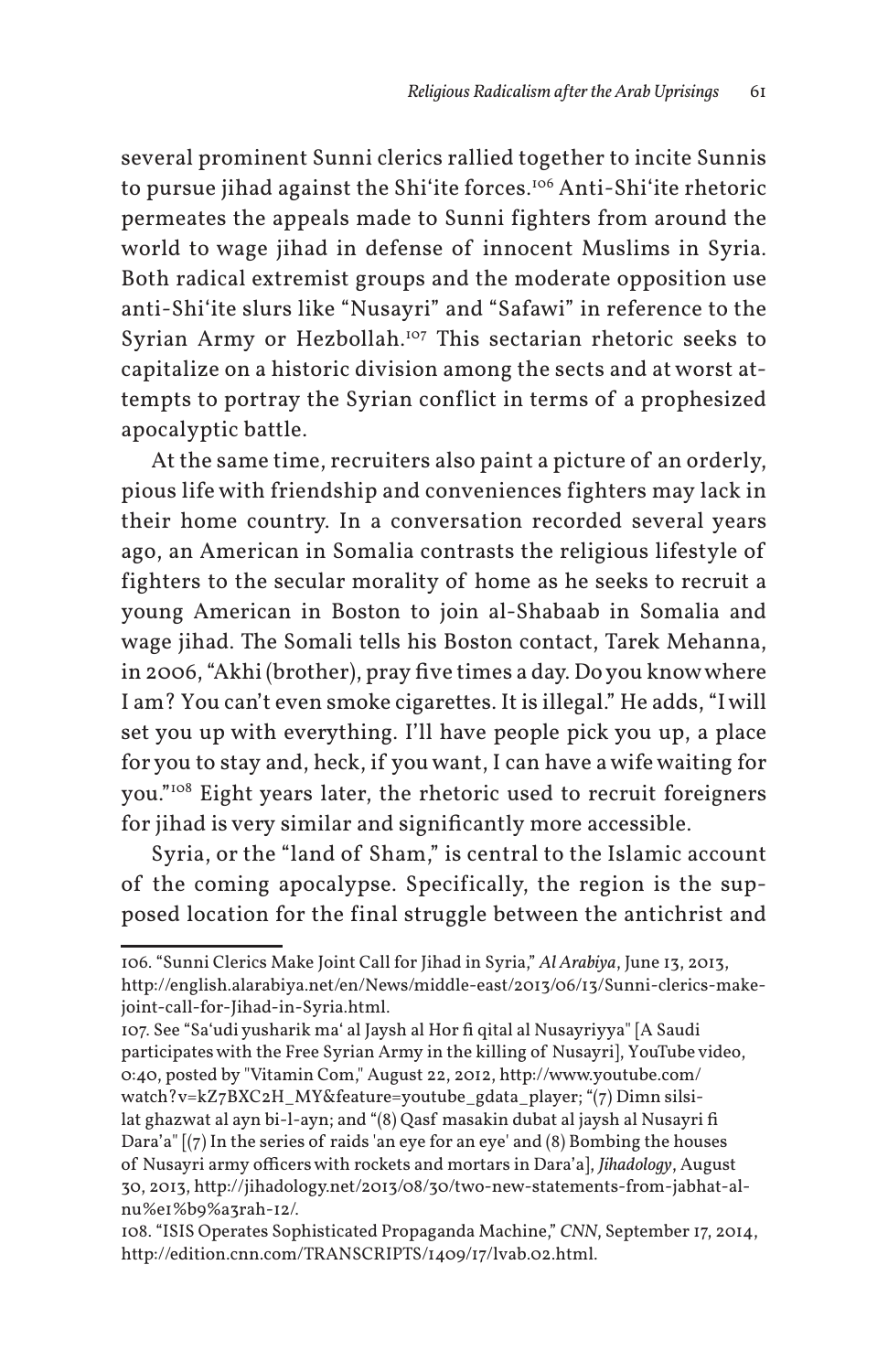Jesus, who "will come down to the white minaret on the east side of Damascus (Dimashq)."109 This narrative is exploited by jihadi publications seeking recruits. Jabhat al-Nusra's media wing, Al Minara Al Bayda, is named after the minaret central to the apocalypse mythos. The Islamic State's English-language magazine publication is titled *Dabiq*, named after a town north of Aleppo in Syria in which a sixteenth-century battle ending in Ottoman victory placed the entirety of modern Syria under Muslim control.

In multiple issues of *Dabiq*, Islamic State propagandists use religious rhetoric and historical references to draw in potential fighters and reinvigorate those already in place. Published in English, the magazine is directly aimed at a Western Muslim audience. With its inclusion of a quotation from deceased al Qaeda in Iraq leader Abu Musab Zarqawi, the second issue of the magazine makes clear its intention to target potential foreign fighters:

> The first priority is to perform hijrah from wherever you are to the Islamic State . . . Rush to the shade of the Islamic State with your parents, siblings, spouses, and children. There are homes for you and your families. You can be a major contributor towards the liberation of Makkah, Medinah, and al-Quds. Would you not like to reach Judgment Day with these grand deeds in your scales.<sup>110</sup>

The issue ends with a quotation from "Allah's Messenger" emblazoned on a photograph of Islamic State fighters:

> "You will invade the Arabian Peninsula, and Allah will enable you to conquer it. You will then invade Persia, and Allah will enable you to conquer it. You will then invade Rome, and Allah will enable you to conquer it. Then you will fight the Dajjal, and Allah will enable you to conquer him."<sup>111</sup>

<sup>109.</sup> Jean-Pierre Filiu, *Apocalypse in Islam,* trans. M. B. DeBevoise (Berkeley: University of California Press, 2011), 18.

<sup>110. &</sup>quot;The Flood," *Dabiq* (Al Hayat Media Center), 2014, https://azelin.files.wordpress.com/2014/07/islamic-state-e2809cdc481biq-magazine-2e280b3.pdf. 111. Ibid. "Dajjal" is an evil figure, or antichrist, in Islamic theology. A common Arabic word, "dajjal" has roots in the words "lie" or deceit" and references the Islamic belief that a future antichrist will appear pretending to be the messiah.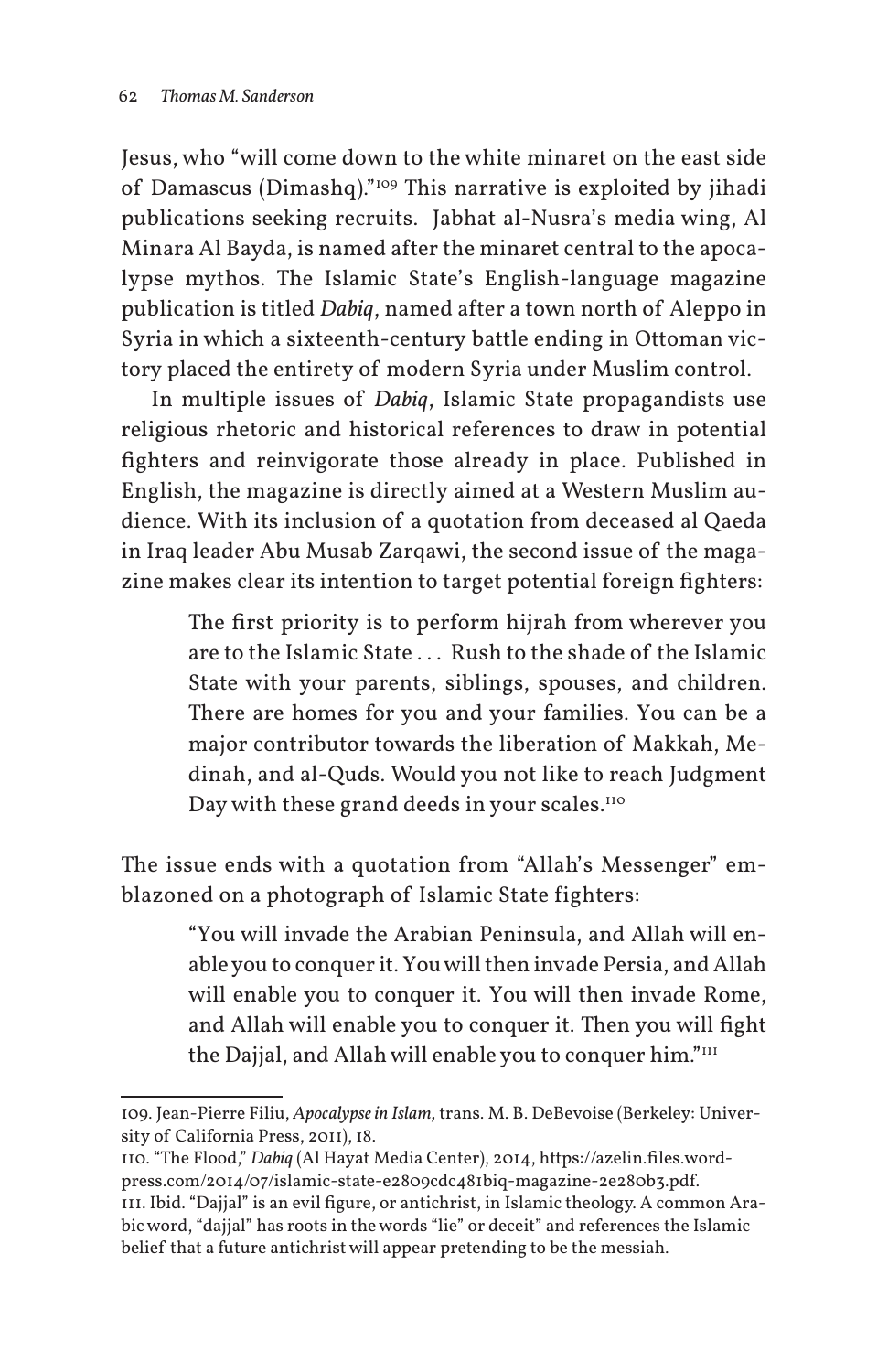The religious language is intended to portray the Islamic State as the rightful leader of the Islamic empire's restoration.

While the pathos of Pan-Islamism may draw some to Syria, the reasons for which foreigners flock to Syria are innumerable and individually based. For some foreign fighters, leaving their homes means choosing "a glorious life" over an "animalistic" one.112 Others leave situations of relative wealth and comfort to engage in holy war.113 For Muslims who are not well integrated in the Western countries where they live, and who may be subject to anti-Muslim sentiment, jihad in Syria may hold particular appeal.<sup>114</sup> To the marginalized, Syria and Iraq offer excitement, purpose, and commitment to a larger goal. Recruiters increase incentives for individuals who are unsure about going to Syria, selling the rewards and personal fulfillment of waging jihad.<sup>115</sup>

Once someone is determined to join the fight, the relative ease of getting into Syria facilitates matters. Marc Pierini, former European Union ambassador to Turkey, called Turkey's lax borders "an open door policy to jihadists in Turkey. So much so that the flight from Istanbul to Gaziantep has been called . . . jihad express."<sup>116</sup> Although many countries border Syria, foreign jihadists' stories cite Turkey's southern border as their point of entry into Syria.117 In an interview, a French foreign jihadist who had entered Syria in 2013 described how easily he passed into Syria via Turkey, lying about his intent to do "commercial business" and "philanthropic work."<sup>118</sup>

<sup>112.</sup> Mironaova and Whitt, "Glimpse into the Mind," 18.

<sup>113.</sup> Van Ostaeyen, "Guest Post: Dutch Foreign Fighters."

<sup>114.</sup> Pieter Van Ostaeyen, "Guest Post: Belgian Jihadis in Syria," *Jihadology*, September 5, 2013, http://jihadology.net/2013/09/05/guest-post-belgian-jihadis-in-syria/; "Islamophobia: Understanding Anti-Muslim Sentiment in the West" Gallup, December 2011, http://www.gallup.com/poll/157082/islamophobia-understandinganti-muslim-sentiment-west.aspx; Nadim Roberts, "The Life of a Jihadi Wife: Why One Canadian Woman Joined ISIS's Islamic State," CBC News, July 7, 2014, http:// www.cbc.ca/1.2696385.

<sup>115.</sup> Nick Paton Walsh, "Syrian Jihadists Using Twitter to Recruit Foreign Fighters," CNN, June 4, 2014, http://www.cnn.com/2014/06/03/world/meast/syria-defectorrecruits-westerners/index.html.

<sup>116.</sup> John Vandiver, "Europe's Fear: Turkey's Porous Border Serves as Gateway for ISIL's Spread," *Stars and Stripes*, July 5, 2014, http://www.stripes.com/news/europes-fear-turkey-s-porous-border-serves-as-gateway-for-isil-s-spread-1.291646. 117. Mironaova and Whitt, "Glimpse into the Mind," 5. 118. Ibid.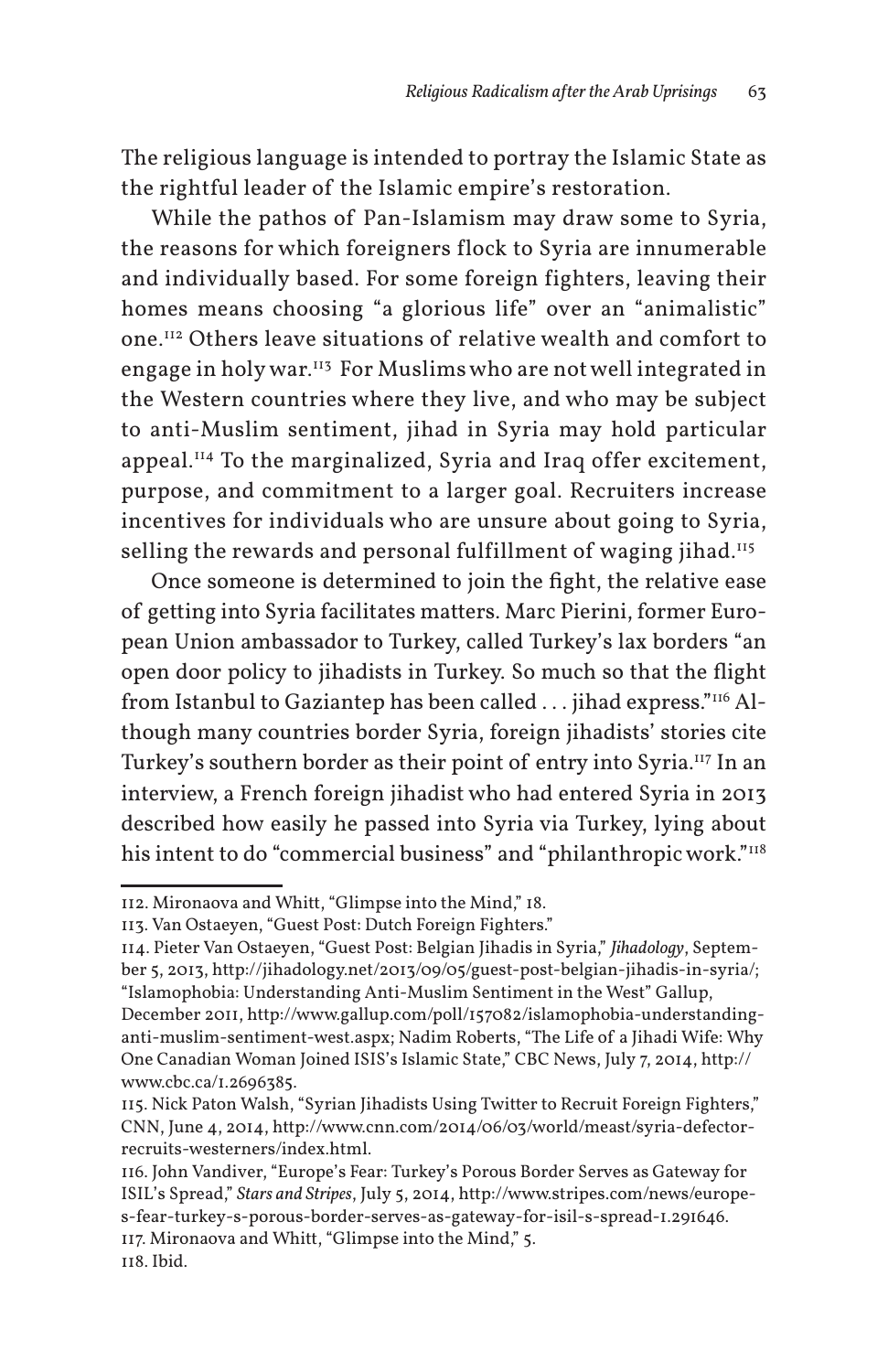## *Virtual Recruitment*

Widely available social media applications allow non-Syrians in the conflict to document their activity, while creating a certain mythos of heroism, righteousness, and noble sacrifice.<sup>119</sup> Extremist groups, most notably the Islamic State, run highly sophisticated social media platforms to reach potential jihadists from foreign lands and to broadcast messages of brutality, militarism, religious fanaticism, and humanitarian aid.<sup>120</sup> The everexpanding range of social media options offers extremists wide avenues for recruiting foreigners, organizing travel arrangements, and distributing propaganda to their attentive audience.

To help potential fighters arrange their travel to Syria and to directly contact individual fighters in a more private manner, many Islamic State recruiters employ the popular online and smartphone messenger apps Kik, Skype Messenger, and Surespot.121 If recruits want to ask extremists on the ground more in-depth questions behind anonymous usernames, they can use websites like Ask.fm to find personalized information on topics ranging from grooming to packing lists for jihad.<sup>122</sup>

Extremists in Syria and Iraq are active on many social media platforms, but they have used Twitter and video-sharing sites most successfully. The Islamic State's media department, Al Hayat Media Center, is in control of video production and various official social media accounts for the group. At its height in June, the group used more than one dozen official provincial

122. Ibid.

<sup>119.</sup> Richard Barrett, *Foreign Fighters in Syria* (New York: Soufan Group, 2014), 17, http://soufangroup.com/wp-content/uploads/2014/06/TSG-Foreign-Fighters-in-Syria.pdf.

<sup>120.</sup> Rita Katz, "Air Strikes Won't Disrupt Islamic State's Real Safe Haven: Social Media," Reuters, September 24, 2014, http://blogs.reuters.com/great-debate/2014/09/24/beware-of-the-online-caliphate-is-wants-more-than-syria-andiraq/.

<sup>121.</sup> Jarret Brachman, "Transcending Organization: Individuals and 'The Islamic State'" START Analytical Brief, National Consortium for the Study of Terrorism and Responses to Terrorism, June 2014, http://www.start.umd.edu/pubs/ START\_TranscendingOrganizationIndividualsandtheIslamicState\_Analytical-Brief\_June2014.pdf.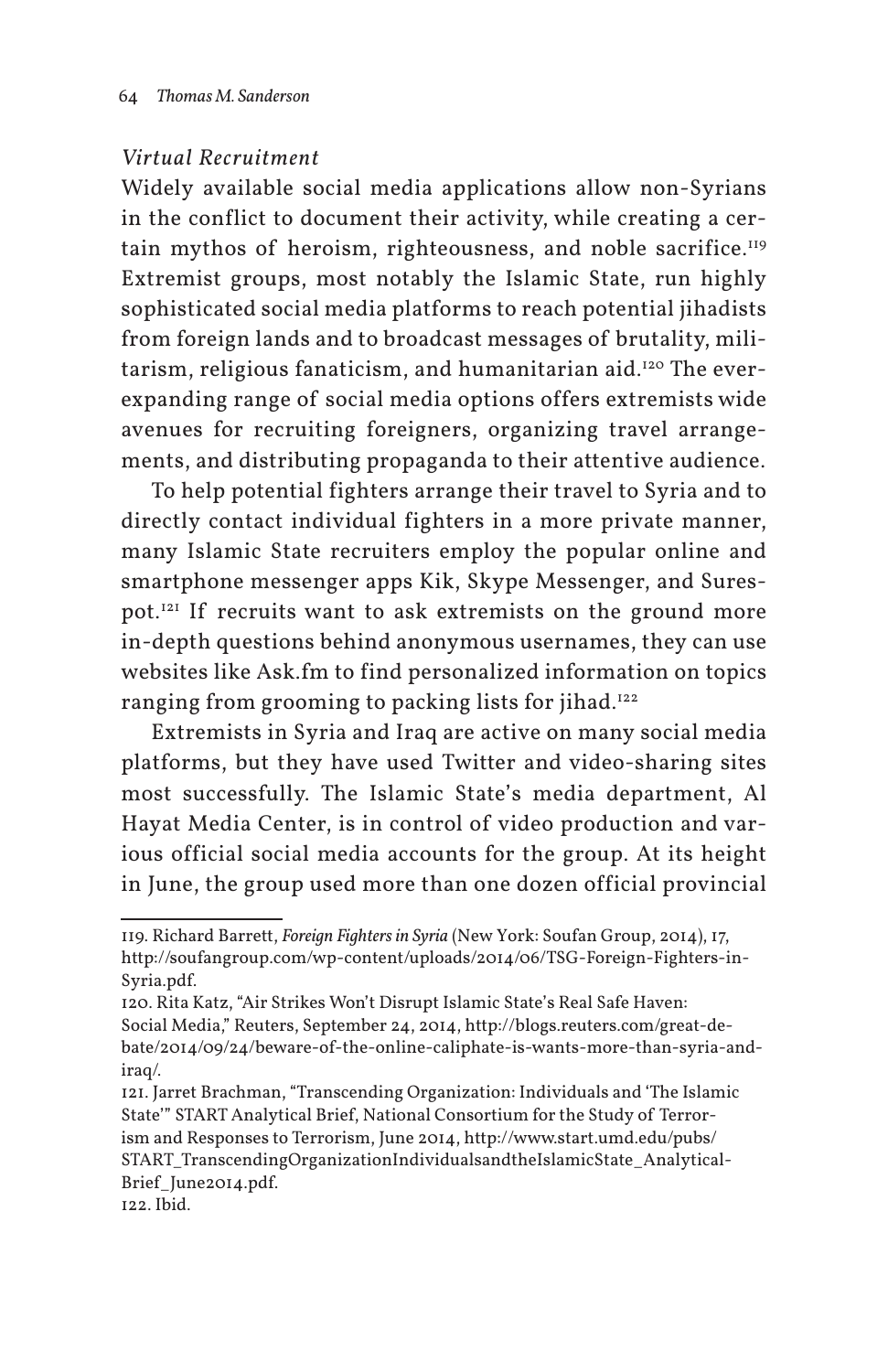accounts spread across the territory it controls to post official releases followed by as many as 50,000 people per account. $123$ 

The Islamic State often uses simple "bait and switch" tactics in which links to gruesome videos of beheadings are embedded between popular hashtags like #Brazil during the World Cup, and #ScotlandDecides during the Scottish vote for independence.<sup>124</sup> Numerous rebel and extremist factions in Syria, including Jabhat al-Nusra and the Islamic State, use Twitter accounts to post photos and videos of battle action, images of stolen materiel, scenes of daily life, pro-Islamist rants, and messages of support to other extremist groups.<sup>125</sup>

Video messages from foreign fighters already in Iraq and Syria represent a major motivating factor for jihadists flowing to the region. In these videos, which are used mainly by the Islamic State, combatants act as spokesmen for the group and issue impassioned appeals to recruits. In an Islamic State video produced in late June 2014, fighters who claimed to hail from the UK and the United States spoke in English and called on fellow Muslims to join them: "You can either be here in these golden times, or you can be on the sidelines commentating."126 In a mid-July 2014 video, also produced by the Islamic State, Canadian foreign fighter Andre Poulin was portrayed in a prerecorded clip released after his death on the battlefield. After describing his

<sup>123.</sup> Rita Katz, "Follow ISIS on Twitter: A Special Report on the Use of Social Media by Jihadists," *Insite Blog: On Terrorism and Extremism*, June 26, 2014, http://news. siteintelgroup.com/blog/index.php/entry/192-follow-isis-on-twitter-a-special-

report-on-the-use-of-social-media-by-jihadists.

<sup>124.</sup> Lorraine Ali, "Islamic State's Soft Weapon of Choice: Social Media," *Los Angeles Times*, September 22, 2014, http://www.latimes.com/entertainment/la-et-islamicstate-media-20140922-story.html.

<sup>125. &</sup>quot;My Beloved Brothers in Dawlah, Know That Every Time You Get Bombed It Feels like We of JN Get Bombed, Your Blood Is Our Blood!!!," Abu Rayan, Twitter post, October 1, 2014, https://twitter.com/AbuRayanMuhajir/status/517249359717867520.

<sup>126.</sup> Al-Hayat Media Center, "There Is No Life Without Jihad, " video, 13:26, 2014, http://jihadology.net/2014/06/19/al-%E1%B8%A5ayat-media-center-presents-anew-video-message-from-the-islamic-state-of-iraq-and-al-sham-there-is-nolife-without-jihad/.

The video shows foreign fighters from a variety of regions, including the United States, Europe, and Southeast Asia—and includes some who are portrayed as martyrs following their deaths.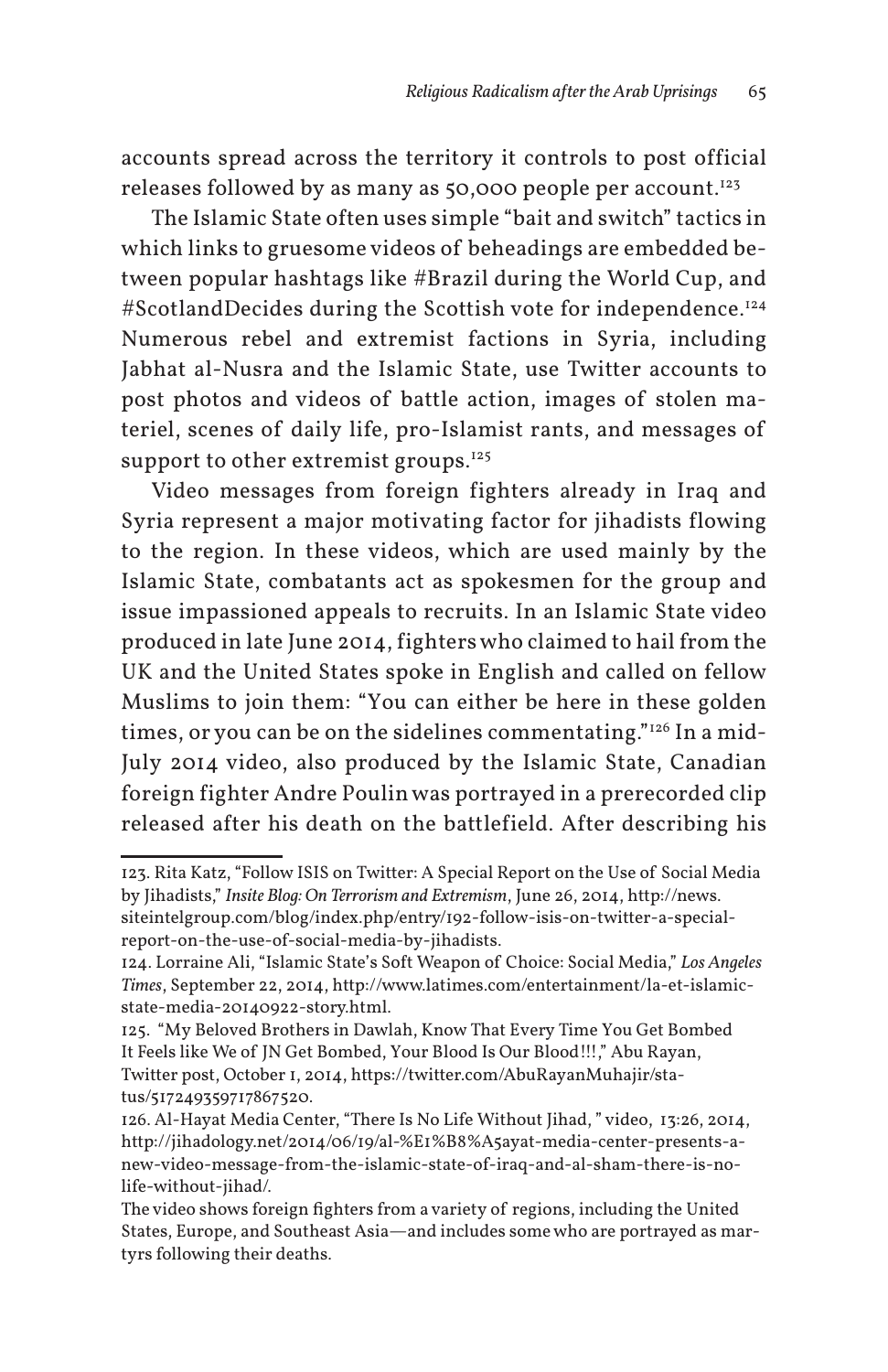life in Canada as a regular citizen, Poulin called for other Canadians and Westerners to carry out jihad—emphasizing the many roles that foreigners can have within the Islamic State: "We need the engineers, we need doctors, we need professionals, we need volunteers . . . there is a role for everybody."<sup>127</sup>

Foreigners from non-Western nations have also appeared in passionate video messages. In a late July 2014 video titled "Join the Ranks," an Indonesian Islamic State fighter called on Indonesian Muslims to leave their homelands and join him in Syria.<sup>128</sup>

A decade removed from the days of terrorist rhetoric disseminated through slow-moving jihadist forums, Islamic State propaganda is almost impossible to eliminate entirely.<sup>129</sup> Each time Twitter has cracked down on individual or provincial accounts, the militant group has quickly moved to other social media platforms such as Diaspora,<sup>130</sup> which functions through decentralized private servers and is unable to suspend individual accounts.131 (The group has even called for so-called lone wolves to kill Twitter corporation employees in retaliation for removal of Islamic State accounts.<sup>132</sup>) Videos removed from You-Tube are re-posted on forums and websites like the public access video-sharing site LiveLeak. For a short time, Islamic State

<sup>127. &</sup>quot;Canadian Andre Poulin, killed in Syria appears in IS video," YouTube video, 2:19, posted by "LoneWolf Sager," July 16, 2014, https://www.youtube.com/ watch?v=GX4jTdnVtao.

<sup>128.</sup> Al-Hayat Media Center, "Join the Ranks," video, 8:27, 2014, http://jihadology. net/2014/07/22/al-%E1%B8%A5ayat-media-center-presents-a-new-video-message-from-the-islamic-state-join-the-ranks/.

<sup>129.</sup> Rita Katz, "Air Strikes Won't Disrupt Islamic State's Real Safe Haven: Social Media," Reuters, September 24, 2014, http://blogs.reuters.com/great-debate/2014/09/24/beware-of-the-online-caliphate-is-wants-more-than-syria-andiraq/.

<sup>130.</sup> Aaron Mamiit, "ISIS Turns to Diaspora after Getting Booted by Twitter," *Tech Times*, August 26, 2014, http://www.techtimes.com/articles/13888/20140826/isisturns-to-diaspora-after-getting-booted-by-twitter.htm.

<sup>131. &</sup>quot;Islamic State Fighters on Diaspora," *The Diaspora\* Blog*, August 20, 2014, https://blog.diasporafoundation.org/4-islamic-state-fighters-on-diaspora.

<sup>132.</sup> Rita Katz, "The Islamic State Has a New Target: Twitter, and Its San Francisco Employees," *Washington Post*, September 18, 2014, http://www.washingtonpost. com/posteverything/wp/2014/09/18/the-islamic-state-has-a-new-target-twitterand-its-san-francisco-employees/.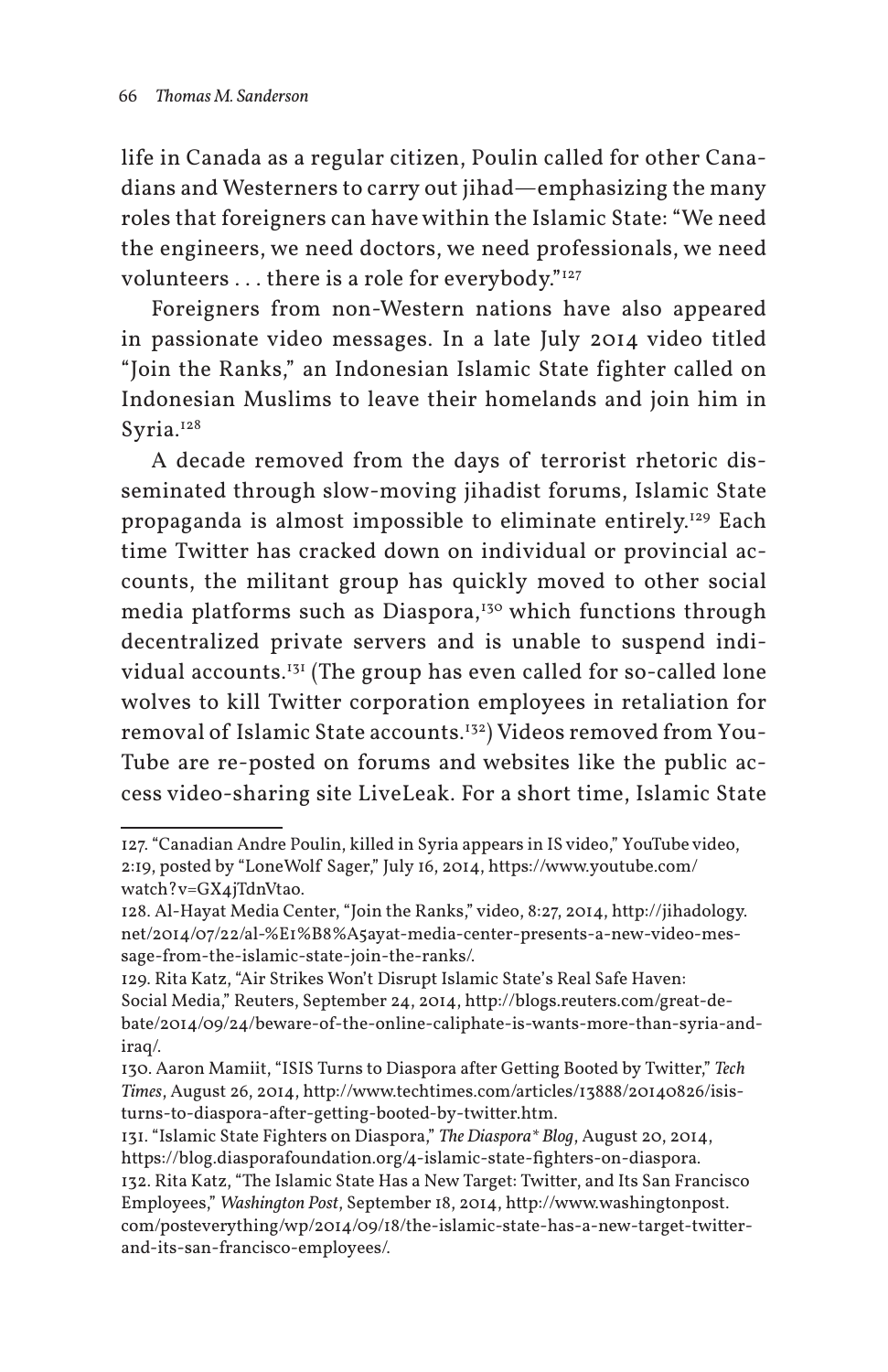organizers created their own Android application, called "The Dawn of Glad Tidings," that allowed users to collect extremist tweets in one place.<sup>133</sup>

## *Facing Reality*

The reality on the ground, however, can be disappointing for some. Many foreigners who traveled to Syria or Iraq and joined hard-line groups have become disillusioned with the experience—unhappy with their individual role, the enemy, and the quality of life. Unmet expectations are not uncommon, and some fighters have already returned home. According to the Danish Security Service (PET), some foreigners even returned home after just a few days.<sup>134</sup>

Fuelling disillusionment is the frequent scenario where fighters—having traveled with hopes of battling the regime of Bashar al-Assad—instead fight other rebel and extremist factions.135 A British citizen who traveled to Syria "pumped up with the propaganda" told a researcher at ICSR in London that the situation on the ground had changed: "Now it's just Muslims fighting Muslims. We didn't come here for this."136 The phenomenon is not new—one Jabhat al-Nusra coordinator claimed in February 2014 that "hundreds, if not more than two thousand, went back to their home countries."<sup>137</sup>

Further, the quality of life in Syria or Iraq is almost certainly worse than what most foreign fighters were led to expect by

<sup>133.</sup> J. M. Berger, "How ISIS Games Twitter," *Atlantic*, June 16, 2014, http:// www.theatlantic.com/international/archive/2014/06/isis-iraq-twitter-socialmedia-strategy/372856/?utm\_source=Sailthru&utm\_medium=email&utm\_ term=%2AMideast%20Brief&utm\_campaign=2014\_The%20Middle%20East%20 Daily\_6.17.14.

<sup>134.</sup> Barrett, *Foreign Fighters in Syria*.

<sup>135.</sup> Erika Solomon and Sam Jones, "Disillusioned Foreign Fighters Abandon Rebel Ranks in Syria," *Financial Times*, March 18, 2014, http://www.ft.com/intl/cms/s/0/ a26ffc5c-adfc-11e3-bc07-00144feab7de.html#axzz3EoBoUFUY.

<sup>136.</sup> Shiraz Maher and Peter Neumann, "Borin Johnson's Proposal for British Fighters in Syria and Iraq is Dangerous and Counterproductive," *Independent*, August 26, 2014, http://www.independent.co.uk/voices/comment/boris-johnsonsproposal-for-british-fighters-in-syria-and-iraq-is-dangerous-and-counterproductive-9692303.html.

<sup>137.</sup> Solomon and Jones, "Disillusioned Foreign Fighters Abandon Rebel Ranks in Syria."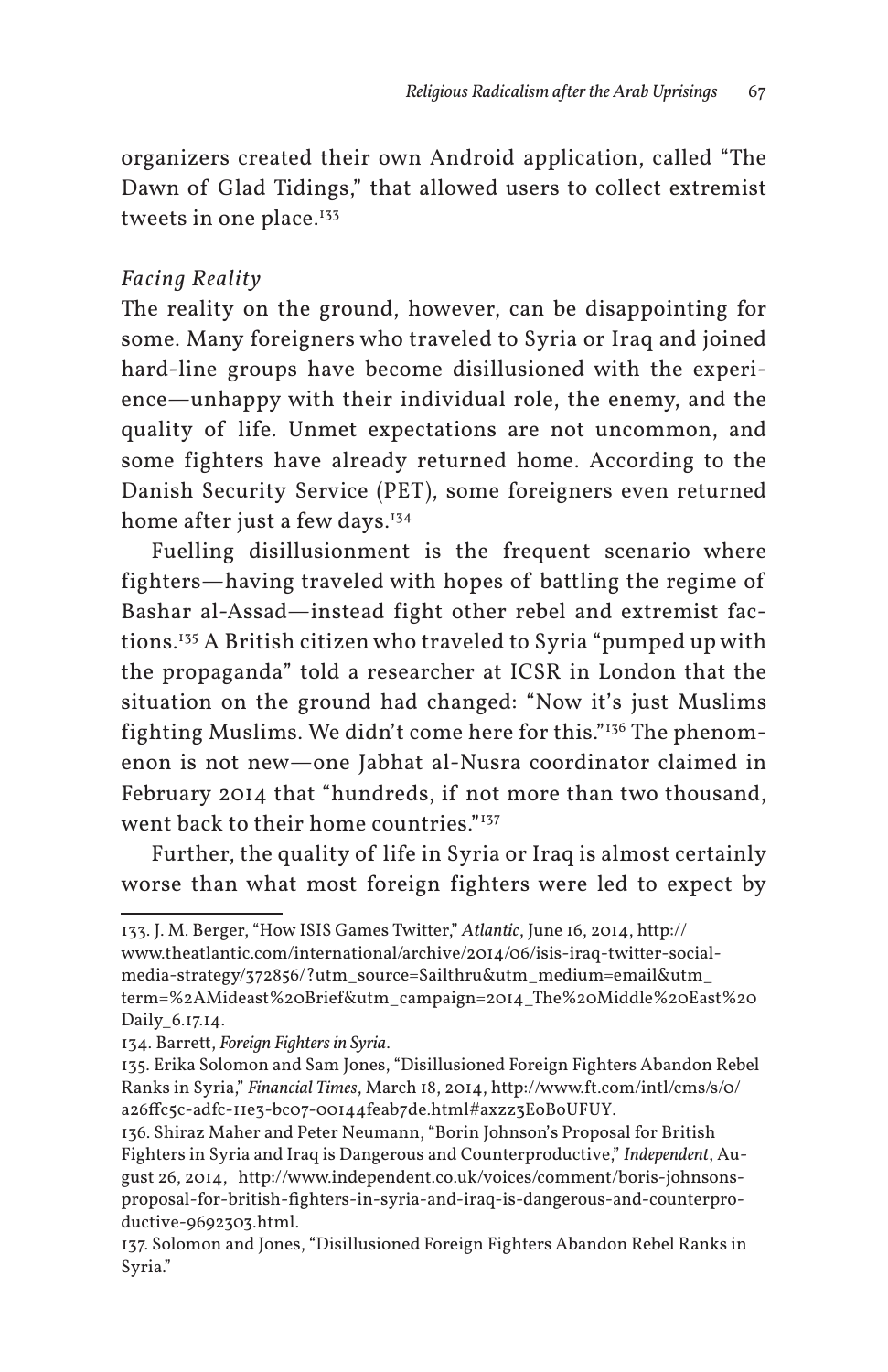recruiters, and may be worse than what they left back home. According to Hilal Khashan, a political science professor at the American University of Beirut, "After spending time fighting for Daesh [Islamic State] in Iraq and Syria, they came to a conclusion that no matter how bad in their opinion life was in the West, it still remains much better [than] what they are currently encountering."138

Regardless of how long they stay in the region, foreign fighters who travel to Syria and Iraq gain valuable battle experience and training. In many cases, their radicalized ideals are reinforced by extremist groups, which also transfer new values to them. With this experience and potentially increased level of radicalization, foreign fighters could return to their countries of origin and carry out or plan attacks. Fighters in Syria and Iraq have threatened their countries of origin directly,<sup>139</sup> though it can be difficult to separate threatening extremist rhetoric and serious plans for action.

But the same disillusionment that sends foreign fighters back to their home countries as an increased threat also presents an exploitable weakness. In his testimony to the Foreign Affairs Subcommittee on Europe, Eurasia, and Emerging Threats, expert Thomas Joscelyn pointed out that "disillusioned foreign fighters can be a good source of intelligence concerning which jihadists are the most capable and committed."<sup>140</sup> Attempting to capitalize on the potential for disillusionment, the U.S. Department of State created a video that seeks to dissuade aspiring fighters before they go.<sup>141</sup>

<sup>138.</sup> Quoted in Paul Crompton, "Fed-up Foreign ISIS Fighters 'Likely to Struggle' When Returning Home," *Al Arabiya*, September 13, 2014, http://english.alarabiya. net/en/perspective/analysis/2014/09/13/Fed-up-foreign-ISIS-fighters-likely-tostruggle-when-returning-home.html.

<sup>139.</sup> Al-Hayat Media Center, "Flames of War," video, 55:14, 2014, http://www.liveleak.com/view?i=22f\_1411220248.

<sup>140.</sup> Thomas Joscelyn, "Islamist Foreign Fighters Returning Home and the Threat to Europe," *Long War Journal*, September 19, 2014, http://www.longwarjournal.org/ archives/2014/09/islamist\_foreign\_fig.php.

<sup>141. &</sup>quot;Welcome to the "Islamic State" Land (ISIS/ISIL)," YouTube video, 1:09, posted by "ThinkAgain TurnAway," August 22, 2014, http://www.youtube.com/watch?v= wmdEFvsY0E.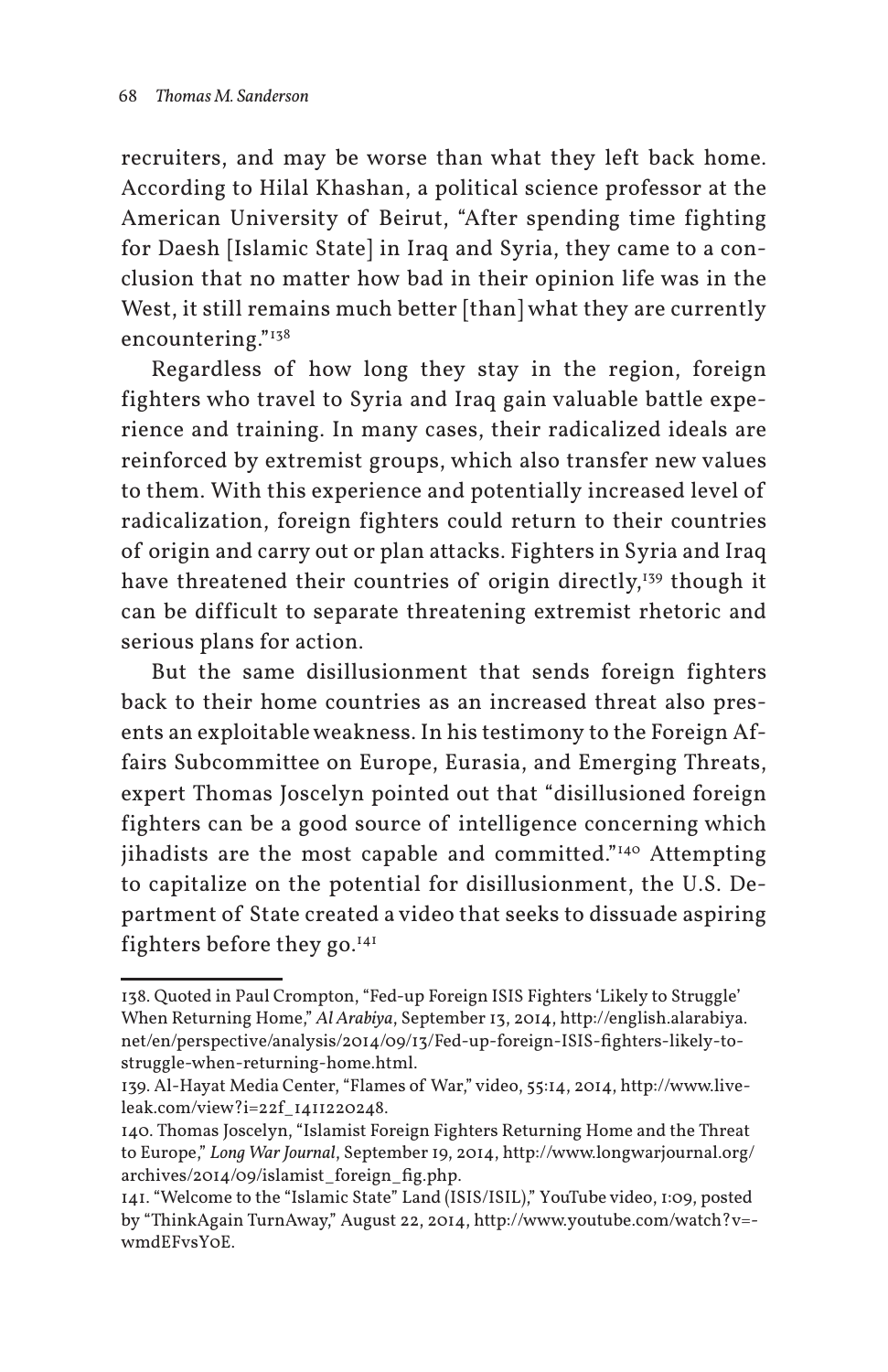#### *Implications*

Despite dramatic extremist rhetoric—the threat to "paint the White House black," for example $142$ -it is difficult to discern what threats real and what are for show. Many groups, and the Islamic State in particular, rely on propaganda to induce fear. The infamous passport burning video,<sup>143</sup> while made to communicate a specific message about the invalidity of borders and secular states' sovereignty, illustrates a point made by Thomas Hegghammer in early 2013: "Most foreign fighters do not 'come home to roost.'"144 Rather, fighters engage in their jihad away from home with no designs to return. While no hard figures about this trend are yet available, anecdotal accounts of men and women making *hijrah* (or permanent migration) to the Islamic State with the intention of establishing families and lives there are on the rise.<sup>145</sup>

At the same time, as the number of transnational fighters increases, so does the number of those attempting to return to their home nation. If the flow of foreign fighters to extremist groups in the Iraq and Syria battle space continues unabated, a return attack on fighters' home nations grows more likely.

This trend draws attention to national intelligence agencies' inability to accurately track all individuals suspected of travelling to Syria and Iraq to fight. The directors of the Federal Bureau of Investigation (FBI), the U.S. Department of Homeland Security (DHS), and the U.S. National Counterterrorism Center—the agencies tasked with tracking the movement of Americans to foreign battlefields—acknowledged the challenges that they

<sup>142. &</sup>quot;Exclusive: Islamic State Member Warns of NYC Attack In VICE News Interview," YouTube Video, 8:09, posted by "VICE News," September 25, 2014, http:// www.youtube.com/watch?v=j8TLu514EgU&feature=youtube\_gdata\_player. 143. Al Furqan Media, "Mu'asisat Al Furqan Taqdim 'Huwa Samaakum Al Muslimin' Al Dawla Al Islamiyya Fi Al Iraq Wa as Sham" [Al Furqan Media presents 'He Named You Muslims' the Islamic State in Iraq and Sham"], video , 12:31, " April 13, 2014, http://jihadology.net/2014/04/13/al-furqan-media-presents-a-new-videomessage-from-the-islamic-state-of-iraq-and-al-sham-the-muslims-he-hearsyou/.

<sup>144.</sup> Thomas Hegghammer, "Should I Stay or Should I Go? Explaining Variation in Western Jihadists' Choice between Domestic and Foreign Fighting," *American Political Science Review* 107, no. 1 (February 2013): 15, doi:10.1017/S0003055412000615. 145. Mironaova and Whitt, "Glimpse into the Mind," 5; Roberts, "Life of a Jihadi Wife."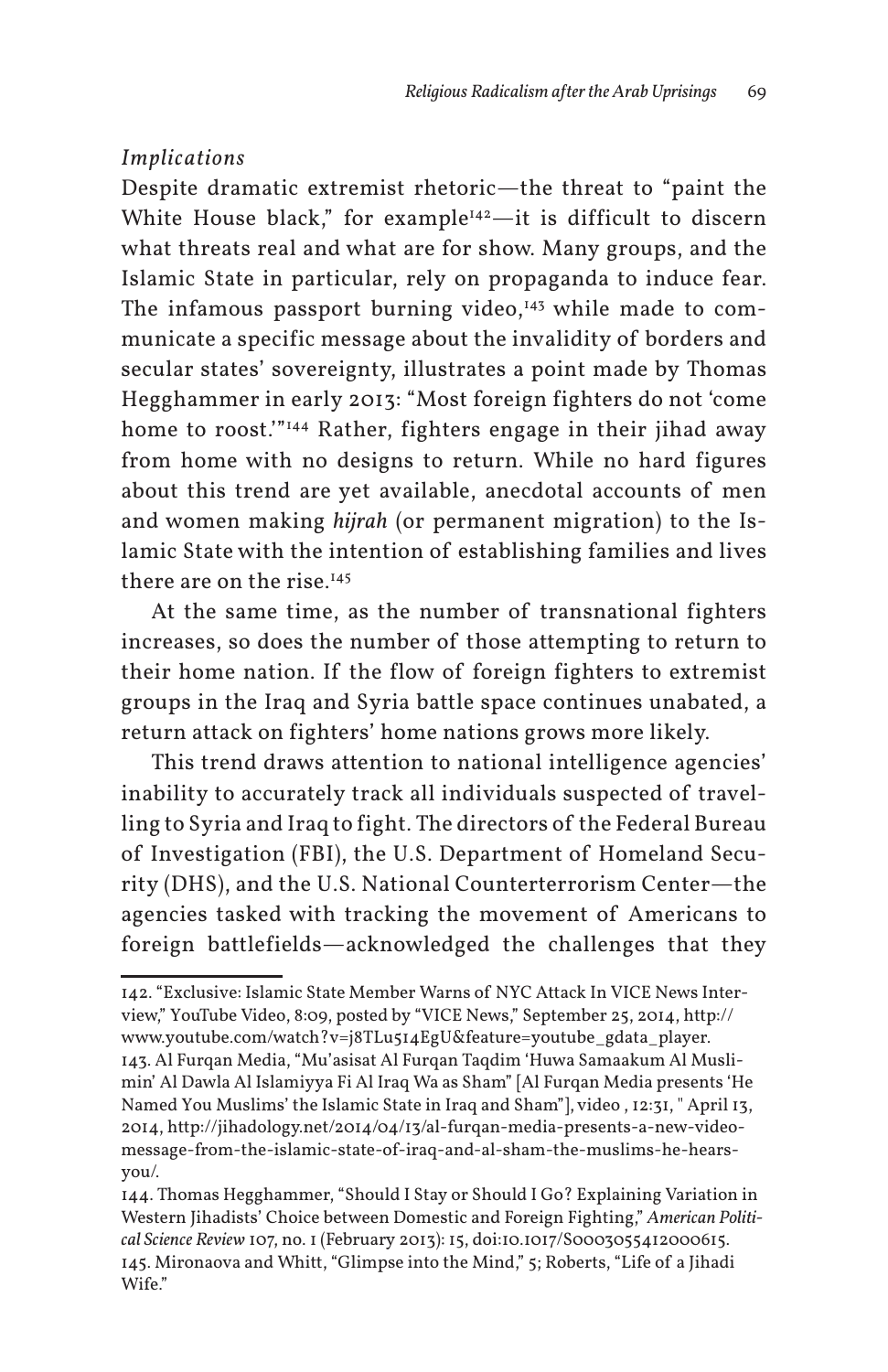face in this process. In the words of FBI director James Comey, there are "thousands of ways to get from the United States to Syria and there are tens of thousands of Americans who travel for legitimate purposes every single day . . . Once in Syria, it's very difficult to discern what happens there."146 For the thousands of fighters who enter Syria and Iraq from European countries, the threat of a return attack extends to other nations that participate in the visa waiver program, including the United States. European Union officials have also voiced their concern about potential return attacks on European soil, which they have called nearly "inevitable."<sup>147</sup>

In fact, one such attack has already taken place. On May 24, 2014, a lone French gunman named Mehdi Nemmouche allegedly killed four people in the Jewish Museum in Brussels, Belgium.148 Nemmouche reportedly spent a year fighting in Syria before returning to Germany in March 2014.<sup>149</sup> His car was found to contain an AK-47, a handgun, and a makeshift Islamic State flag.150 At least one other possible attack has been averted, moreover. In January 2014 Greek border police arrested Ibrahim Boudina, a Frenchman who had fought for Jabhat al-Nusra and the Islamic State in Syria for over a year. He had a USB drive with bomb-making instructions in his possession; a handgun and homemade explosives were found in an apartment complex in Cannes where Boudina had been hiding.151

<sup>146.</sup> House Committee on Homeland Security, "FBI, DHS, NCTC Heads Agree: ISIS Recruitment and Radicalization of Americans Dangerous and Difficult to Track," press release, September 17, 2014, http://homeland.house.gov/press-release/fbidhs-nctc-heads-agree-isis-recruitment-and-radicalization-americans-dangerousand.

<sup>147.</sup> Ian Traynor, "Major Terrorist Attack Is 'inevitable' as Isis Fighters Return, Say EU Officials," *Guardian*, September 25, 2014, http://www.theguardian.com/ world/2014/sep/25/major-terrorist-attack-inevitable-isis-eu.

<sup>148.</sup> Frances Robinson, "French Suspect in Brussels Jewish Museum Killings Charged," *Wall Street Journal*, July 30, 2014, http://online.wsj.com/articles/frenchsuspect-in-brussels-jewish-museum-killings-charged-1406725425.

<sup>149.</sup> Evan Kohlmann and Laith Alkhouri, "Profiles of Foreign Fighters in Syria and Iraq," *CTC Sentinel* 7, no. 9 (September 2014): 4, https://www.ctc.usma.edu/v2/wpcontent/uploads/2014/09/CTCSentinel-Vol7Iss91.pdf.

<sup>150.</sup> Ibid.

<sup>151.</sup> Ibid., 5.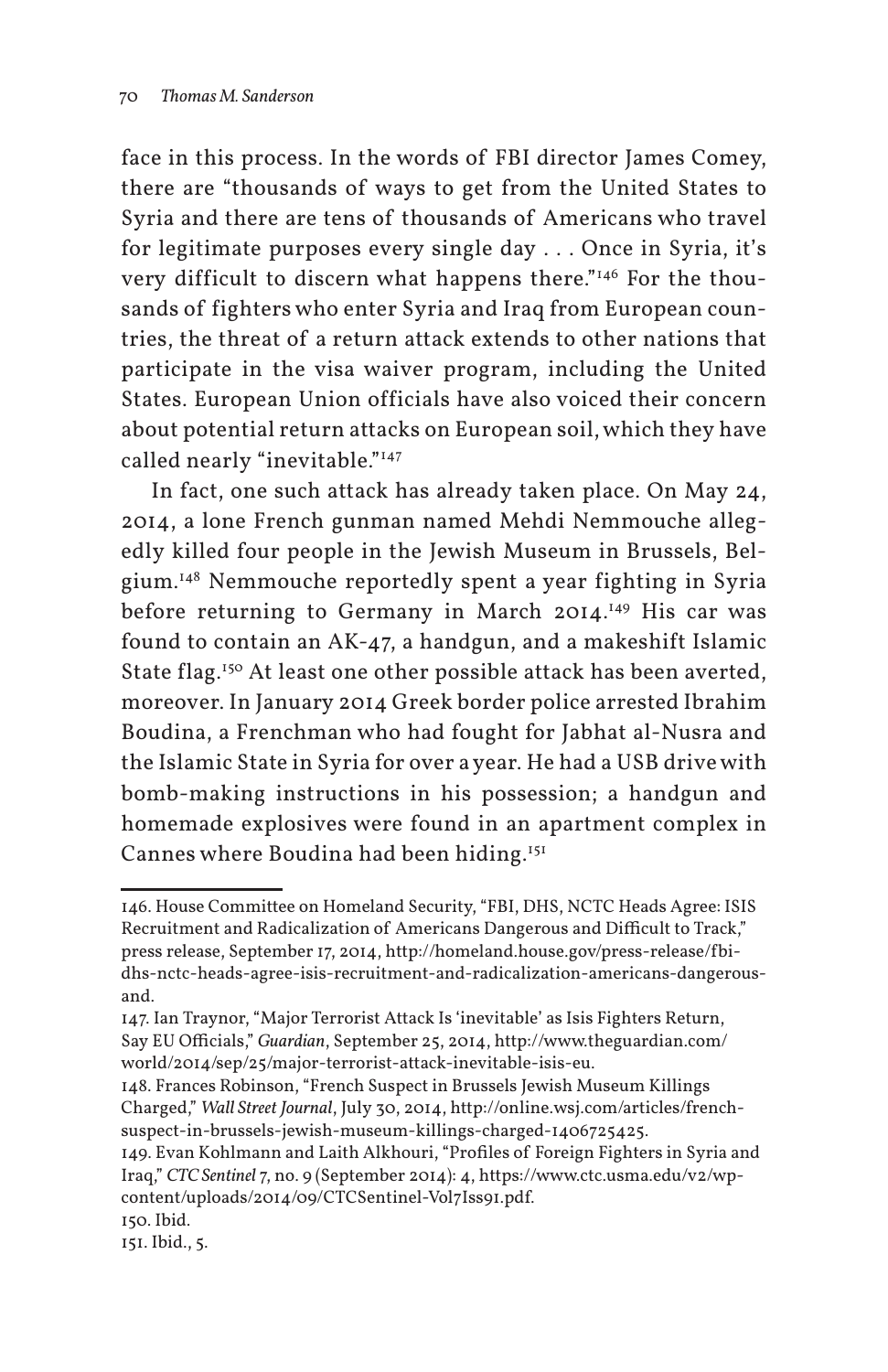Foreign fighters represent a core capability for the Islamic State and other extremist groups. Highly motivated and numerous, foreign fighters offer a ready-made international network that could be activated for attacks. Even if fighters do not return to their homelands to carry out attacks, they are willing messengers who encourage others to join them by appearing in recruitment and propaganda videos.

But inherent in their status as foreigners is an exploitable weakness. Restricting the flow of these aspiring jihadists to foreign battlefields could weaken the extremist groups that are so dependent on them for personnel replenishment. For now though, impeding the movement of these fighters remains very difficult.

#### *Responses*

The growth of the foreign fighter phenomenon in Syria and Iraq presents a dynamic threat to the United States, the West in general, and various countries around the world. In response to this threat, members of the international community have sought to block the movement of foreign fighters and counter the ideology pulling them overseas.

The United States pursues a very strong program of engagement and information sharing with dozens of international partners. Among other efforts, it has appointed a senior adviser for "partner engagement on Syria foreign fighters," requested DHS assistance with porous borders and the movement of foreign fighters, shared information on foreign fighter trends gathered by the U.S. intelligence community, implemented antirecruitment messaging through the Center for Strategic Counterterrorism Communications of the U.S. State Department, engaged in best-practice exchanges with Europe on laws and tools for investigation and prosecution through the Justice Department, and entered into international information-sharing agreements focused on identifying "terrorist travel activity" through the FBI.<sup>152</sup>

<sup>152.</sup> White House, "Comprehensive U.S. Government Approach to Foreign Terrorist Fighters in Syria and the Broader Region," press release, September 24, 2014, http://www.whitehouse.gov/the-press-office/2014/09/24/fact-sheet-comprehensive-us-government-approach-foreign-terrorist-fighte. ISIL—Islamic State of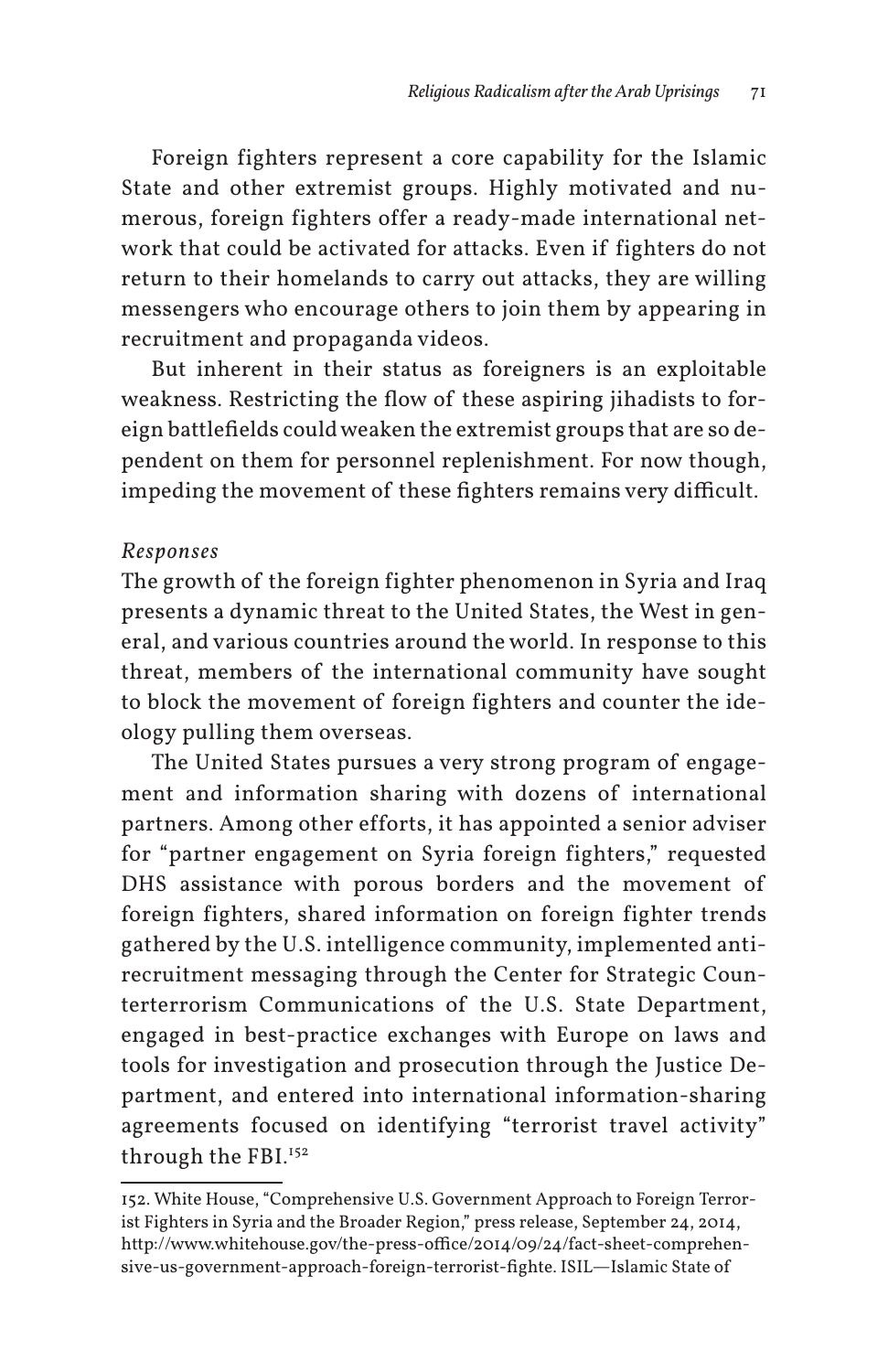These international efforts to counter violent extremist ideology and the flow of foreign fighters were highlighted in President Obama's September 24, 2014, speech to the UN General Assembly. President Obama called on the world in general and Muslim communities in particular to "explicitly, forcefully, and consistently reject the ideology of organizations like al Qaeda and ISIL [and] to stop the flow of fighters into and out of the region," at the same time noting that more than 40 countries were joining the coalition to confront the Islamic State.<sup>153</sup>

Broad measures already in place to thwart the flow of foreign fighters include United Nations Security Council Resolution 2178, passed on September 24, 2014, which requires member states to "prevent and suppress the recruiting, organizing, transporting, or equipping of individuals" who seek to participate in jihadist movements and terrorist activities in foreign countries.154 This legally binding resolution specifically targets fighters with aspirations of traveling and conducting terrorist operations in conflict zones, such as Syria and Iraq.

In attempts to reduce the effectiveness of extremist recruiting through social media, international companies—including Twitter, YouTube, and Facebook—move quickly to remove graphic videos and individual accounts linked to suspected terrorist groups. In late September, Twitter removed over 400 Islamic State–linked accounts in one day.155 Individual users of social media are also acting to counter recruitment efforts. Hashtag campaigns, both serious and satirical, have included trending topics like #NotInMyName and #MuslimApologies. Such campaigns have raised awareness about jihadists' use of Twitter, though they have also spurred charges of Islamopho-

Iraq and the Levant—is another name for ISIS—Islamic State of Iraq and al-Sham or Islamic State of Iraq and Syria.

<sup>153.</sup> Barack H. Obama, "Remarks by President Obama in Address to the United Nations General Assembly," White House, September 24, 2014, http://www. whitehouse.gov/the-press-office/2014/09/24/remarks-president-obama-addressunited-nations-general-assembly.

<sup>154.</sup> Ed Pilkington, "UN Unanimously Passes Resolution to Combat 'Foreign Terrorist Fighters,'" *Guardian*, September 24,2014, http://www.theguardian.com/ world/2014/sep/24/un-security-council-resolution-terror-threat-obama. 155. J. M. Berger, Twitter post, September 29, 2014, 8:20 pm, https://twitter.com/ intelwire/status/516789689106579457.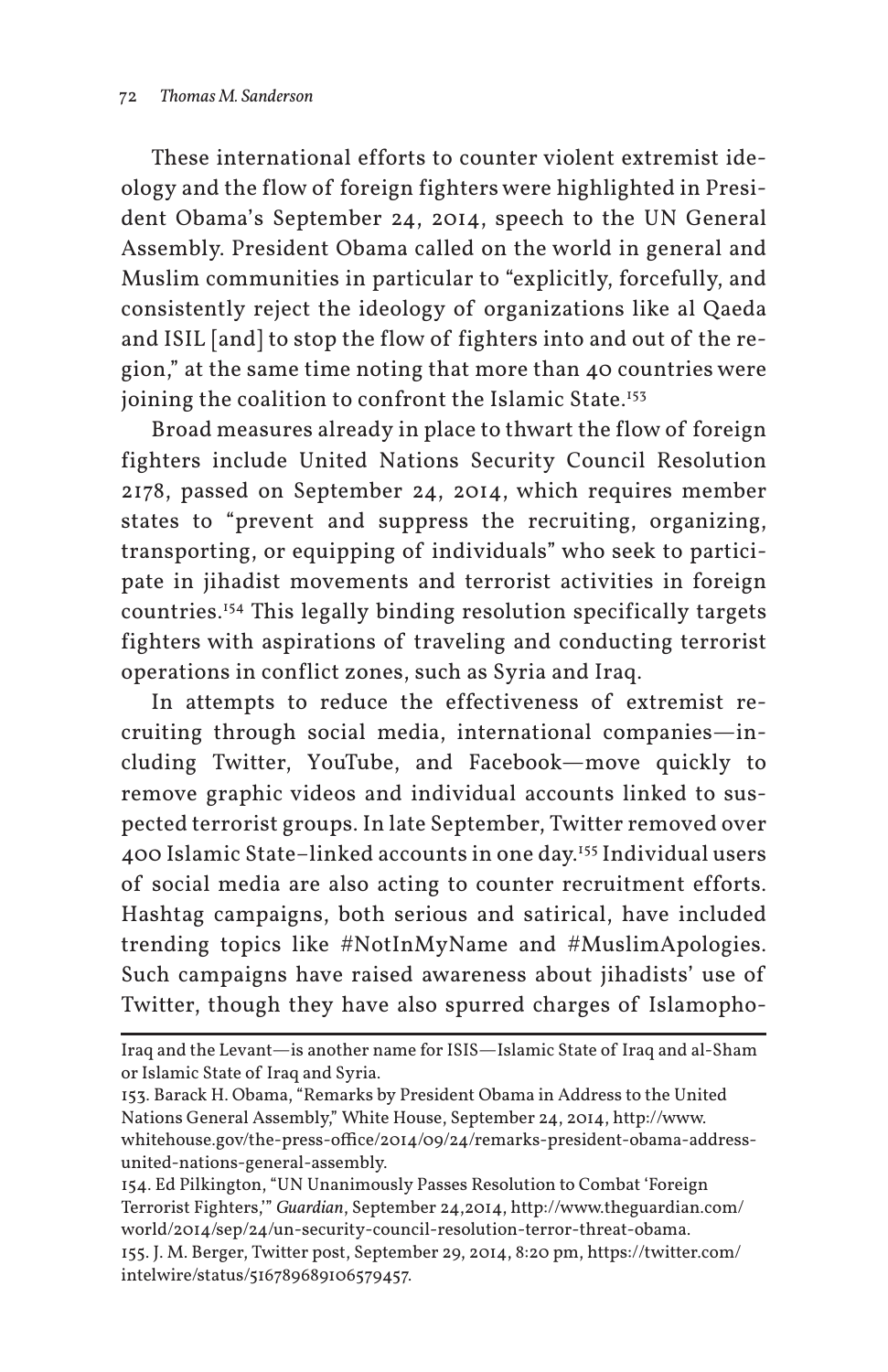bia.156 Certainly the actions of Twitter alone, without direct Western government intervention, will not eliminate extremist use of social media entirely, and many jihadists claim it is an endless game of whack-a-mole.157 At the same time, continued deliberate, targeted action from social media companies has been shown to slow and limit the propagation of extremist ideology.<sup>158</sup>

Reinforcing these international efforts are national measures to inhibit aspiring fighters from traveling abroad. In early September 2014, UK Prime Minister David Cameron gave British law enforcement the power to seize the passports of suspected Islamist militants seeking passage to conflict zones in the Middle East.159 In Southeast Asia—home to numerous violent extremist groups such as Jemaah Islamiya and the Abu Sayyaf Group—Singapore's Internal Security Act specifically targets nationals who travel to fight in conflict zones. The act enables Singapore to issue both detention orders and restriction orders to ban known and potentially threatening individuals, respectively, from leaving the country.<sup>160</sup> Saudi Arabia, possessing a 500-mile border with Iraq and home to a large number of foreign fighters already in Syria, took the important and rare step of issuing a royal decree on February 3, 2014, banning the travel of its citizens to fight in Syria or anywhere abroad. Violations of

<sup>156.</sup> Hannah Gais, "Fight Against Islamic State Group Hits Twitter and Social Media," *US News and World Report*, October 3, 2014, http://www.usnews.com/opinion/ blogs/world-report/2014/10/03/fight-against-islamic-state-group-hits-twitterand-social-media.

<sup>157.</sup> Ben Makuch, "Banning Islamic State Jihadists from Twitter Is Like Playing Whack-a-Mole," *Motherboard-VICE*, August 21, 2014, http://motherboard.vice.com/ en\_uk/read/isis-twitter-whack-a-mole.

<sup>158.</sup> J. M. Berger, "Resistible Force Meets Movable Object," *Intel Wire*, October 2, 2014, http://news.intelwire.com/2014/10/resistable-force-meets-movable-object. html.

<sup>159.</sup> William James and Kylie MaClellan, "Britain Unveils Powers to Strip Suspected Islamist Fighters of Passports," Reuters, September 1, 2014, http://uk.reuters. com/article/2014/09/01/uk-syria-crisis-britain-idUKKBN0GW1Z920140901. 160. Government of Singapore, Internal Security Act, http://statutes.agc.gov.sg/aol/ search/display/view.w3p;page=0;query=DocId%3A%225ba26ddb-fd4c-4e2e-8071- 478c08941758%22%20Status%3Ainforce%20Depth%3A0;rec=0.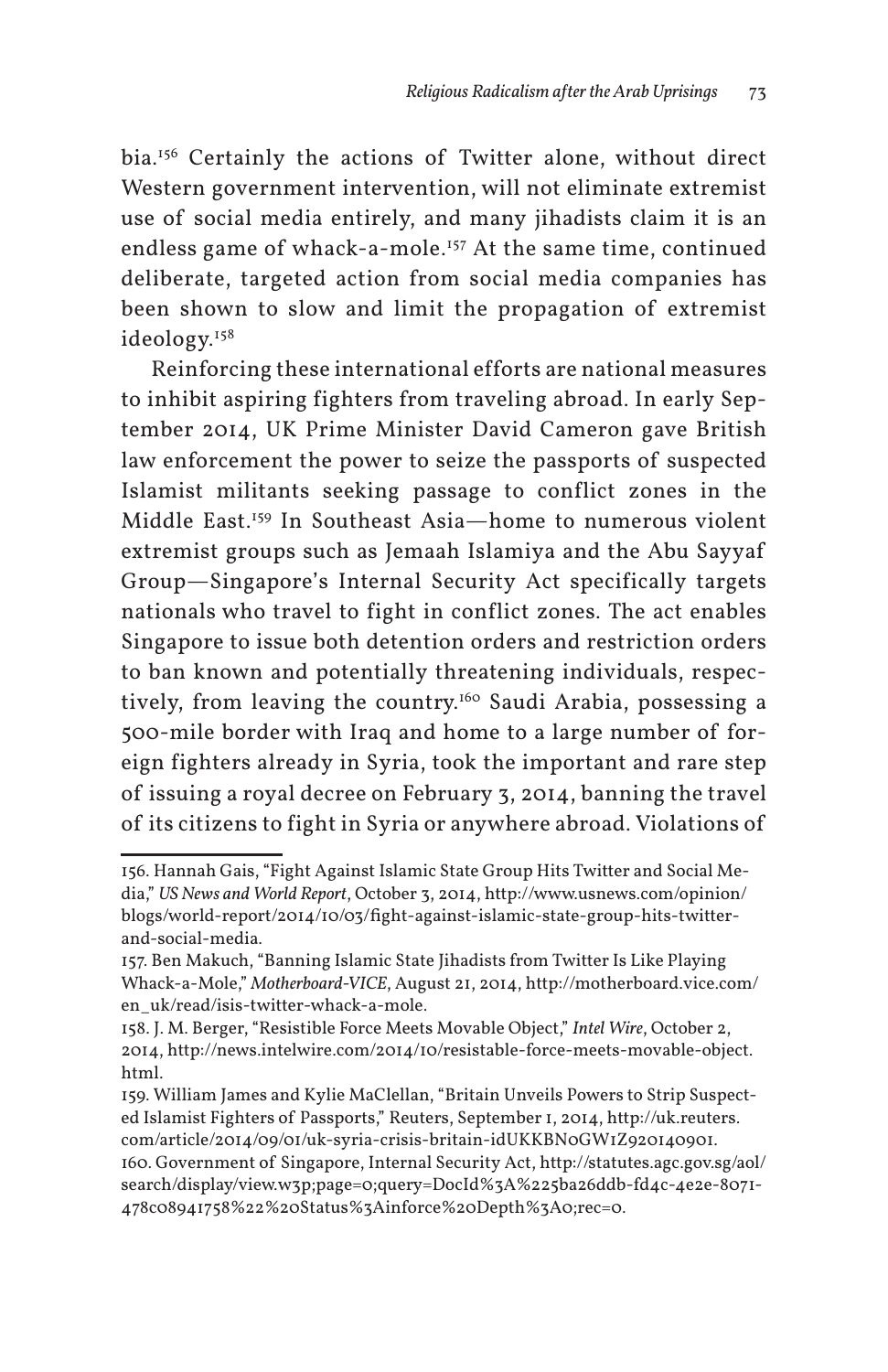the law carry punishment of up to 20 years in prison.<sup>161</sup>

Leading Islamic clergy have also advised against joining extremist groups and traveling to Syria and Iraq. In June 2012, Sheikh Ali al-Hikmi of the Saudi Council of Senior Scholars, Saudi Arabia's highest religious authority, issued a fatwa prohibiting any acts of jihad in Syria.<sup>162</sup> To further undermine the efforts of jihadi groups in Syria and Iraq, the council later issued a statement denouncing terrorism as "contrary to the purposes of the great religion of Islam" and calling it "nothing more than corruption and criminality rejected by Islamic shari'a law and common sense."163 The National Imams Consultative Forum of Australia also echoed this sentiment, issuing a statement advising Australians not to travel to Syria and Iraq to fight, but instead to provide humanitarian support for the Syrian people through legal and acceptable channels.<sup>164</sup>

Law enforcement at the national level has also been extremely active in disrupting channels of support to fighters hoping to move to the battlefield. French law enforcement arrested five people on suspicion of recruiting young women to join Islamist groups in Syria in September 2014.<sup>165</sup> Police in Bangladesh arrested Samiun Rahman, a young Muslim from London, who ran recruitment operations in Bangladesh for both the Islamic State and Jabhat al-Nusra.166 And in September 2014, Australian

166. Shiv Malik, Aisha Gani, and Saad Hammadi, "Briton Arrested in Bangladesh

<sup>161.</sup> Angus McDowall, "Saudi Arabia to Jail Citizens Who Fight Abroad," Reuters, February 3, 2014, http://in.reuters.com/article/2014/02/03/saudi-law-syria-assadidINDEEA120A620140203.

<sup>162. &</sup>quot;Saudi Religious Authority Forbids 'Jihad' in Syria," *Al-Akhbar,* June 7, 2012, http://english.al-akhbar.com/node/8198.

<sup>163.</sup> Ian Black, "Saudi Clerics Declare Isis Terrorism a 'Heinous Crime' under Sharia Law," *Guardian,* September 17, 2014, http://www.theguardian.com/world/2014/ sep/17/saudi-clerics-fatwa-declares-terrorism-heinous-crime-sharia-law.

<sup>164.</sup> Shahram Akbarzadeh, "Imams Accept Syrian War Risk Is a Reality," *Herald Sun,* March 19, 2014, http://www.heraldsun.com.au/news/opinion/imams-acceptsyrian-war-risk-is-a-reality/story-fni0ffsx-1226859520193?nk=cf9cd2846b4948ca 373c9ae3b67de3f9.

<sup>165.</sup> Hannah Strange, "France Arrests Five People for Allegedly Recruiting Young Women for Jihad in Syria," *VICE News,* September 17, 2014, https://news.vice.com/ article/france-arrests-five-people-for-allegedly-recruiting-young-women-forjihad-in-syria.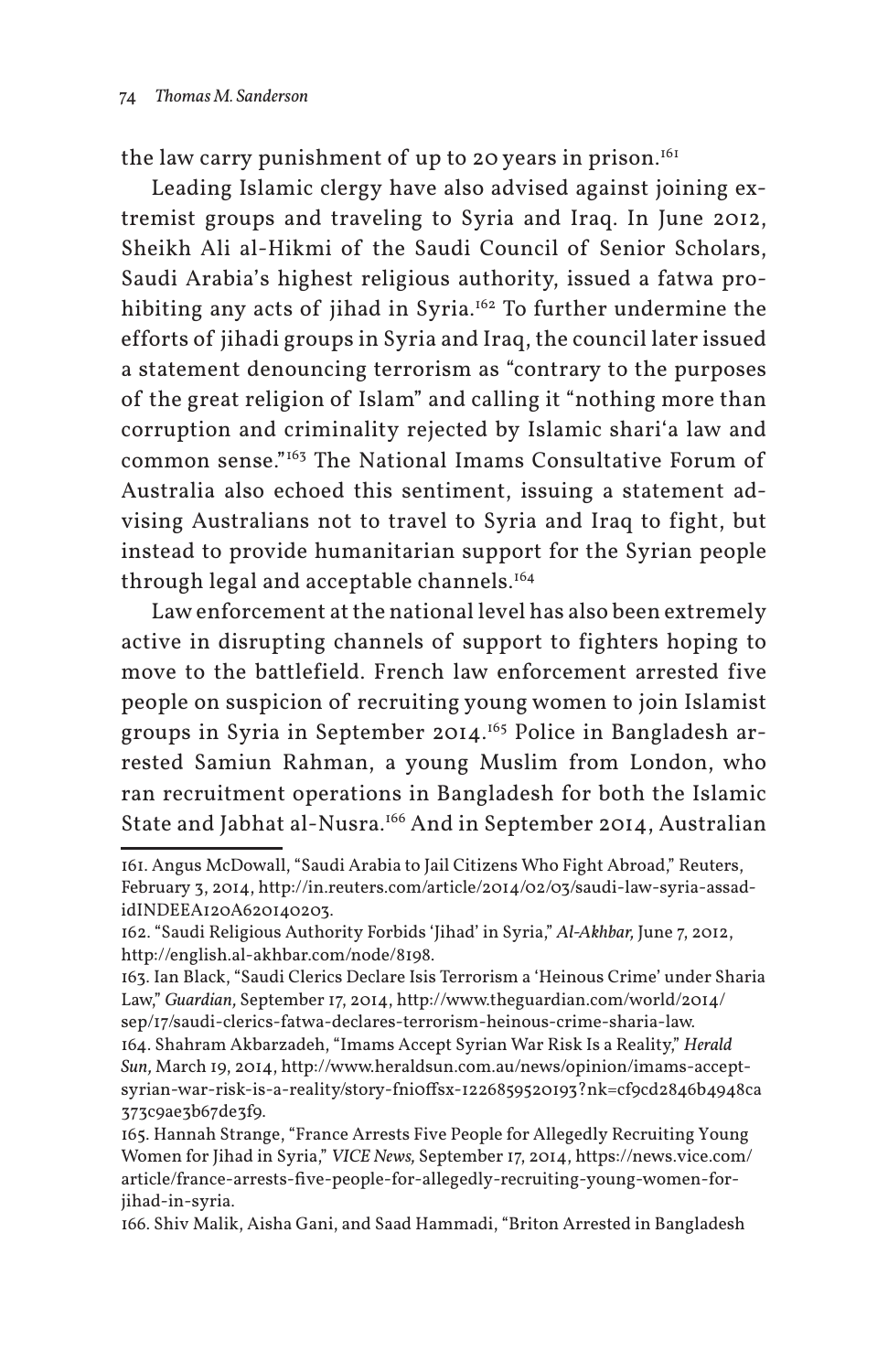authorities raided homes in Sydney and Brisbane, thwarting a planned terrorist attack by Islamic State sympathizers to perform "public killings," detaining  $15$  people.<sup>167</sup>

With no slowdown in sight for foreign fighters seeking to join violent extremist groups in Syria, Iraq, and across the MENA region, adaptive multinational efforts to prevent this flow remain a top priority. Should the Islamic State and Jabhat al-Nusra encourage some of these foreign fighters to return home and engage in violent acts, the battle will open up a new and unwelcome front in counterterrorism.

#### **SAFE HAVENS**

Today, U.S. military officials identify more terrorist and insurgent sanctuaries in the MENA region than at any time since the attacks of September II, 2001.<sup>168</sup> These safe havens offer a range of benefits: refuge from government forces; space to train fighters and launch operations; and opportunities to raise revenue, build coalitions, threaten adversaries, and—especially in the case of the Islamic State—control territory where the group can govern and claim legitimacy. Painful experience with groups like AQAP in Yemen has shown that these terrorist safe havens are very difficult to eliminate and can pose a direct threat to the United States and other nations.

Safe havens occur in countries where the established government is unwilling or unable to confront terrorist organizations on their territory, and where these organizations sometimes provide services not offered by corrupt, weak, or inept rulers. In nations experiencing severe internal strife, such as Yemen or Afghanistan, government authority does not extend to all regions, and these conditions offer room for violent extremists to operate.

<sup>&#</sup>x27;Confessed to Recruiting' for Isis," *Guardian,* September 29, 2014, http://www. theguardian.com/world/2014/sep/29/briton-arrested-bangladesh-recruitingislamic-state.

<sup>167. &</sup>quot;Australia Police Raids Foil 'Beheading Plot,'" *Al Jazeera*, September 18, 2014, http://www.aljazeera.com/news/asia-pacific/2014/09/australia-makes-raids-foilviolent-acts-201491834852407966.html.

<sup>168.</sup> Interview with senior U.S. Defense Department official, April 29, 2014, Washington, D.C.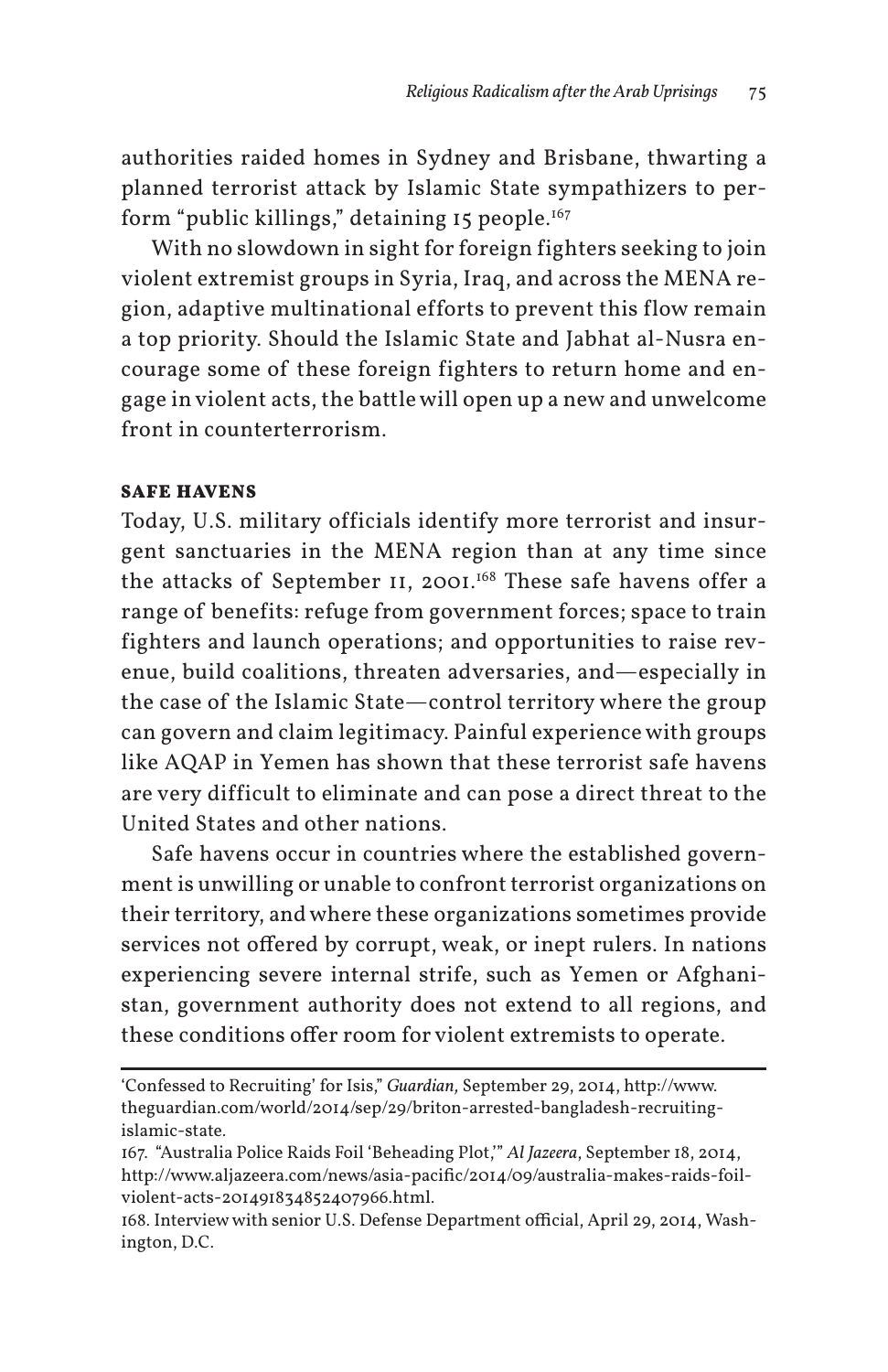Some states are devoid of any government capacity or presence, a situation that further enables the free movement of violent extremists. Somalia since 1991 and today's Libya are stark examples. Insurgent, terrorist, and criminal groups operate from these areas, threaten vulnerable populations, and plot attacks against their neighbors and more distant targets.

Al Qaeda and other violent extremists continue to operate in safe havens in Afghanistan, Somalia, Yemen, Mali, the Philippines, Pakistan, and elsewhere. All these areas remain of great concern, but it is the sprawling, two-state safe haven dominated by the Islamic State that causes such apprehension today.

The Islamic State's capture and control of key areas and resources across large parts of Syria and Iraq affords them a highly prized operational base in the heart of the Middle East. By early fall 2014, the Islamic State controlled key supply routes, cities, and border crossings that connect territory from the northern Syrian city of Raqqa east through Deir ez-Zor, across to Iraq's northern city of Mosul, and southward along the Tigris River.

Though not all the area between these points are directly in Islamic State hands, tightly networked control of important nodes enables the group to regulate travel, trade, communication, and populations. This capacity offers the Islamic State the advantage of either permitting or impeding most activities, thus extending its influence between and beyond areas where the group is physically present. This situation will continue to favor the Islamic State until coalition forces can reduce or eliminate the sanctuary.

## *An All-Too-Familiar Problem*

Ungoverned territory and safe havens have long been features of many states with large landmasses, rugged and remote terrain, and an inability or unwillingness to extend authority to all corners of their nation. Indeed, some officials have even welcomed violent extremists into their country for political and ideological purposes, enabling them to openly establish a base of operations.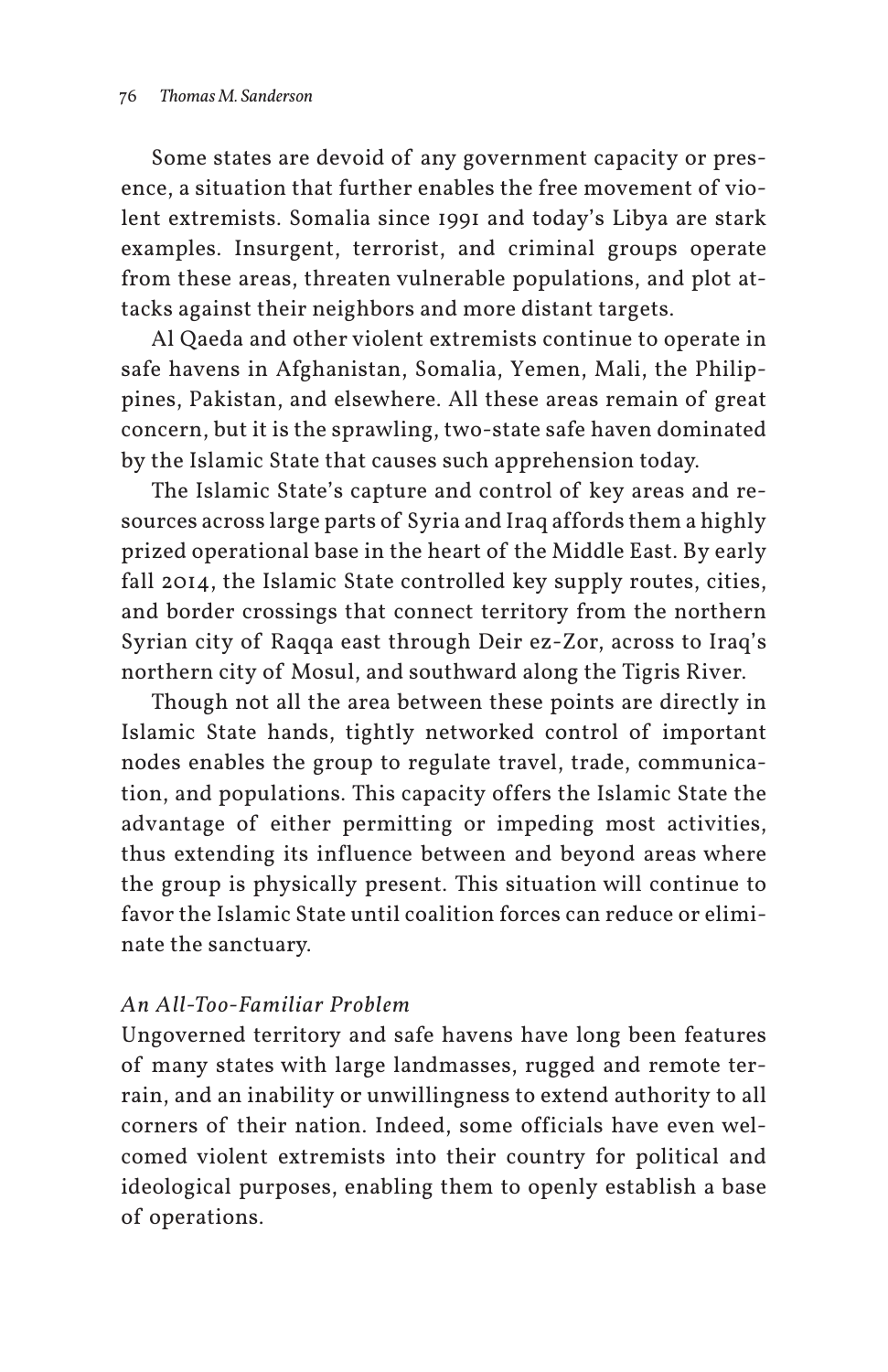Osama bin Laden enjoyed a safe haven in Sudan from 1991 to 1996; he was welcomed as a guest of Sudanese president Omar al-Bashir and the hard-line Islamist ideologue Hassan Abdallah al-Turabi.<sup>169</sup> Taking advantage of his personal wealth and heroic status, bin Laden used his new base in Sudan to network with other violent extremists and plan strikes against the United States. Both Saudi Arabia and the United States (along with Egypt) pressured Sudan into ejecting bin Laden in 1996.<sup>170</sup>

Afghanistan and Pakistan served as al Qaeda's next sanctuary, and the site where the group trained for and executed major terror attacks. These included the 1998 bombings of U.S. embassies in Nairobi, Kenya, and Dar es Salaam, Tanzania;<sup>171</sup> the 2000 attack on the USS Cole in Yemen; and most notably, the September 11, 2001, attacks in the United States. Bin Laden remained in Afghanistan until mid-December 2001, at which point he fled U.S. forces for sanctuary in Pakistan.<sup>172</sup>

The Afghanistan-Pakistan region quickly became the archetype for a lethal terrorist safe haven where an accommodating government allowed its remote territory to serve as a base of extremist operations. It merits noting that Faisal Shahzad was trained in Pakistan by the Tehrik i Taliban Pakistan before attempting to set off a car bomb in New York's Times Square in 2010.

Despite (or, perhaps, partly as a result of) NATO's 2011 intervention in Libya, the North African country has evolved into a safe haven for a range of Islamist groups and militias. Initially

<sup>169.</sup> *The 9/11 Commission Report: Final Report of the National Commission on Terrorist Attacks upon the United States (9/11 Report)* (Washington, DC: National Commission on Terrorist Attacks upon the United States, 2004), 57, http://govinfo.library.unt. edu/911/report/index.htm.

<sup>170. &</sup>quot;Timeline: Life of Osama Bin Laden," Reuters, May 2, 2011, http://www.reuters. com/article/2011/05/02/us-binladen-events-idUSTRE7411F920110502.

<sup>171.</sup> Early planning stages for the East Africa embassy bombings also took place in Sudan.

<sup>172.</sup> John Kerry, *Tora Bora Revisited: How We Failed to Get Bin Laden and Why It Matters Today,* report to members of the Committee on Foreign Relations, United States Senate, John Kerry, Chairman, 111th Congress (Washington, DC: Government Printing Office, 2009), 2, http://catalog.hathitrust.org/Record/007384189.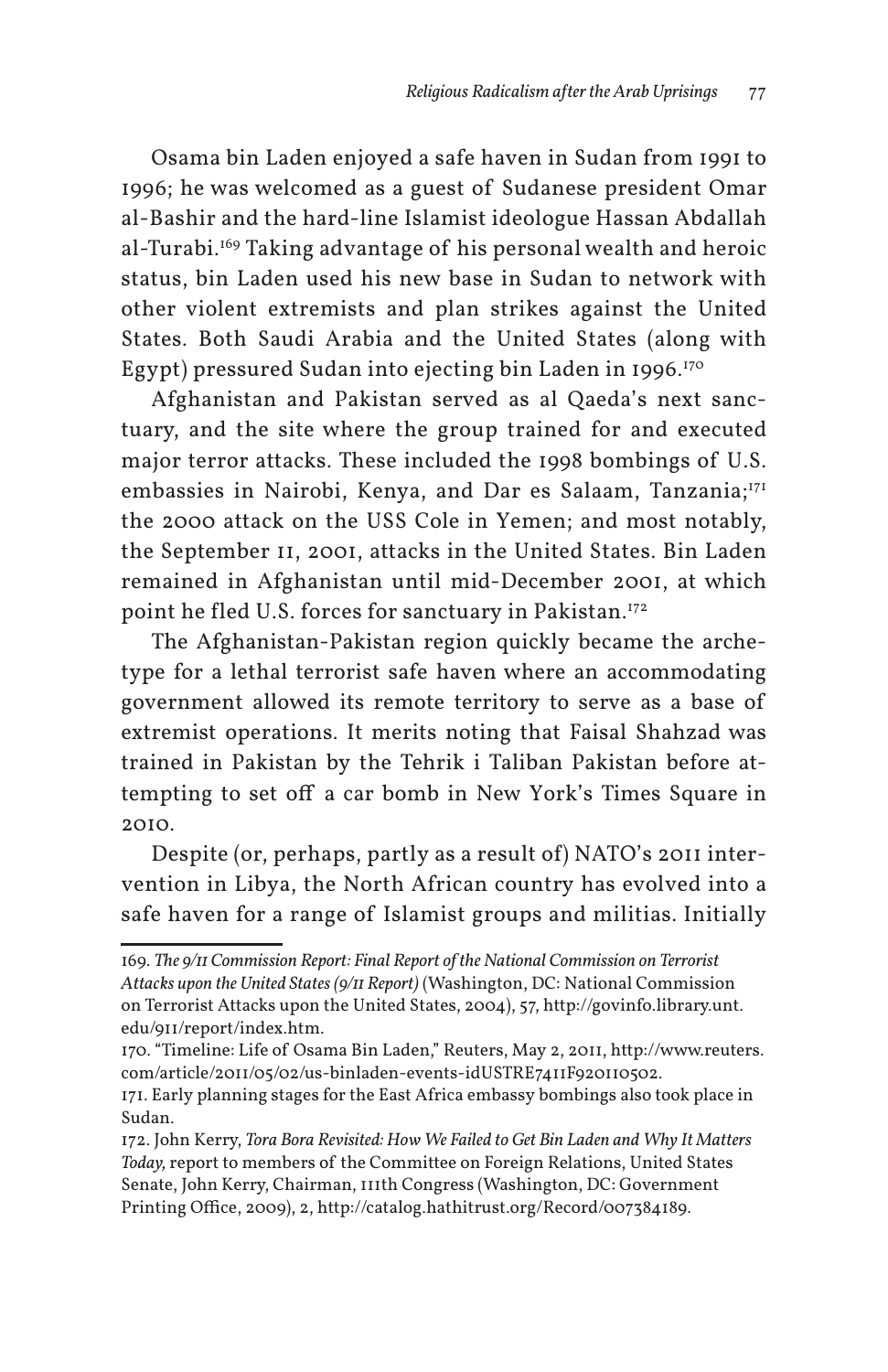hailed as a success,<sup>173</sup> the NATO air campaign created a new security and power void that rival militias quickly filled. Spurred on by intractable political disputes, many militias have gained strength over time; estimates put the number of militias operating in Libya in the low hundreds.<sup>174</sup> These non-state groups pursue nationalist, sectarian, and tribal goals while engaging in various criminal activities, including extortion, smuggling, and kidnapping.<sup>175</sup> The safe haven and deteriorating security situation in Libya offer important lessons for future action in Iraq and Syria—suggesting that the U.S.-led coalition should be an enduring one, and that it should seek political inclusion, economic development, and militia demobilization.

Yemen, a focal point in the United States' ongoing counterterrorism campaign, exemplifies how a terrorist group can manipulate terrain, political strife, and a host of other domestic issues to carve out a safe haven, in spite of a central government's opposition. Al Qaeda in the Arabian Peninsula, since 2009 a sworn affiliate of the al Qaeda organization, has taken advantage of a nation riven by years of insurrection, sectarianism, and tribal animosities to fashion space for sophisticated operations against the United States and the Yemeni government. Pitched antigovernment violence in Yemen between January and September 2011 further destabilized the country and strengthened AQAP.<sup>176</sup>

<sup>173.</sup> Ivo H. Daalder and James G. Stavridis, "NATO's Victory in Libya: The Right Way to Run an Intervention," *Foreign Affairs* 91, no. 2 (March/April 2012): 2–7, http:// www.foreignaffairs.com/articles/137073/ivo-h-daalder-and-james-g-stavridis/ natos-victory-in-libya.

<sup>174.</sup> Christopher S. Chivvis and Jeffrey Martini, *Libya After Qaddafi: Lessons and Implications for the Future* (Santa Monica, CA: RAND National Security Research, 2014), http://www.rand.org/content/dam/rand/pubs/research\_reports/RR500/RR577/ RAND\_RR577.pdf.

Estimates for the number of militias operating in Libya range from the low hundreds across the entire country, to hundreds operating in single cities. The variation arises from different definitions of 'militias' and 'armed groups.'

<sup>175.</sup> Mieczyslaw P. Boduszynski and Kristin Fabbe, "What Libya's Militia Problem Means for the Middle East, and the U.S. ," *Los Angeles Times*, September 23, 2014, http://www.latimes.com/opinion/op-ed/la-oe-0923-boduszynski-libya-lessons-20140924-story.html.

<sup>176. &</sup>quot;Arab Uprising Country by Country: Yemen (Yemen Timeline)," BBC News, http://www.bbc.com/news/world-12482293.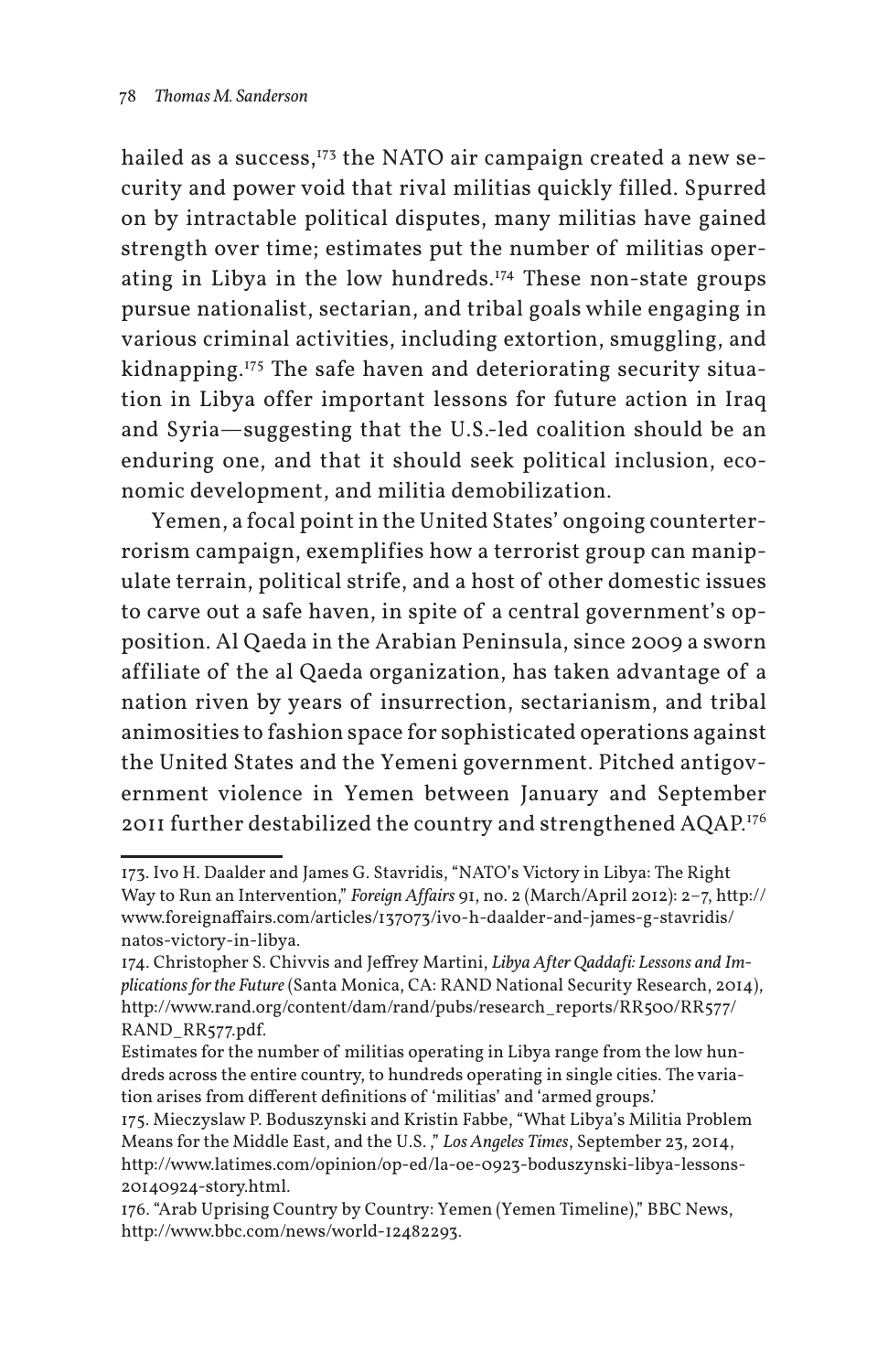The terrorist activity that AQAP planned and executed from the Yemen sanctuary is notable for its sophistication and ambition. It includes the nearly successful December 25, 2009, attack against the Northwest Airlines flight over Detroit, Michigan, and the October 2010 and May 2012 attempts to destroy U.S. bound aircraft.

Across the Gulf of Aden from Yemen lies Somalia, one of the most persistent and emblematic terrorist safe havens on the globe. The nation has experienced nothing short of anarchy since President Siad Barre was toppled in 1991. Fighting in 2006 between the fundamentalist Islamic Courts Union (at the time considered "the most powerful force in Somalia"<sup>177</sup>) and a feeble Transitional Federal Government backed by U.S.-supported Ethiopian forces gave rise in 2007–2008 to a splinter group called al-Shabaab.178 Al-Shabaab established a formal, if fitful, relationship with the al Qaeda network in February 2012.<sup>179</sup>

From its founding through today, al-Shabaab has perpetrated acts of extreme violence against civilians and local and regional government forces inside lawless Somalia. From 2007 to 2012, al-Shabaab killed more than 1,600 people and wounded more than 2,100 through nearly 500 separate terrorist attacks.<sup>180</sup> Al-Shabaab's two most notable attacks were executed in Uganda and Kenya. A July 2010 bombing in Kampala—one of the countries with forces taking part in the African Union Mission in Somalia (AMISOM)—killed 74 people.<sup>181</sup> An attack on the Westgate

<sup>177.</sup> United Nations Monitoring Group on Somalia, "Report of the Monitoring Group on Somalia pursuant to Security Council Resolution 1676 (2006)," United Nations, 2006, 39, http://www.un.org/ga/search/view\_doc.asp?symbol=S/2006/913. 178. Ken Menkhaus, "Al-Shabaab's Capabilities Post-Westgate," *CTC Sentinel*, 7, no. 2 (February 2014): 4.

<sup>179.</sup> U.S. National Counterterrorism Center, "Al-Shabaab Group Profile," http:// www.nctc.gov/site/groups/al\_shabaab.html.

<sup>180.</sup> Erin Miller, "Al-Shabaab Attack on Westgate Mall in Kenya," START Background Report, National Consortium for the Study of Terrorism and Responses to Terrorism, September 2013, http://www.start.umd.edu/sites/default/files/publications/local\_attachments/STARTBackgroundReport\_alShabaabKenya\_Sept2013. pdf.

<sup>181.</sup> Max Fisher, "Why al-Shabaab Would Attack in Uganda," *Atlantic*, July 12, 2010, http://www.theatlantic.com/international/archive/2010/07/why-al-shabaab-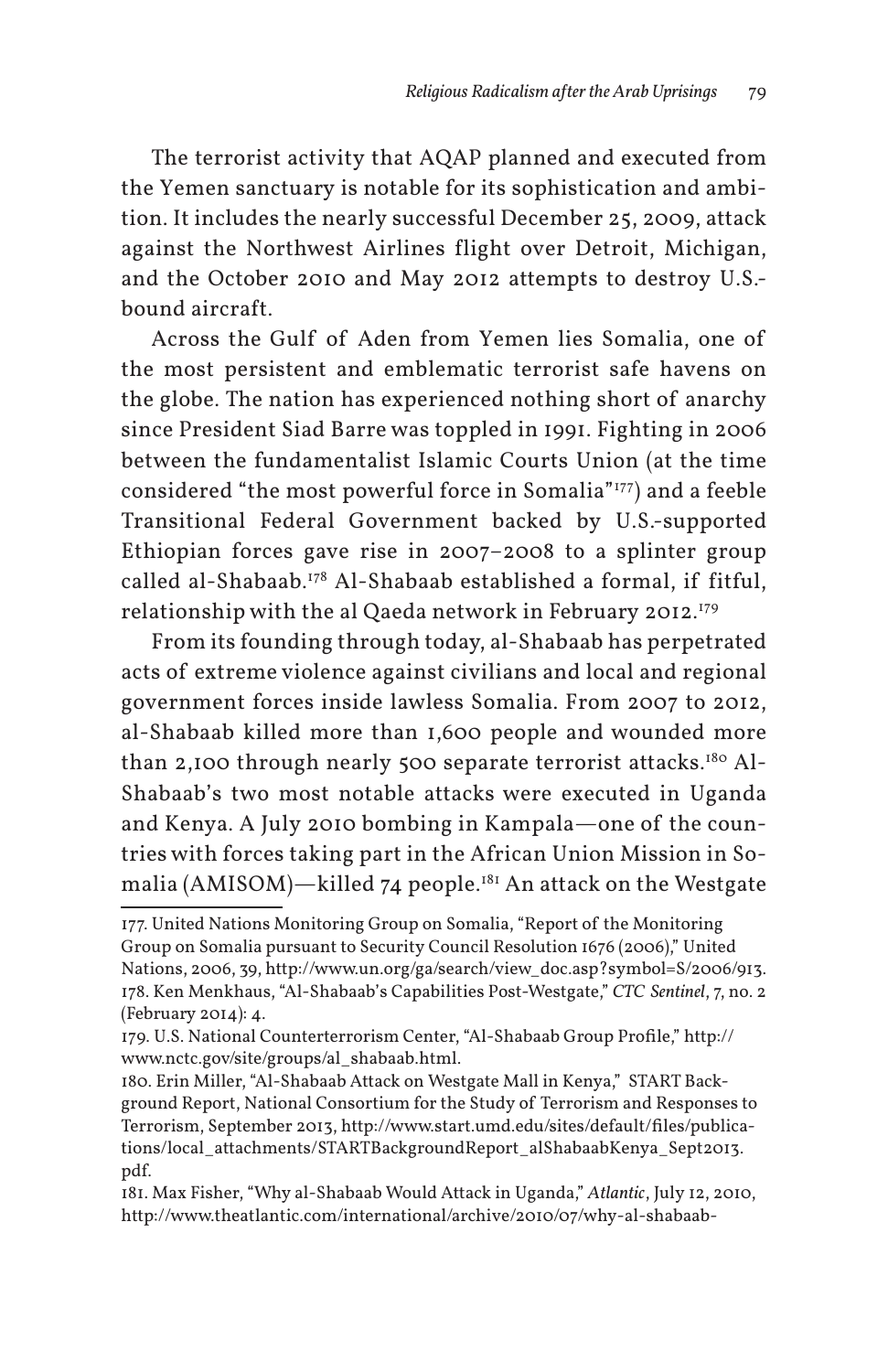Mall in Nairobi—planned and launched from the Somali safe haven—killed 67 people between September 21 and 24, 2013.<sup>182</sup> Al-Shabaab indicated that the latter attack was revenge for the actions of Kenya's armed forces inside Somalia.<sup>183</sup>

Terrorist safe havens look different in various contexts and therefore require tailored responses. In general, however, they require the constant threat of lethal force, blockage of funding, and control over the flow of foreign fighters. Without these, safe havens have proven to be a national and international security threat that remain very difficult to manage.

## *Recent Actions against Safe Havens*

Safe havens are a cornerstone of terrorist capability and durability. The United States targets them and those who use them with a combination of direct action by Special Operations Forces (SOF), manned and unmanned aircraft, missiles, CFT measures, nation building, and other forms of technical support.

Strikes by drones—armed, pilotless aircraft—are probably the best-known manifestation of "kinetic" counterterrorism activity in safe havens. Drones are exceptionally important for striking terrorist targets deep in sanctuaries, where using SOF teams is too risky, or in situations where a foreign government is unable or unwilling to pursue and confront violent extremists.

U.S. drone strikes have made some progress against AQAP in Yemen. Cooperation with the government of President Abdurrahman Mansour Hadi and with former president Ali Abdullah Saleh has been key to this relative success. Yet despite approximately 115 drone strikes (killing upwards of 670 militants), $184$ AQAP was still considered the most significant threat to the U.S. homeland by the Office of the Director of National In-

would-attack-in-uganda/59551/.

<sup>182.</sup> New York City Police Department, "Analysis of al-Shabaab's Attack at the Westgate Mall in Nairobi, Kenya," November 1, 2013, 3, http://www.scribd.com/ doc/190795929/NYPD-Westgate-Report.

<sup>183.</sup> Ibid., 13.

<sup>184.</sup> Bill Roggio, "US Drone Strike Kills 3 AQAP Fighters in Central Yemen," *Long War Journal*, August 9, 2014, http://www.longwarjournal.org/archives/2014/08/ us drone strike kill 30.php.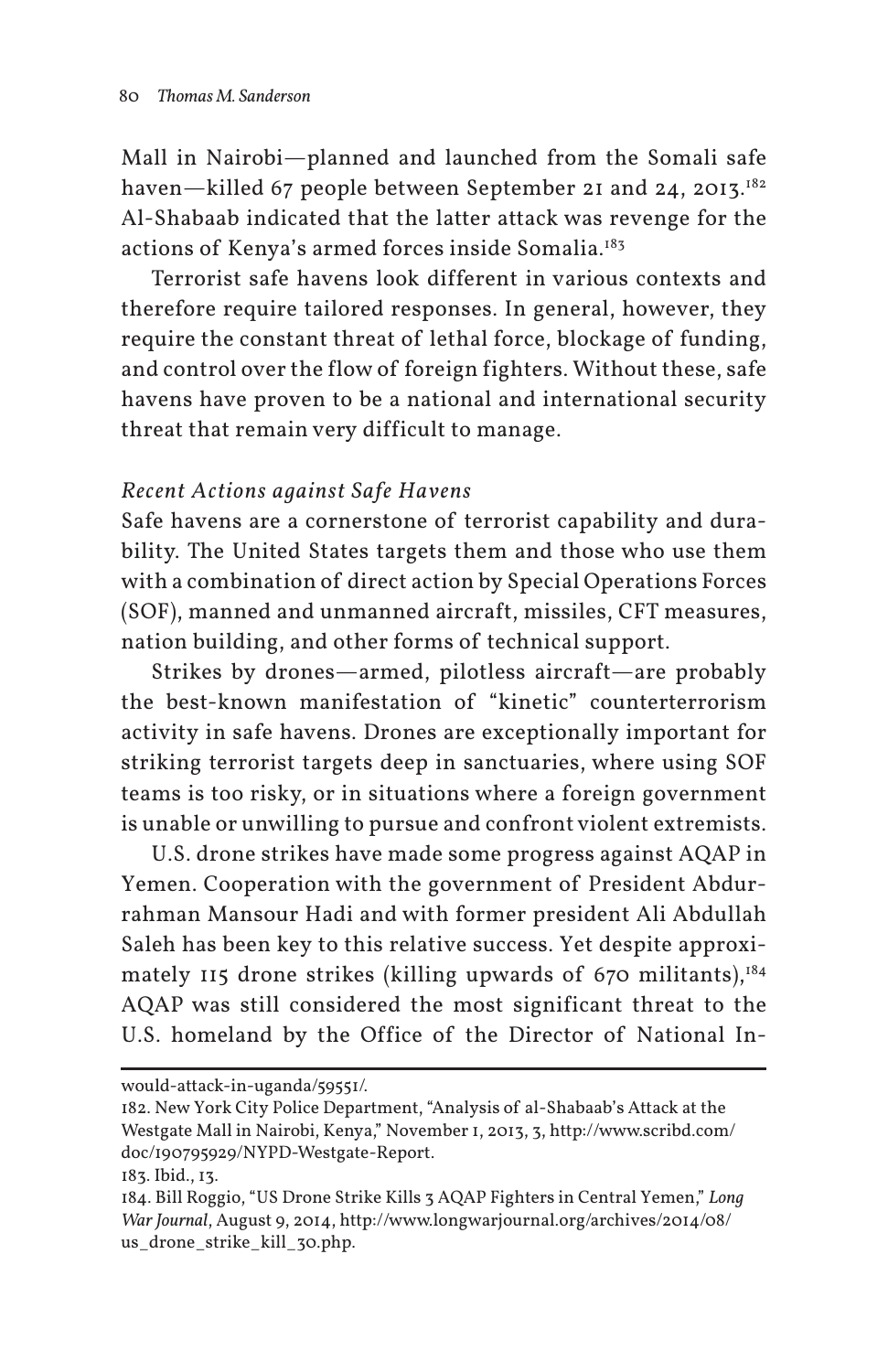telligence as of January 2014.<sup>185</sup> An indispensable part of U.S. counterterrorism strategy in recent years, drone strikes as a counterterrorism measure have inherent limitations, including intelligence challenges and frequent public outrage over questions of state sovereignty and civilian deaths. Even so, the Obama administration looks to efforts in Yemen as a partial model for host-nation cooperation as U.S. and partner forces attack the Islamic State in its Iraq-Syria safe haven.<sup>186</sup>

U.S. SOF engages militants operating out of safe havens in the Horn of Africa. In September 2009, helicopter-borne SOF pursued and killed Saleh Ali Nabhan.187 Nabhan was wanted for his role in the 1998 al Qaeda attacks on U.S. embassies in Kenya and Tanzania. In September of 2014, the U.S. dealt a serious blow to al-Shabaab after a drone missile struck and killed the group's leader, Ahmed Abdi Godane, along with other senior members of the group, inside of Somalia.188

Targeted actions to diminish safe havens include, importantly, nonmilitary forms of assistance. Safe havens rely on ungoverned territory in nations with porous land, sea, and air borders, and fester in the absence of good governance and economic opportunity. Violent extremists occupying safe havens also depend on financial resources to sustain their activity. Impeding the movement of individuals and resources while helping to rebuild economies is a vital means of reducing terrorist sanctuaries.

<sup>185. &</sup>quot;Transcript: Senate Intelligence Hearing on National Security Threats," *Washington Post*, January 29, 2014, http://www.washingtonpost.com/world/ national-security/transcript-senate-intelligence-hearing-on-national-security-threats/2014/01/29/b5913184-8912-11e3-833c-33098f9e5267\_story.html; "Drone Wars Yemen: Analysis," New America Foundation International Security Program*,* http://securitydata.newamerica.net/drones/yemen/analysis?utm\_ source=Sailthru&utm\_medium=email&utm\_term=%2ASituation%20 Report&utm\_campaign=SitRep\_0801.

<sup>186.</sup> Barack H. Obama, "Remarks by the President on the Situation in Iraq" White House*,* June 19, 2014, http://www.whitehouse.gov/the-press-office/2014/06/19/ remarks-president-situation-iraq.

<sup>187. &</sup>quot;Recent Highlights in Terrorist Activity," *CTC Sentinel*, 2, no. 10 (October 2009): 20, https://www.ctc.usma.edu/v2/wp-content/uploads/2010/08/CTCSentinel-Vol2Iss10-Art8.pdf.

<sup>188.</sup> Jon Lee Anderson, "Killing Godone, Chasing ISIS," *New Yorker*, September 6, 2014.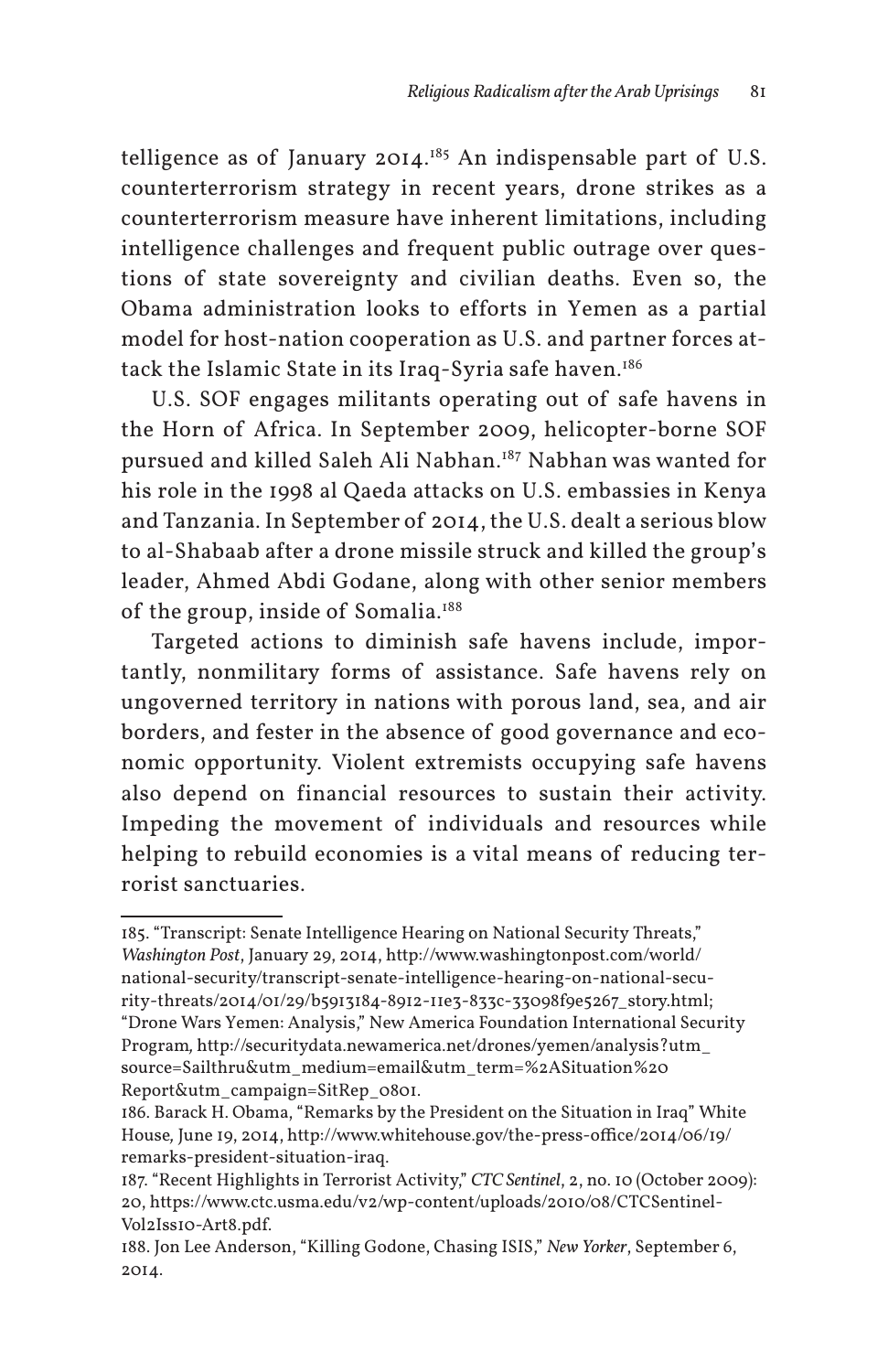The U.S. State Department's Regional Strategic Initiative (RSI) pursues efforts "in a regional context with the goal of shrinking the space in which terrorists operate."<sup>189</sup> This includes East Africa, Central Asia, the Eastern Mediterranean, Africa's Sahel region, and in Middle Eastern nations such as Iraq. The RSI program offers border security workshops<sup>190</sup> and conducts anti-kidnapping for ransom (KFR) workshops<sup>191</sup> as part of the Trans-Sahara Counterterrorism Partnership (TSCTP) in Africa.<sup>192</sup> These efforts are designed to better protect the local partners as well as reduce the chances that their territory will be used to launch attacks on other nations, including the United States.

A lack of economic opportunity in both urban and rural areas of developing countries provides opportunities for terrorist groups to recruit and radicalize individuals. Where a government is unable or unwilling to generate economic activity or provide services for citizens, especially young men, these forces are able to offer both licit and illicit opportunities, for example participation in trafficking or KFR operations.<sup>193</sup>

Afghanistan represents a case in which effective counterinsurgency strategies have reduced the threat posed by extremist groups, and it may offer some instructive lessons for combatting the hybrid insurgent-terrorist groups in the MENA region. Large areas in Afghanistan are outside of government control, and violent extremists hold sway over segments of the population. Groups such as the Afghan Taliban and the Haqqani Net-

<sup>189.</sup> U.S. Department of State, "Bureau of Counterterrorism, Regional Strategic Initiative," http://www.state.gov/j/ct/programs/index.htm#RSI.

<sup>190.</sup> U.S. Department of State, Bureau of Counterterrorism, "Terrorist Safe Haven," in *Country Reports on Terrorism 2013*, April 2014, 8, http://www.state.gov/j/ct/rls/ crt/2013/224828.htm.

<sup>191.</sup> U.S. Department of State, *Annual Report on Assistance Related to International Terrorism: Fiscal Year 2013*, February 11, 2014, 1, http://www.state.gov/j/ct/rls/other/ rpt/221544.htm.

<sup>192.</sup> TSCTP partner nations include Algeria, Burkina Faso, Chad, Cameroon, Mali, Mauritania, Morocco, Niger, Nigeria, Senegal, and Tunisia. See Trans-Sahara Counter-Terror Partnership, http://www.foreignassistance.gov/web/ OU.aspx?OUID=373.

<sup>193.</sup> Interview with "Abu Khalid," illicit businessman and trader, January 14, 2014, Turkey. The subject exposed drug trafficking by extremists in Syria, particularly from the city of Al Bab.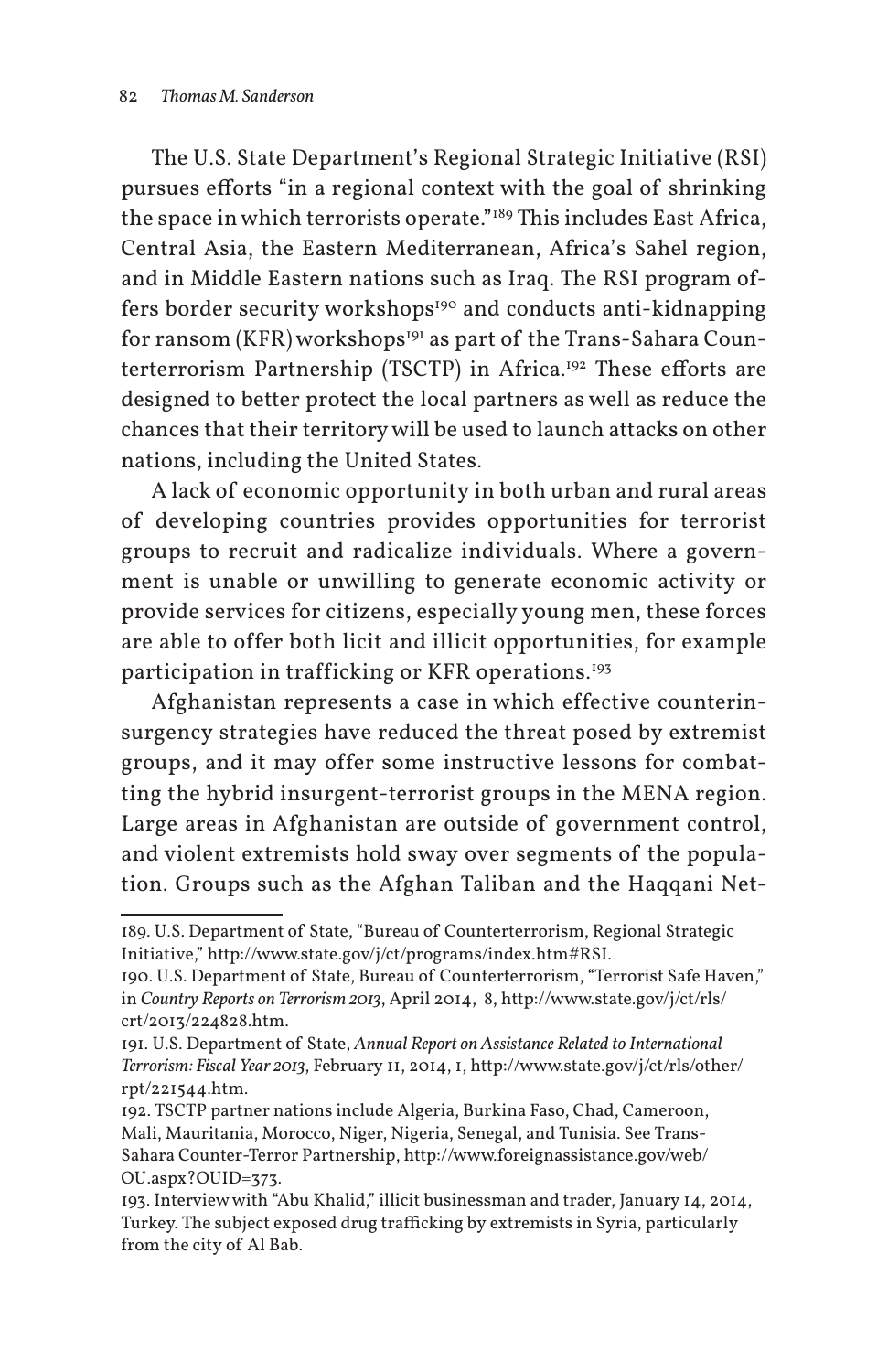work (a group associated with the Taliban) target vulnerable, often unemployed young men in an effort to weaken the regime in Kabul and retain control over parts of the country and lucrative trading routes. These insurgent, terrorist, and criminal groups are there to offer options—reinforced with threats—to vulnerable populations, whether they are unemployed lumbermen in the Korengal Valley or drought-stricken farmers in Helmand Province.194

Over the course of the U.S. war in Afghanistan, Provincial Reconstruction Teams combined military and civilian programs to provide international aid to citizens across the country.<sup>195</sup> An important component of the teams is the U.S. Agency for International Development (USAID), which provides economic and community development, good governance programming, and monitored U.S. reconstruction efforts in areas that might otherwise become a part of a terrorist or insurgent safe haven.<sup>196</sup>

The centrality of development to these approaches cannot be overstated. David Kilcullen, one of the world's leading authorities on counterinsurgency, argues for strategies that include economic development as a tool to "extend government control over the population and the environment while marginalizing the enemy in a physical and political sense."<sup>197</sup> Shrinking the space available to violent extremists reduces opportunities for revenue generation, recruitment, training, and operations against counterterrorism forces and civilians.

196. Ibid.

<sup>194.</sup> Afghanistan's 2014 United Nations Human Development Index (HDI) ranks the destitute nation 169 out of 187 countries, with 2013 annual per capita income registering a meager US\$700. This rugged, inaccessible country is 78 percent rural, putting major stretches of its territory out of the reach of government security, health, education, and economic services. The similarly poor economic and social circumstances in Syria and Iraq have facilitated the recruitment of young men into extremist factions.

<sup>195.</sup> United States Agency for International Development, "Provincial Reconstruction Teams," October, 27, 2014, http://www.usaid.gov/provincial-reconstructionteams.

<sup>197.</sup> David Kilcullen, *The Accidental Guerilla: Fighting Small Wars in the Midst of a Big One* (New York: Oxford University Press, 2009), 106.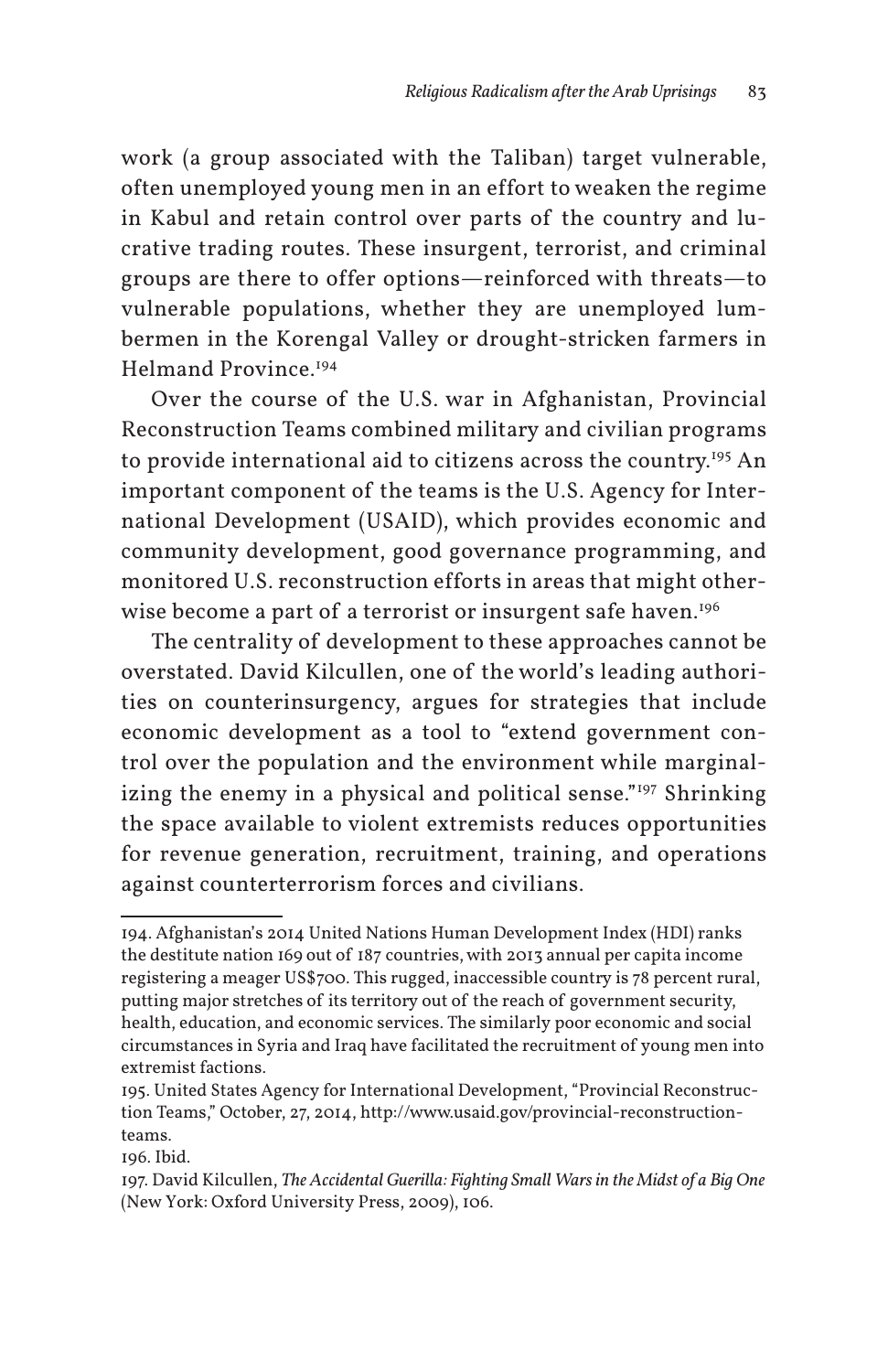## *The Islamic State Sanctuary*

Beginning in March 2011 with the "Day of Dignity" protests, the conflict in Syria rapidly engulfed the nation and by August 2014 had claimed roughly 200,000 lives.<sup>198</sup> More than 1,000 militias and opposition groups battle one another as well as Syrian government forces, Shi'ite militias, and Lebanon's Hezbollah.199 As a result of this turmoil and violence, vast areas of Syria have fallen outside of the Assad regime's direct or indirect control. The Syrian Observatory for Human Rights estimated in mid-July 2014 that the Islamic State controlled 35 percent of Syrian territory.<sup>200</sup> However, it is clear that some of this space remains contested by a combination of Syrian government forces and antiregime opposition forces that have regularly battled with the Islamic State.

Partly due to an ethnically exclusive Iraqi government under former Prime Minister Nouri al-Maliki and a near-constant political stalemate, the Islamic State was able to expand its large safe haven from Syria into Iraq. In the first half of 2014, the Islamic State forces stepped up attacks against Iraqi military forces. On January 3, 2014, they captured the Iraqi city of Fallujah on their way to taking much of Sunni-dominated western Iraq.201 On June 10, the Islamic State captured Mosul, Iraq's second largest city. U.S. airstrikes in August combined with increased support to Kurdish Pesh Merga forces rolled back some Islamic State gains,202 but as of October 2014, Islamic State–controlled areas

<sup>198.</sup> Megan Price, Anita Gohdes, and Patrick Ball, "Updated Statistical Analysis of Documentation of Killings in the Syrian Arab Republic," Human Rights Data Analysis Group, August 2014, 1, https://hrdag.org/wp-content/uploads/2014/08/ HRDAG-SY-UpdatedReportAug2014.pdf\.

<sup>199. &</sup>quot;Syria Crisis: Guide to Armed and Political Opposition," BBC News, December 13, 2013, http://www.bbc.com/news/world-middle-east-24403003.

<sup>200.</sup> Jennifer Cafarella, "ISIS Connects Strongholds in Deir Ez-Zour and Ar-Raqqa," *Institute for the Study of War Updates (blog)*, July 19,2014, http://iswsyria. blogspot.com/2014/07/isis-connects-strongholds-in-deir-ez.html.

<sup>201.</sup> Liz Sly, "Al-Qaeda force captures Fallujah amid Rise in Violence in Iraq," *Washington Post*, January 3, 2014, http://www.washingtonpost.com/world/al-qaedaforce-captures-fallujah-amid-rise-in-violence-in-iraq/2014/01/03/8abaeb2a-74aa-11e3-8def-a33011492df2\_story.html.

<sup>202. &</sup>quot;Back to Iraq," *Economist*, August 16, 2014, http://www.economist.com/news/ leaders/21612229-combining-military-force-political-brinkmanship-americamaking-some-headway-back.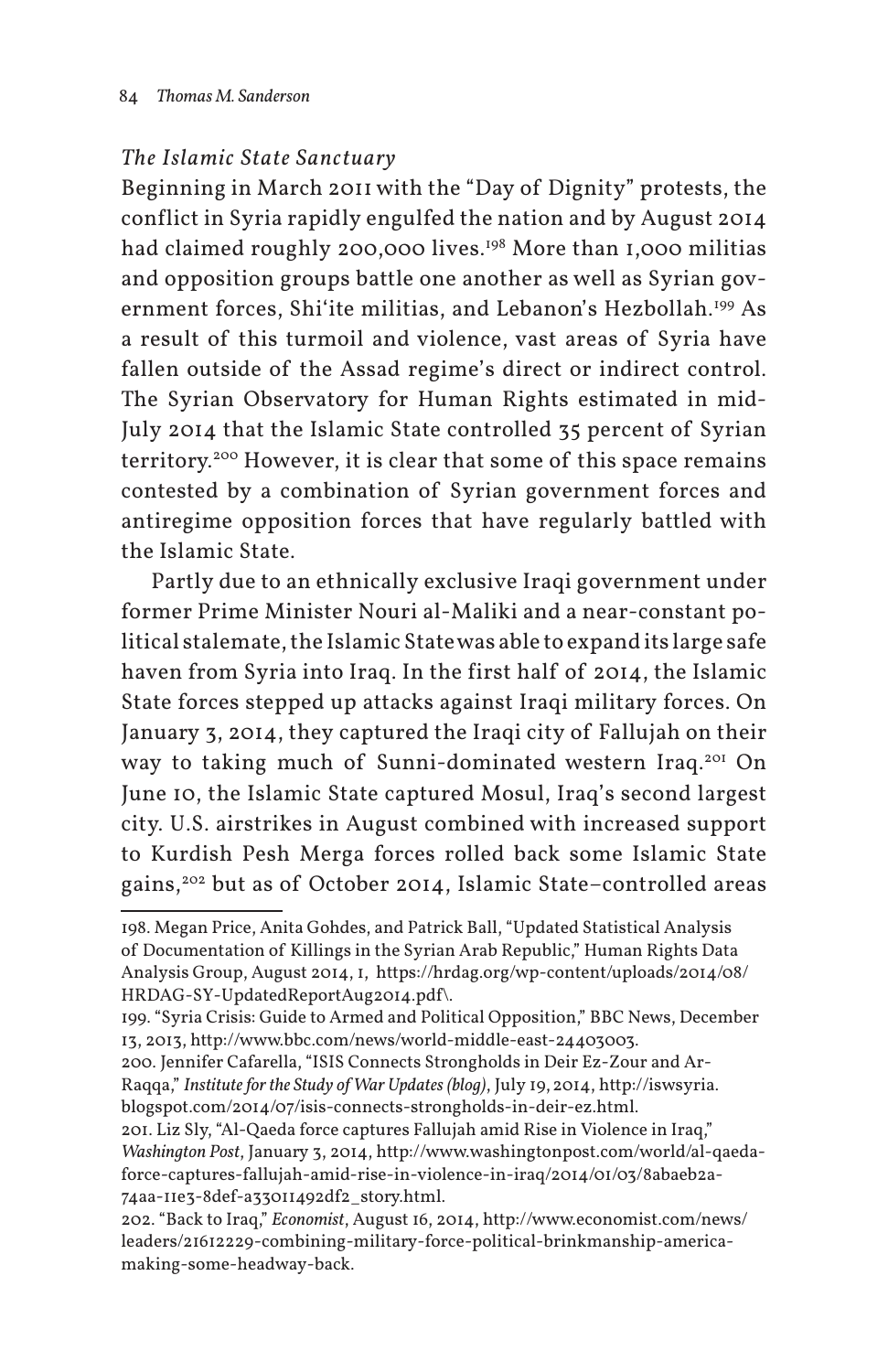stretched from its Syrian headquarters in Raqqa well into Iraq's Anbar Province—and beyond.

Islamic State control of key Syrian and Iraqi cities represents a calculated plan to link cities, rivers, and border crossings to enable training, resupply, population management, revenue generation, and the movement of fighters. Importantly, it also offers the Islamic State the ability to highlight their control and governance of a re-established caliphate. The Islamic State reinforces its claim of a caliphate by refusing to acknowledge international borders—a refusal that is itself a threat to neighboring states.

During 2014, the safe haven that the Islamic State controls has expanded from secluded training grounds in rural settings to include major urban centers. Indeed, the Islamic State safe haven provides the most recognizable example of a mixture of urban and rural holdings. The fusion of these two environments gives the group greater flexibility to train and equip fighters for different circumstances and employ more versatile weaponry, and it improves the group's recruiting pitch to foreign fighters by offering them not just combat, but an opportunity to defend and nurture the only territory truly governed Islamically. Controlling both urban and rural areas also widens funding opportunities. Urban areas offer opportunities for taxation, extortion, and control of local economies, while rural areas enable exploitation of resources such as oil and agricultural products.

As of late September 2014, just prior to coalition air strikes that targeted oil refineries controlled by the Islamic State, the group reportedly held 10 refineries across Syria and Iraq, which produced a combined 80,000 barrels of oil per day to be sold on the black market for millions of dollars.<sup>203</sup> As noted earlier in this chapter, controlling and selling oil plays a significant role in the Islamic State's ability to sustain its operations.

As the Islamic State gained control of Iraqi and Syrian territory in 2013 and 2014, it effectively assumed responsibility for

<sup>203.</sup> Daragahi and Solomon, "Fuelling Isis Inc."

The figure of 80,000 combined barrels of oil reflects a reported 50,000 barrels a day from Syria and 30,000 from Iraq.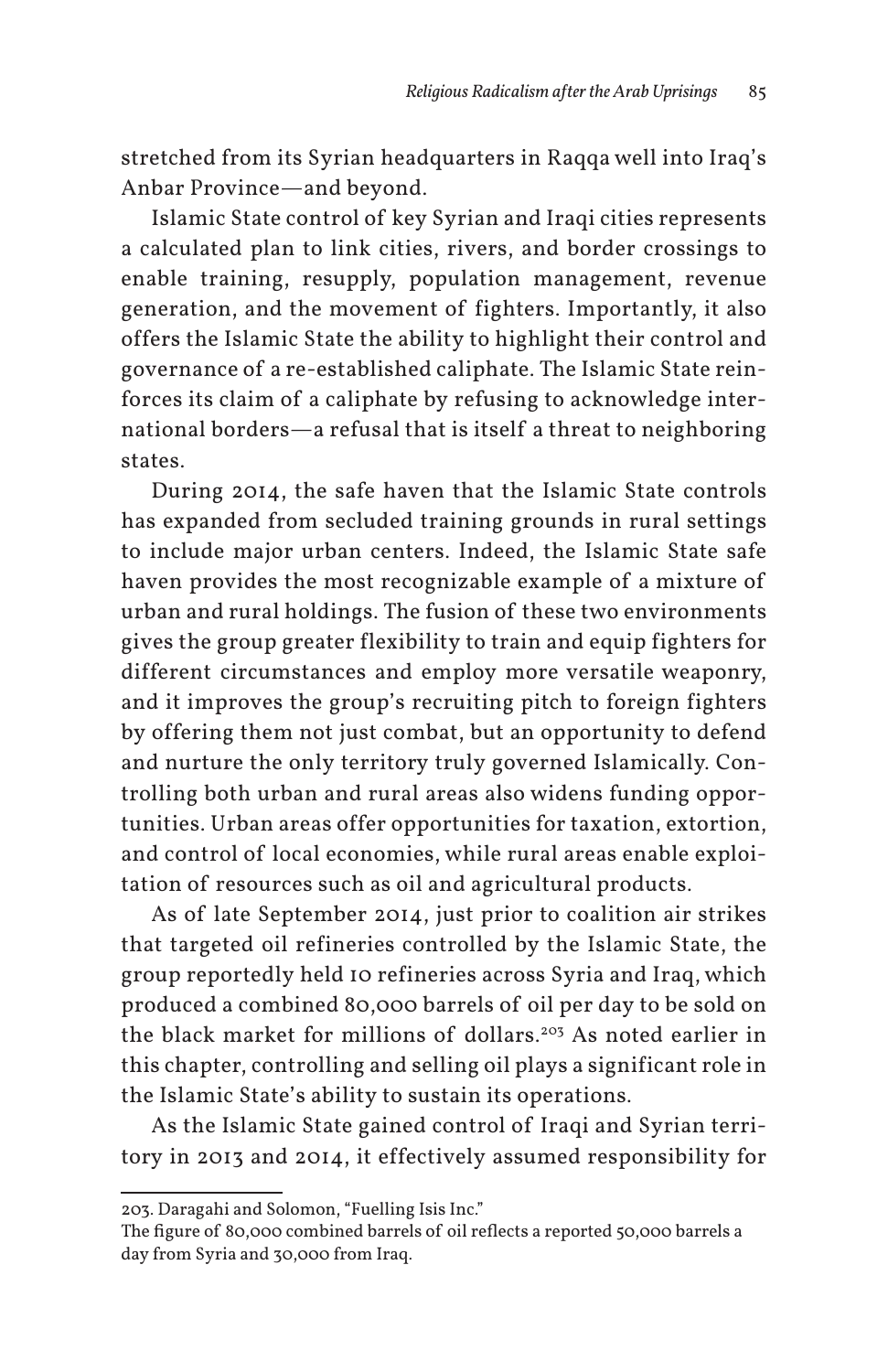governance functions such as waste management and tax collection.204 The precarious nature of Islamic State governance dependent on many uncertain factors (e.g. , reliable revenues to pay tribal and sectarian partners) along with discipline across a large organization—remains a potentially exploitable weakness.205 This possible opening for forces seeking to dismantle and destroy the Islamic State is discussed above, in the section that discusses CFT strategies.

# *The Implications of and Possible Remedies for the Islamic State Safe Haven*

Across Iraq, Afghanistan, Pakistan, Yemen, the Philippines, and other conflict areas, terrorist safe havens offer exceptional advantages to violent extremists. Rural and urban sanctuaries fester in the midst of conflict and where governments are too weak or too inept to provide citizens with services and economic opportunity. Terrorists plan, train, and operate from these areas with few reliable measures to interdict their activities. Even with concerted outside military, economic, and other forms of assistance, sovereign countries may be ineffective in reclaiming their territory, and safe havens remain a tremendous problem.

The Islamic State safe haven in Syria and Iraq—possessed of tens of thousands of foreign fighters, skilled bomb makers, attack plotters, weapons, money, and passports from visa waiver countries—represents a very serious threat to the integrity of Syria and Iraq, to nearby states, and to those beyond. As the safe haven has expanded throughout 2014, more young men have been brought into the ranks of Islamic State fighters. And as the declared Islamic caliphate solidifies, it stimulates and motivates thousands more to travel to the region and defend sacred territory. Those same fighters may possibly be deployed against local, regional, and more distant targets at the direction of the Islamic State's leadership.

<sup>204.</sup> Jenna Lefler, "Life under ISIS in Mosul," Institute for the Study of War, July 28, 2014, http://iswiraq.blogspot.com/2014/07/life-under-isis-in-mosul.html. 205. Keith Johnson, "The Islamic State Is the Newest Petrostate," *Foreign Policy,* July 28, 2014, http://www.foreignpolicy.com/articles/2014/07/28/baghdadis\_hillbillies isis iraq syria oil terrorism islamic state.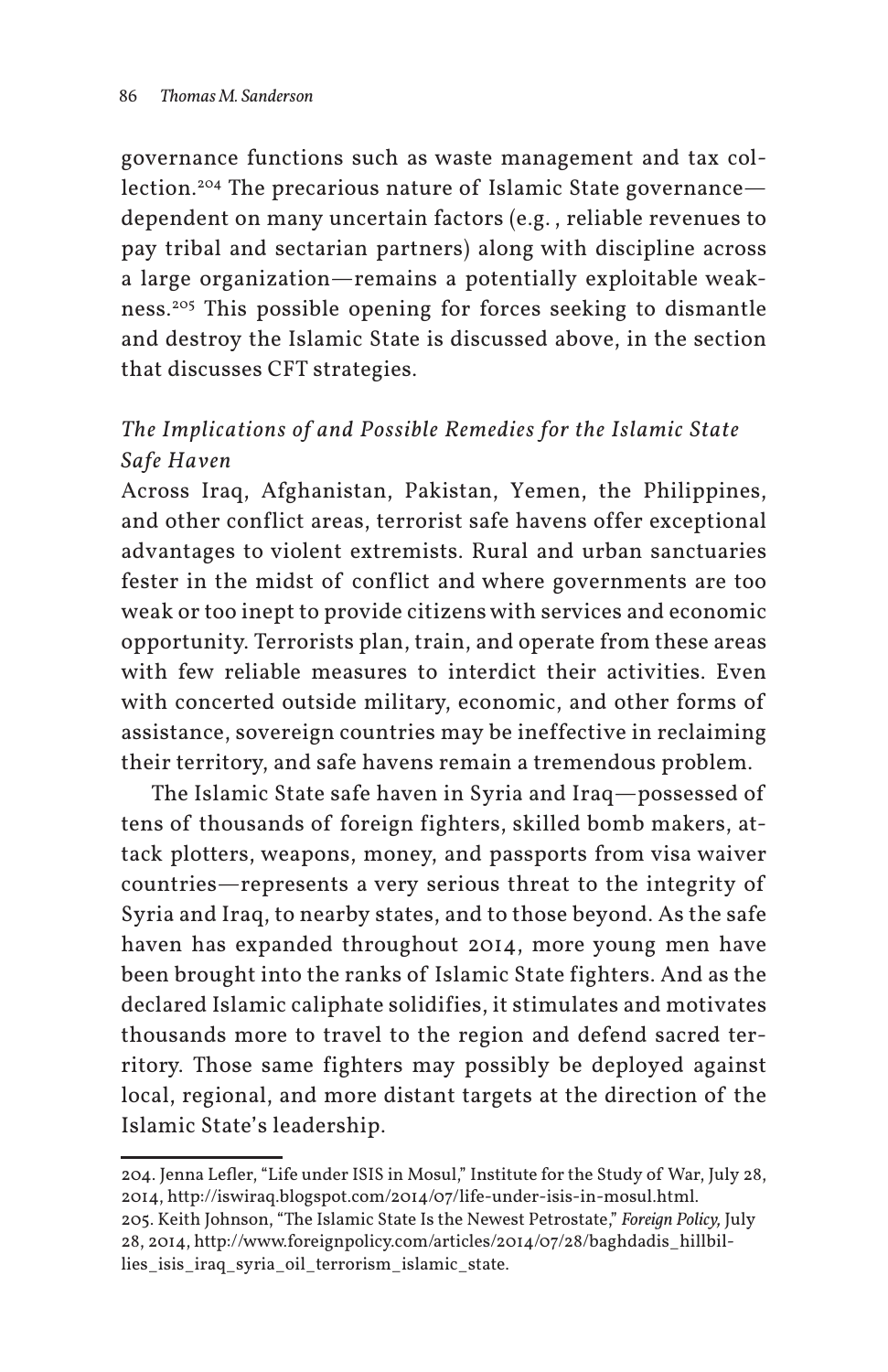As discussed earlier, the presence of European foreign fighters in the conflict poses a serious threat to Western security. The proximity of the Islamic State's safe haven to Europe presents an especially serious problem for that continent and for the United States. At least 3,000 European fighters engaged in Syria and Iraq are only a short distance from home.<sup>206</sup> With several European nations now actively supporting efforts to weaken and destroy the Islamic State, there is a heightened possibility that some fighters will return home and engage in violence. And of the 38 countries participating in the Department of State's visa waiver program, 30 are European. This ability to board a plane from one of those 30 nations to the United States without a personal interview at a local U.S. embassy reduces opportunities for detecting threatening travelers.<sup>207</sup>

The return of radicalized, trained, and highly motivated foreign fighters is also a potential threat to dozens of other nations that have seen their citizens rush to the battle in Syria. Indonesia is believed to have between 50 and 100 fighters in Syria, <sup>208</sup> with many supporting the Islamic State.<sup>209</sup> With a recent history of terrorist violence by groups such as Jemaah Islamiya, there is fear in Indonesia, Singapore, Malaysia, and the Philippines that these fighters may return to rejuvenate Jemaah Islamiya, initiate their own terrorist group, and incite violence.

The central location of the Islamic State sanctuary—close to several energy-rich nations, vulnerable populations, plentiful weapons and finances, and U.S. and Western facilities—pres-

<sup>206.</sup> Sources estimate 3,000 to well over 4,000 European foreign fighters are currently in Iraq and Syria. See "It Ain't Half Hot Here, Mum," *Economist*; and "Foreign Fighters in Iraq and Syria: Where Do They Come From?" Radio Free Europe/Radio Liberty, October 2, 2014, http://www.rferl.org/contentinfographics/infographics/26584940.html.

<sup>207.</sup> U.S. Department of State, "Visa Waiver Program Participant Country List," http://travel.state.gov/content/visas/english/visit/visa-waiver-program.html. 208. Sidney Jones, "Indonesians and the Syrian Conflict," IPAC Report 6, Institute for Policy Analysis of Conflict, January 30, 2014, 1–12.

<sup>209. &</sup>quot;Indonesia Fears Terror Backlash as Jihadist Fighters Head to Syria, Iraq," Agence-France Presse, June 20, 2014, http://www.scmp.com/news/asia/article/1536804/indonesia-fears-terror-backlash-jihadist-fighters-head-syria-iraq.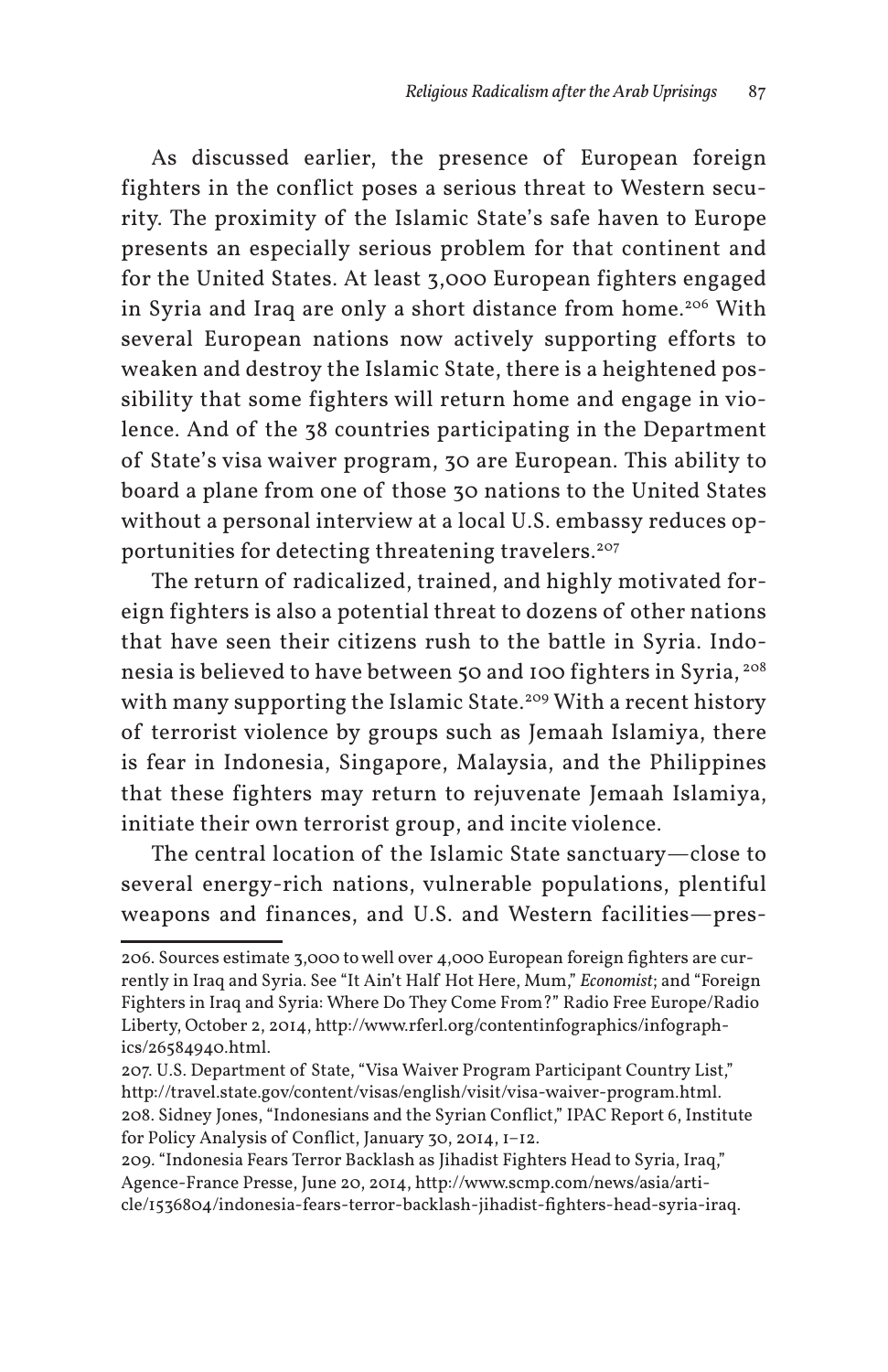ents many potential targets for the group. With Lebanon already experiencing high levels of violence associated with the Syrian civil war—for which Lebanese Hezbollah bears some responsibility—the Islamic State's redoubt suggests greater violence and instability for Lebanon in the months and years ahead.

Jordan and Turkey border Syria and have reason to be concerned. Both states are U.S. allies, and attacks on them could push the United States into a wider commitment of military forces and other resources in the Middle East, despite the Obama administration's desire to avoid broader involvement. A further complication is the perception that U.S. actions against the Sunni extremist Islamic State are supporting the goals of Shi'ite Iran and Syria—a perception that may further sharpen the region's sectarian divide and hobble the counterterrorism coalition.

The centrality of Iraq to the global energy supply is yet another reason why a well-armed group occupying large parts of that turbulent nation, as well as its neighbor Syria, is of serious concern. At the beginning of 2013, Iraq boasted the world's fifth-largest crude oil reserves while ranking second in OPEC production at slightly more than 3 million barrels per day.210 In early 2013, Jabhat al-Nusra reportedly received close to US\$1.8 million per month from the Syrian regime to guarantee the continuation of oil production from oil fields controlled by the group.211 While the control of some Iraqi and Syrian oil exports by extremist groups in the region constitutes a small amount of the countries' total output, the concern is Iraq's longer-term integrity and whether the nation can increase production in parallel to projected growth in worldwide consumer demand.212

<sup>210.</sup> U.S. Department of Energy Information Administration, "Iraq Country Overview and Analysis Brief," April 2013, http://www.eia.gov/countries/country-data. cfm?fips=iz.

<sup>211.</sup> Operatives from the Al-Nusra Front, Al-Qaeda's Branch in Syria, Together with Other Rebel Organizations, Have Taken over the Large Oil Field in Deir Ez-Zor," Meir Amit Intelligence and Terrorism Information Center, March 12, 2013, http://www.terrorism-info.org.il/en/article/20599.

<sup>212.</sup> Keith Johnson, "ISIS and the Long-Term Threat to Iraqi Oil," *Foreign Policy*, June 17, 2014, http://www.foreignpolicy.com/articles/2014/06/17/isis\_and\_the\_long\_ term\_threat\_to\_iraqi\_oil.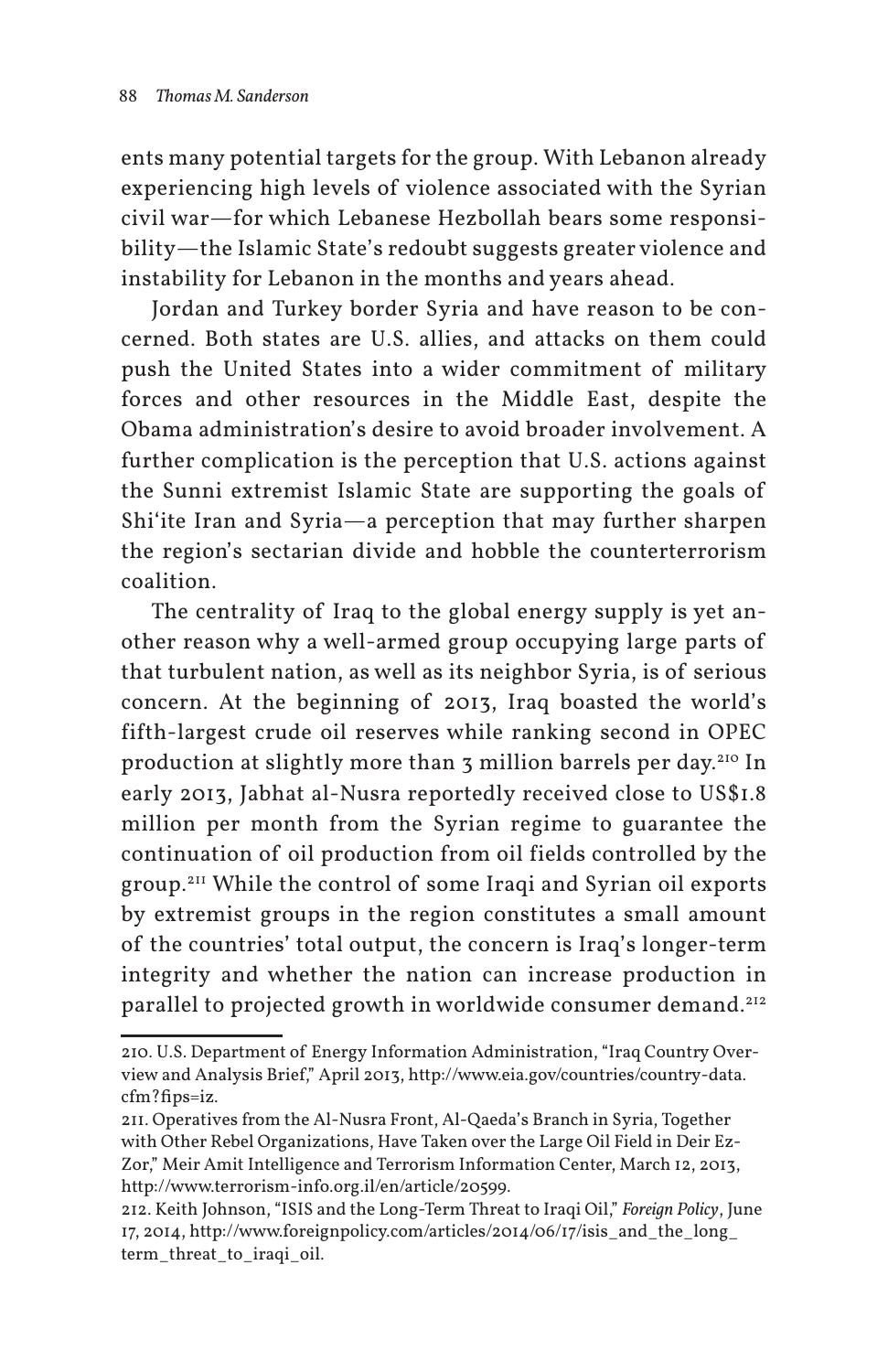Failing to do so could lead to higher prices and economic shocks.

There is little doubt that the Islamic State safe haven facilitates an active and building threat to regional stability, and that it offers opportunities to strike beyond the confines of Iraq and Syria—into Europe, Southeast Asia, and North America. This sanctuary offers financial resources as well as space to network, train, and deploy fighters from around the world; launch attacks; recuperate after battle; claim legitimacy; and threaten adversaries.

From this safe haven, the Islamic State threatened the integrity of Iraq and threatens the United States back to battle in the region—a remarkable development by any measure. Though the center of gravity for this threat is the Islamic State safe haven, it is evident that other sanctuaries in the region could rise to the level of Syria and Iraq. Given the ongoing, unsettled regional landscape, new safe havens could easily emerge, and existing terrorist sanctuaries could be expanded.

U.S. policy should focus on continued work with coalition partners to shrink the safe haven through a combination of cutting Islamic State resource extraction and closing borders to foreign fighters and black-market oil trafficking. Additionally, the United States should help counter the Islamic State's claims of legitimacy by supporting credible Muslim voices, should strike Islamic State and Jabhat al-Nusra forces, and should stress the importance of progress on political reform in Iraq in an effort to separate extremist groups from Sunni communities sympathetic to its message of empowerment and revenge. Building and leading a coalition to "degrade and destroy" violent extremists in MENA safe havens demands all of these measures and more that will inevitably arise as the political and security landscape continues to change.

#### **CONCLUSION**

More than 15 years after the bombing of U.S. embassies in Kenya and Tanzania, countering terrorists such as al Qaeda, insurgencies such as the Islamic State and the Taliban, and a range of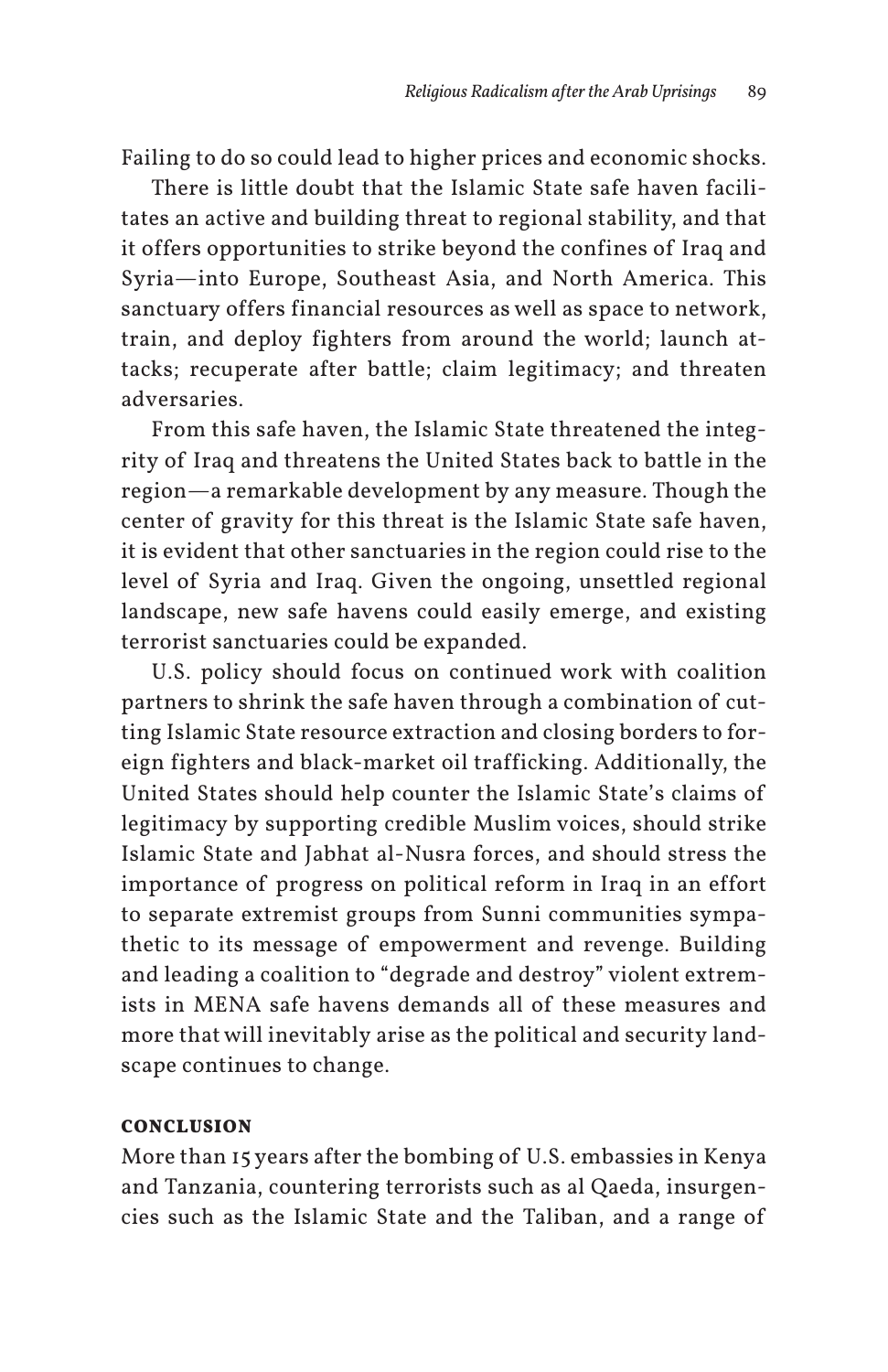other violent extremists has yielded victories and setbacks. Adaptations and initiative by the adversary almost always outpace countermeasures, a disadvantage unlikely to end given states' slow and reactive nature.

With their large safe haven, robust funding schemes, and dependable supply of fighters from more than one-third of the world's countries, violent extremists in Syria and Iraq pose serious counterterrorism challenges. The threat from these extremists appears on many fronts: al Qaeda fighters from Afghanistan and Pakistan, identified as the Khorasan Group, are also present in Syria to plot attacks, while the local Syrian al Qaeda affiliate, Jabhat al-Nusra, has continued with its violent advance, to include taking over a Golan Heights border crossing with Israel.

When the United States and its partners began to respond in full to the Islamic State's rapid moves across Iraq in the summer of 2014, the group was steps ahead, pursuing a violent and successful agenda. After it captured large areas of Syria and Iraq and declared a caliphate, the West and its local allies scrambled to catch up.

The Islamic State's seasoned leadership and disciplined structure position it well to remain the center of gravity in Syria and Iraq. The group planned ahead and built a portfolio of renewable, diverse income sources that will lend it durability and insulation in the months and years ahead. A broad safe haven and the service provision the group conducts within it afford the Islamic State the legitimacy it claims in the caliphate declaration—while also allowing plenty of space to plan and execute operations. The high numbers of foreign fighters rushing to join the local fight are yet another potential tool against far-flung enemies now engaged in battle against the Islamic State. With a sophisticated social media capability to advertise and facilitate its goals and actions, the former al Qaeda affiliate appears to be at the vanguard of the global jihadi movement.

In each of these Islamic State advantages, however, can be found a weakness. As political change slowly moves forward in